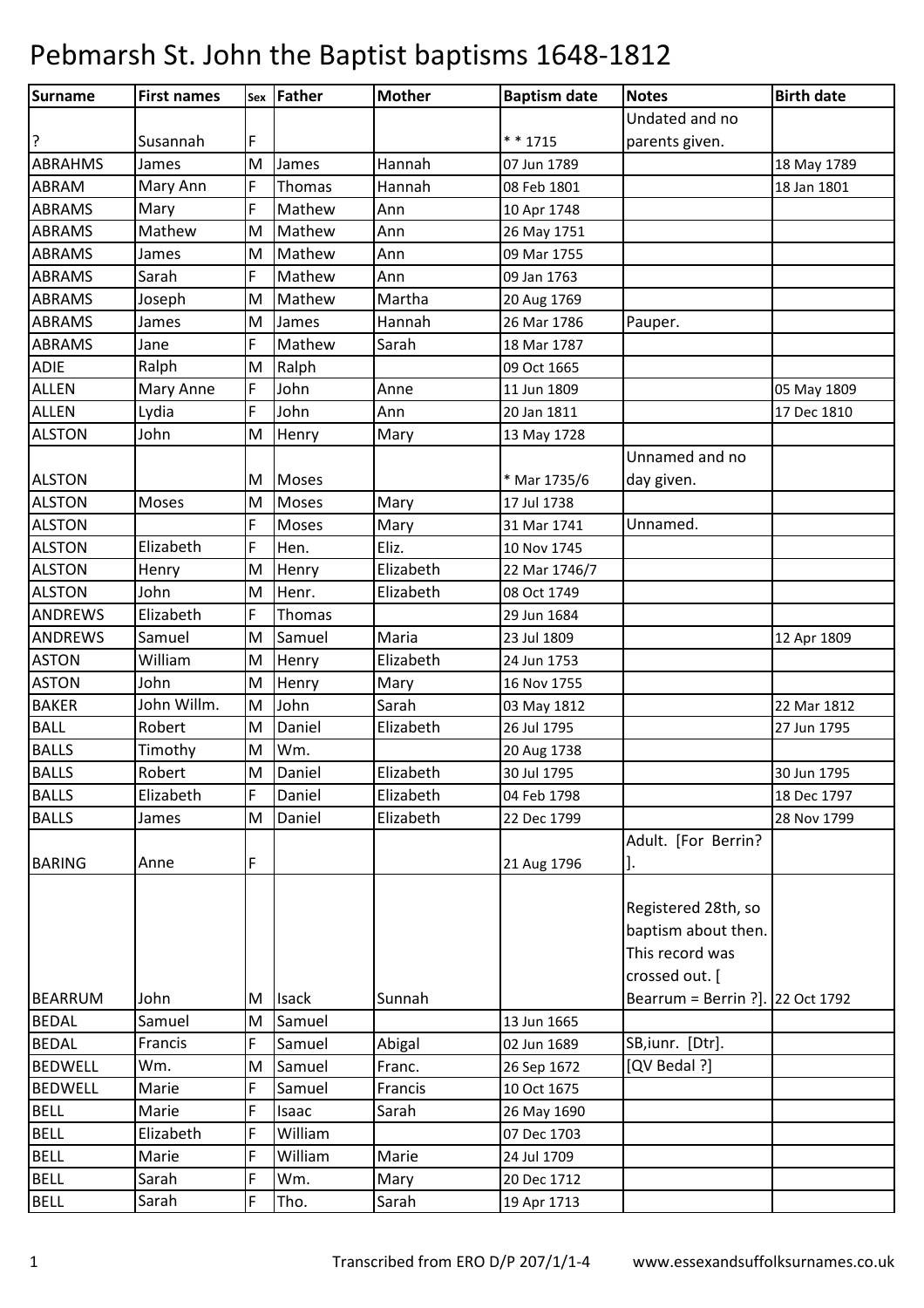| <b>Surname</b> | <b>First names</b> | Sex          | <b>Father</b>      | <b>Mother</b> | <b>Baptism date</b> | <b>Notes</b>                                                                          | <b>Birth date</b> |
|----------------|--------------------|--------------|--------------------|---------------|---------------------|---------------------------------------------------------------------------------------|-------------------|
| <b>BELL</b>    | Joseph             | M            | Tho.               | Mary          | 17 Jun 1733         |                                                                                       |                   |
|                |                    |              |                    |               |                     | From list of<br>unbaptised children.<br>Unnamed.<br>[Presumably died                  |                   |
| <b>BERRIN</b>  |                    |              | John               |               |                     | pre-baptism].                                                                         | 03 Apr 1699       |
| <b>BERRIN</b>  |                    |              | John               |               |                     | From list of<br>unbaptised children.<br>Unnamed.<br>[Presumably died<br>pre-baptism]. | 08 Jun 1702       |
|                |                    |              |                    |               |                     | From list of<br>unbaptised children.<br>Unnamed.<br>[Presumably died                  |                   |
| <b>BERRIN</b>  |                    |              | John               |               |                     | pre-baptism].                                                                         | 01 Jan 1704/5     |
| <b>BERRIN</b>  | John               | M            | John               |               | 03 Jan 1685/6       |                                                                                       |                   |
| <b>BERRIN</b>  | Sarah              | F            | John               |               | 18 Mar 1687/8       |                                                                                       |                   |
| <b>BERRIN</b>  | Isaac              | M            | John               |               | 07 Oct 1693         |                                                                                       |                   |
| <b>BERRIN</b>  | Robert             | M            | John               |               | 09 May 1697         |                                                                                       |                   |
| <b>BERRIN</b>  | Richarde           | M            | John               | Marie         | 08 Nov 1701         |                                                                                       |                   |
| <b>BERRIN</b>  | Francis            | F            | John               | Marie         | 23 Aug 1702         | [Dtr]                                                                                 |                   |
| <b>BERRIN</b>  | William            | M            | John               | Marie         | 11 Feb 1704/5       |                                                                                       |                   |
| <b>BERRIN</b>  | Thomas             | M            | John               | Marie         | 19 Oct 1707         |                                                                                       |                   |
| <b>BERRIN</b>  | Anne               | F            | John               | Marie         | 24 Jul 1709         |                                                                                       |                   |
| <b>BERRIN</b>  | Shedreck           | M            | William            |               | 24 Apr 1737         |                                                                                       |                   |
| <b>BERRIN</b>  | Elizabeth          | $\mathsf{F}$ | Isaac              | Susannah      | 25 Mar 1787         |                                                                                       |                   |
| <b>BERRING</b> | Mary               | F            | William            | Mary          | 05 Jun 1743         |                                                                                       |                   |
| <b>BERRING</b> | Isaac              | M            | Isaac              | Susannah      | 12 Jun 1774         |                                                                                       |                   |
| <b>BINCKES</b> | Dove               | F            | Sam <sup>'</sup> l | Dove          | 13 Dec 1772         |                                                                                       |                   |
| <b>BINCKS</b>  | James              | M            | Samuel             | Dove          | 21 Jun 1788         |                                                                                       | 31 May 1788       |
| <b>BINDS</b>   | Marie              | F            |                    |               | $* * 1654/5$        | Undated.                                                                              |                   |
| <b>BINDS</b>   | Marie              | F            | Henry              | Hannah        | 26 Oct 1655         |                                                                                       |                   |
| <b>BINDS</b>   | Hannah             | F            |                    |               | 27 Jan 1662/3       |                                                                                       |                   |
| <b>BINDS</b>   | Marie              | F            |                    |               | 27 Jan 1662/3       |                                                                                       |                   |
| <b>BINDS</b>   | Susanne            | F            | Henry              | Marie         | 13 May 1675         |                                                                                       |                   |
| <b>BINDS</b>   | Robert             | M            | Henry              | Marie         | 13 Feb 1677/8       |                                                                                       |                   |
| <b>BINDS</b>   | John               | M            | Hen.               | Marie         | 15 Apr 1682         |                                                                                       |                   |
| <b>BINDS</b>   | Hannah             | F            | Henry              | Marie         | 05 Mar 1690/1       |                                                                                       |                   |
| <b>BINDS</b>   | Benjamin           | M            | Benjamin           | Mary          | 26 Aug 1716         |                                                                                       |                   |
| <b>BINGHAM</b> | Alice              | F            | Henry              | Hannah        | 15 Jan 1657/8       |                                                                                       |                   |
| <b>BINGHAM</b> | Guyon              | M            | Henry              | Hannah        | 21 Apr 1659         |                                                                                       |                   |
| <b>BINGHAM</b> | Henry              | M            | Henry              | Hannah        | 01 Apr 1662         |                                                                                       |                   |
| <b>BINGHAM</b> | Robert             | M            | Henry              | Hannah        | 03 Jan 1663/4       |                                                                                       |                   |
| <b>BINGHAM</b> | Adam               | M            | Henry              | Hannah        | 12 Apr 1666         |                                                                                       |                   |
| <b>BINGHAM</b> | Wm.                | M            | Henry              | Hannah        | 15 Oct 1667         |                                                                                       |                   |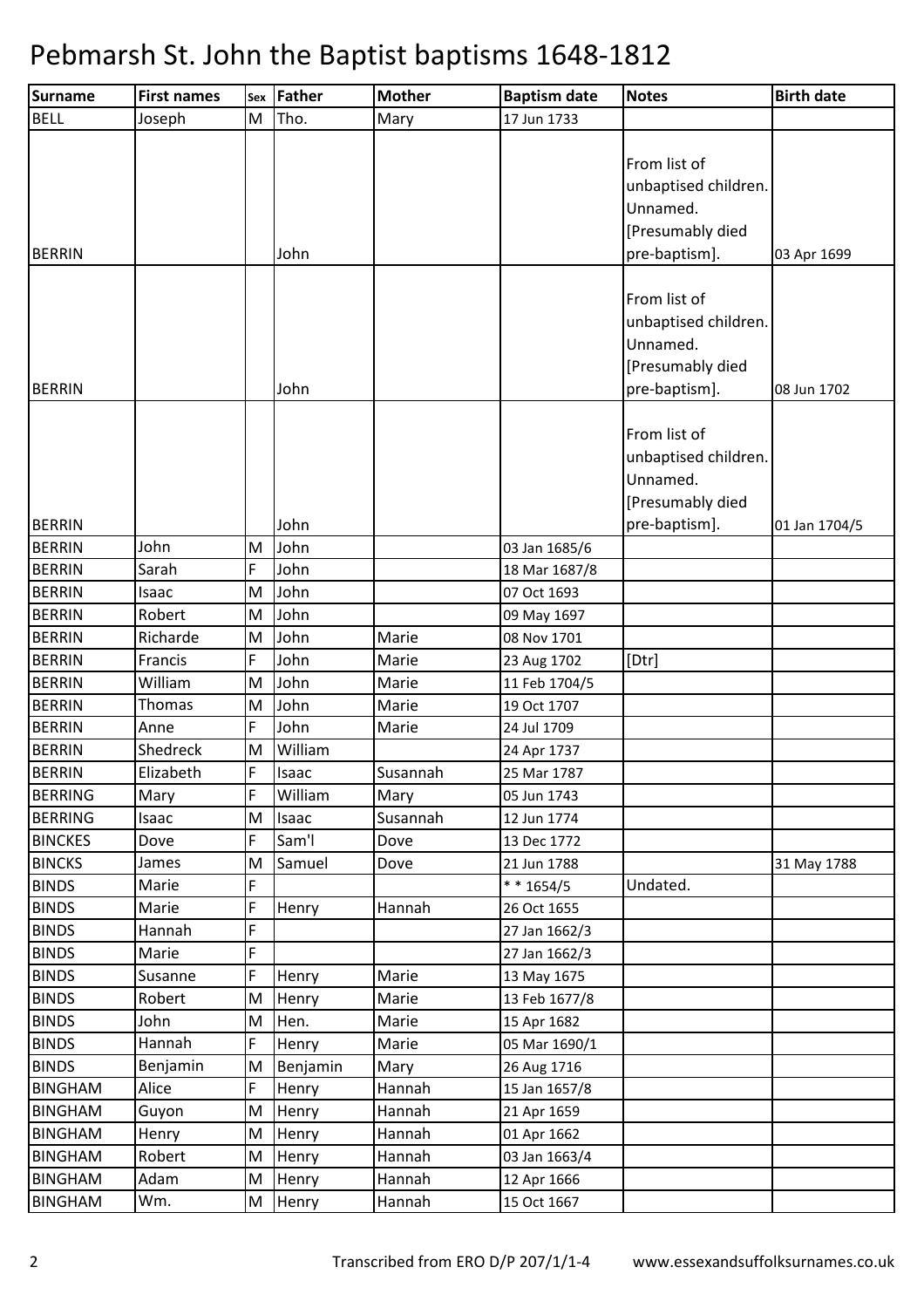| Surname        | <b>First names</b> |   | sex Father         | <b>Mother</b> | <b>Baptism date</b> | <b>Notes</b> | <b>Birth date</b> |
|----------------|--------------------|---|--------------------|---------------|---------------------|--------------|-------------------|
| <b>BINGHAM</b> | Guyon              | M | Henry              | Hannah        | 15 Nov 1671         |              |                   |
| <b>BINGHAM</b> | John               | M | Henry              | Hannah        | 31 Mar 1674         |              |                   |
| <b>BINGHAM</b> | Marie              | F | Adam               |               | 25 Dec 1696         |              |                   |
| <b>BINGHAM</b> | Henry              | M | Adam               |               | 25 Feb 1704/5       |              |                   |
| <b>BINGHAM</b> | Anne               | F | Adam               |               | 16 Mar 1706/7       |              |                   |
| <b>BINGHAM</b> | Adam               | M | Adam               |               | 09 Oct 1709         |              |                   |
| <b>BINKES</b>  | Martha             | F | Sam'l              | Dove          | 11 Dec 1774         |              |                   |
| <b>BINKES</b>  | Samuel             | M | Sam'l              | Dove          | 08 Dec 1776         |              |                   |
| <b>BINKES</b>  | Judith             | F | Samuel             | Dove          | 18 Dec 1785         |              |                   |
| <b>BINKES</b>  | Joseph             | M | Samuel             |               | 08 May 1791         |              |                   |
| <b>BINKS</b>   | Daniel             | M | Danl.              |               | 14 Feb 1743/4       |              |                   |
| <b>BINKS</b>   | Samuel             | M | Danl.              | Elizabeth     | 25 Jan 1746/7       |              |                   |
| <b>BINKS</b>   | Sarah              | F | Samuel             | Dove          | 04 Aug 1793         |              | 05 Jul 1793       |
| <b>BINKS</b>   | Mary               | F |                    | Elizabeth     | 29 Dec 1793         | Base born.   | 13 Dec 1793       |
| <b>BINKS</b>   | Ann                | F | Samuel             | Dove          | 26 Apr 1801         |              | 09 Mar 1801       |
| <b>BINKS</b>   | Susan              | F | John               | Mary          | 26 Apr 1807         |              | 25 Mar 1807       |
| <b>BINKS</b>   | Jane               | F | Sam <sup>'</sup> l | Jane          | 20 May 1808         |              | 17 Apr 1808       |
| <b>BINKS</b>   | Daniel             | M | John               | Mary          | 03 Nov 1811         |              | * Oct 1811        |
| <b>BISHOP</b>  | John               | M | George             | Elizabeth     | 08 Feb 1746/7       |              |                   |
| <b>BISHOP</b>  | John               | M | George             | Elizabeth     | 20 Nov 1748         |              |                   |
| <b>BISHOP</b>  | George             | M | Roger              | Rebecca       | 13 Jan 1750/1       |              |                   |
| <b>BISHOP</b>  | Roger              | M | Roger              | Rebecca       | 13 Jan 1750/1       |              |                   |
| <b>BISHOP</b>  | Elizabeth          | F | George             | Elizabeth     | 03 Feb 1750/1       |              |                   |
| <b>BISHOP</b>  | James              | M | Roger              | Rebecca       | 13 May 1753         |              |                   |
| <b>BISHOP</b>  | Mary               | F | George             | Elizabeth     | 01 Feb 1756         |              |                   |
| <b>BISHOP</b>  | Margaret           | F | Roger              | Rebecca       | 11 Apr 1756         |              |                   |
| <b>BISHOP</b>  | James              | M | George             | Elizabeth     | 24 Apr 1757         |              |                   |
| <b>BISHOP</b>  | Sarah              | F | Roger              | Rebecca       | 02 Sep 1759         |              |                   |
| <b>BISHOP</b>  | John               | M | George             | Elizabeth     | 25 May 1760         |              |                   |
| <b>BISHOP</b>  | Judith             | F | Roger              | Rebecca       | 13 Jun 1762         |              |                   |
| <b>BISHOP</b>  | Roger              | M | George             | Cornelia      | 13 Jun 1762         |              |                   |
| <b>BISHOP</b>  | Susannah           | F | Roger              | Rebecca       | 08 Jan 1764         |              |                   |
| <b>BISHOP</b>  | Samuel             | M | Roger              | Rebecca       | 19 Jul 1767         |              |                   |
| <b>BISHOP</b>  | Sarah              | F | George             |               | 19 Feb 1769         |              |                   |
| <b>BISHOP</b>  | Mary               | F | George             | Eliz.         | 27 Oct 1771         |              |                   |
| <b>BISHOP</b>  | Martha             | F | George             | Sarah         | 27 Aug 1775         |              |                   |
| <b>BISHOP</b>  | John               | M | John               | Mary          | 05 Apr 1789         |              | 31 Mar 1789       |
| <b>BISHOP</b>  | Biddy              | F |                    | Susannah      | 03 Oct 1790         | Base born.   | 14 Sep 1790       |
| <b>BISHOP</b>  | Elizabeth          | F | John               | Mary          | 27 Nov 1791         |              | 22 Oct 1791       |
| <b>BISHOP</b>  | Sarah              | F | John               | Mary          | 17 Apr 1794         |              | 20 Mar 1794       |
| <b>BISHOP</b>  | Mary               | F | John               | Mary          | 14 Aug 1796         |              | 31 Jul 1796       |
| <b>BISHOP</b>  | Elizabeth          | F | Samuel             | Elizabeth     | 06 Aug 1797         |              | 07 Jul 1797       |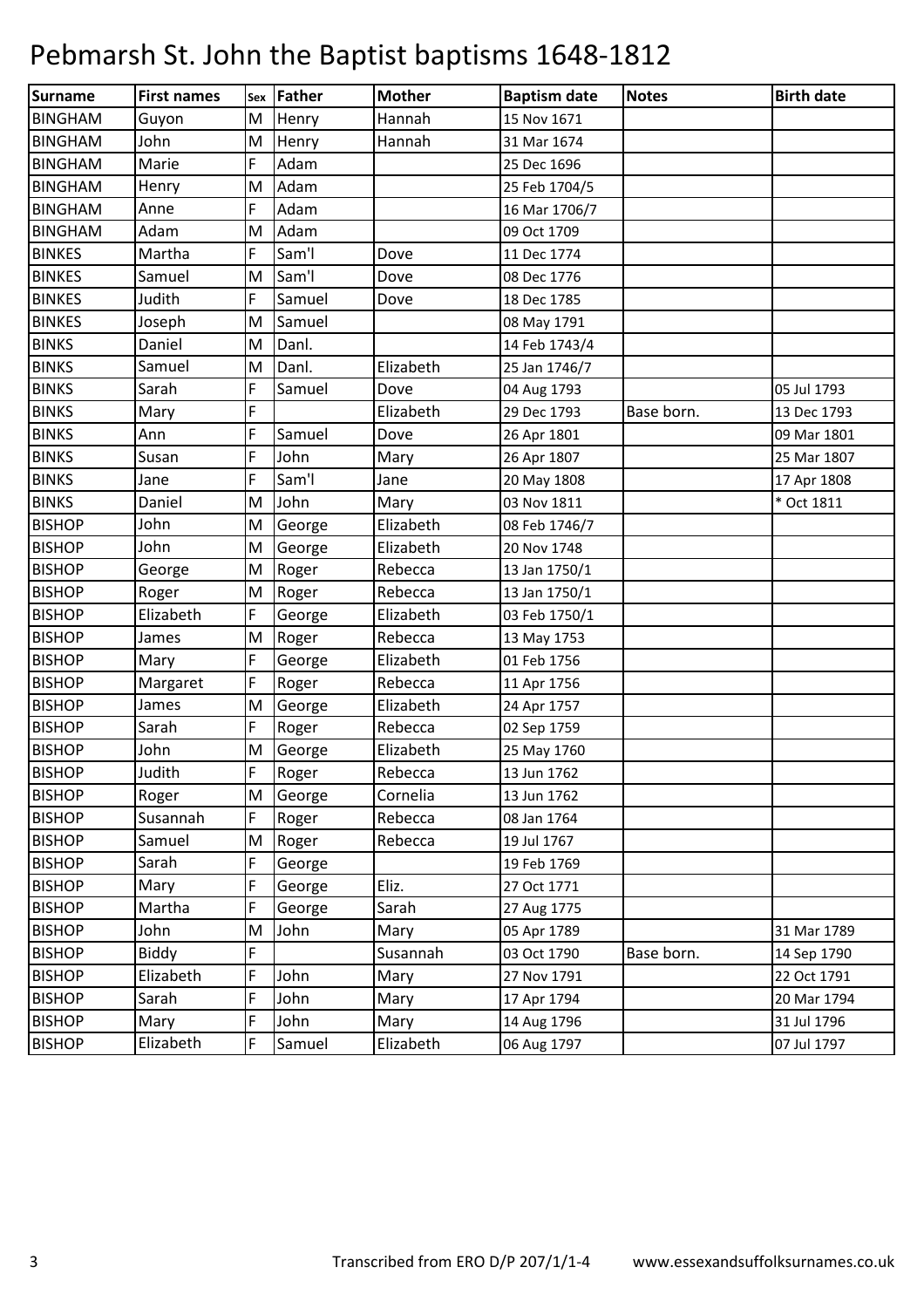| <b>Surname</b>   | <b>First names</b> | Sex    | <b>Father</b>      | <b>Mother</b>      | <b>Baptism date</b> | <b>Notes</b>         | <b>Birth date</b> |
|------------------|--------------------|--------|--------------------|--------------------|---------------------|----------------------|-------------------|
|                  |                    |        |                    |                    |                     |                      |                   |
|                  |                    |        |                    |                    |                     | Second record gives  |                   |
|                  |                    |        |                    |                    |                     | birth 23/5/1799 and  |                   |
|                  |                    |        |                    |                    |                     | bp 23/6/1799,        |                   |
|                  |                    |        |                    |                    |                     | however these are    |                   |
|                  |                    |        |                    |                    |                     | the dates for the    |                   |
|                  |                    |        |                    |                    |                     | next record in the   |                   |
| <b>BISHOP</b>    | James              | M      | John               | Mary               | 26 May 1799         | original list.       | 22 Apr 1799       |
| <b>BISHOP</b>    | Mary Anne          | F      | John               | Sarah              | 16 Jun 1811         |                      | 12 May 1811       |
|                  |                    |        |                    |                    |                     |                      |                   |
|                  |                    |        |                    |                    |                     |                      |                   |
|                  |                    |        |                    |                    |                     | Probably Barnabas a  |                   |
|                  |                    |        |                    |                    |                     | mistake for Bernard. |                   |
|                  |                    |        |                    |                    |                     | Registered 22/3,     |                   |
|                  |                    |        |                    |                    |                     | baptism about then   |                   |
| <b>BLAKE</b>     | Charlotte          | F      | <b>Barnabas</b>    | Hannah             |                     | presumably.          | 24 Feb 1789       |
| <b>BLAKE</b>     | Thomas             | M      | Bernard            | Hannah             | 09 Jan 1785         |                      |                   |
| <b>BLAKE</b>     | Sarah              | F      | Bernard            | Hannah             | 25 Feb 1787         |                      |                   |
| <b>BLAKE</b>     | William            | M      | <b>Barnabas</b>    | Hannah             | 02 Jan 1791         |                      | 02 Nov 1790       |
| <b>BLAKE</b>     | Daniel             | M      | <b>Barnabas</b>    | Hannah             | 27 Jan 1793         |                      | 02 Jan 1793       |
| <b>BLAKELING</b> | Anne               | F      | Richard            | Anne               | 26 Oct 1655         |                      |                   |
| <b>BLAKELING</b> | Elizabeth          | F      | Richard            | Anne               | 07 Nov 1658         |                      |                   |
| <b>BLATCH</b>    | Thomas             | M      | John               | Sarah              | 02 Mar 1683/4       |                      |                   |
| <b>BLATCH</b>    | Sarah              | F      | John               | Sarah              | 12 Jul 1685         | '4 annos nata'.      |                   |
| <b>BLUETT</b>    | Nathaniel          | M      | Nathaniel          | Mary               | 24 Apr 1808         |                      | 25 Jan 1808       |
| <b>BOCKEN</b>    | Sarah              | F      | Isaac              | Eliz.              | 26 Mar 1721         |                      |                   |
| <b>BOCKYN</b>    | Jacob              | M      | Isa.               | Elizabeth          | 31 Mar 1723         |                      |                   |
|                  |                    |        |                    |                    |                     | A base born child.   |                   |
|                  |                    |        |                    |                    |                     | No parents given.    |                   |
|                  |                    |        |                    |                    |                     | Unclear if surname   |                   |
|                  |                    |        |                    |                    |                     | is that of mother or |                   |
| <b>BOCKYN</b>    | John               | M      |                    |                    | 16 May 1744         | father.              |                   |
| <b>BOWLES</b>    | William            | M      | William            | Sarah              | 19 Aug 1810         |                      | 27 Jul 1810       |
| <b>BOWLS</b>     | William            | M      | William            | Ann                | 03 Jul 1774         |                      |                   |
| <b>BOWTELL</b>   | Mary Anne          | F      | Thomas             | Martha             | 13 Mar 1796         |                      | 06 Feb 1796       |
| <b>BOWTLE</b>    | Grizzle            | F      | Edward             | Jemema             | 21 Jun 1810         |                      | 25 May 1810       |
| <b>BRAN</b>      | Elizabeth          | F      | John               |                    | 06 Nov 1686         |                      |                   |
| <b>BRAN</b>      | Anne               | F      | John               | Elizabeth          | 16 Feb 1687/8       | JB, iunr.            |                   |
| <b>BRAN</b>      | John               | M      | John               | Elizabeth          | 26 May 1690         |                      |                   |
| <b>BRAN</b>      | Francis            | F      | John               | Elizabeth          | 15 Aug 1691         | [Dtr]                |                   |
| <b>BRAN</b>      | Thomas             | M<br>F | John<br>John       | Elizabeth          | 20 Nov 1692         |                      |                   |
| <b>BRAN</b>      | Anne<br>William    |        | William            | Elizabeth          | 27 Feb 1693/4       |                      |                   |
| <b>BRAN</b>      |                    | M<br>F | John               | Margaret           | 23 Jan 1694/5       |                      |                   |
| <b>BRAN</b>      | Marie              |        |                    | Elizabeth          | 29 Sep 1695         |                      |                   |
| <b>BRAN</b>      | Francis            |        | Francis            | Hannah             | 05 Jul 1696         |                      |                   |
| <b>BRAN</b>      | Robert             | M<br>F | William<br>Francis | Margaret<br>Hannah | 23 Aug 1696         |                      |                   |
| <b>BRAN</b>      | Hannah             | F      | William            |                    | 21 Dec 1697         |                      |                   |
| <b>BRAN</b>      | Marie              |        |                    | Margaret           | 26 Apr 1698         |                      |                   |
| <b>BRAN</b>      | William            | M      | John               | Elizabeth          | 08 Aug 1703         |                      |                   |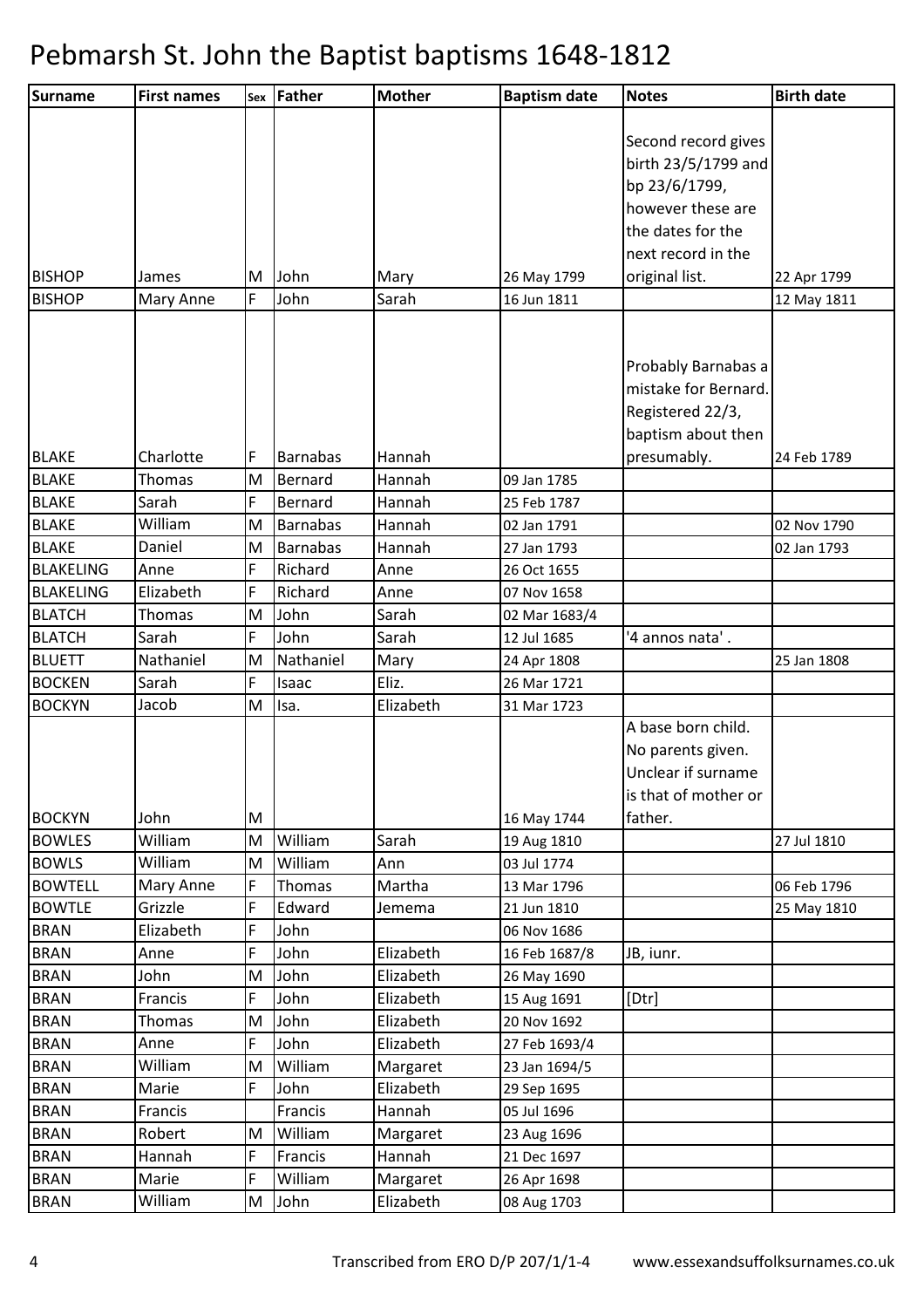| Surname        | <b>First names</b> | Sex | <b>Father</b> | <b>Mother</b>  | <b>Baptism date</b> | <b>Notes</b>                                              | <b>Birth date</b> |
|----------------|--------------------|-----|---------------|----------------|---------------------|-----------------------------------------------------------|-------------------|
| <b>BRAND</b>   | John               | M   | John          | Sarah          | 19 Sep 1762         |                                                           |                   |
| <b>BREAME</b>  | Sarah              | F   | Jon.          | Sarah          | 20 Oct 1723         |                                                           |                   |
| <b>BRIDGE</b>  | John               | M   | John          | <b>Barbara</b> | 18 Feb 1654/5       |                                                           |                   |
| <b>BRIDGE</b>  | Mathew             | M   | John          | Barbara        | 08 Sep 1656         |                                                           |                   |
| <b>BRIDGE</b>  | <b>Barbara</b>     | F   | John          | <b>Barbara</b> | 24 Jun 1658         |                                                           |                   |
| <b>BRIDGE</b>  | Thomas             | M   | John          | Barbara        | 13 Aug 1659         |                                                           |                   |
| <b>BRIDGE</b>  | James              | M   | John          | <b>Barbara</b> | 15 Jul 1661         |                                                           |                   |
| <b>BRIDGE</b>  | Oliepsen?          | M   | John          | Barbara        | 06 Oct 1663         |                                                           |                   |
| <b>BRIDGE</b>  | James              | M   | John          | <b>Barbara</b> | 12 Dec 1665         |                                                           |                   |
| <b>BRIDGE</b>  | Elizabeth          | F   | John          | Barbara        | 29 Apr 1669         |                                                           |                   |
| <b>BRIDGE</b>  | Moses              | M   | John          | Barbara        | 12 Nov 1671         |                                                           |                   |
| <b>BRIDGE</b>  | Judith             | F   | Stephen       | Judith         | 30 Oct 1688         |                                                           |                   |
| <b>BRIDGE</b>  | Hannah             | F   | Thomas        |                | 23 Jan 1691/2       |                                                           |                   |
| <b>BRIDGE</b>  | Francis            | F   | Stephen       | Judith         | 12 Feb 1691/2       | [Dtr]                                                     |                   |
| <b>BRIDGE</b>  | Frances            | F   | Stephen       | Judith         | 25 Jan 1692/3       |                                                           |                   |
| <b>BRIDGE</b>  | Thomas             | M   | Mathew        | Hannah         | 26 May 1693         |                                                           |                   |
| <b>BRIDGE</b>  | Hannah             | F   | Matthew       | Hannah         | 02 Apr 1696         |                                                           |                   |
| <b>BRIDGE</b>  | Philip             | M   | Mathew        | Hannah         | 29 Dec 1698         |                                                           |                   |
| <b>BRIDGE</b>  | Mary               | F   | Stephen       | Mary           | 28 Jan 1721/2       |                                                           |                   |
| <b>BRIDGE</b>  | Richard            | M   | Stephen       | Mary           | 06 Oct 1724         |                                                           |                   |
| <b>BRIDGE</b>  | Mary               | F   | Stephen       | Mary           | 25 Feb 1729/30      |                                                           |                   |
| <b>BRIDGE</b>  | Stephen            | M   | Stephen       | Mary           | 16 Oct 1732         |                                                           | 28 Sep 1732       |
| <b>BRIDGE</b>  | Elizabeth          | F   | Stephen       | Mary           | 08 Jan 1733/4       |                                                           |                   |
| <b>BROOKS</b>  | Joseph             | M   | Solomon       |                | 29 Nov 1724         |                                                           |                   |
| <b>BROOKS</b>  | Rebecca            | F   | Solomon       |                | 11 Mar 1725/6       |                                                           |                   |
| <b>BROOKS</b>  |                    | M   | Solomon       |                | 09 Dec 1731         | Unnamed.                                                  |                   |
| <b>BRUNWIN</b> | Marie              | F   | Thomas        | Marie          | 03 Jul 1658         |                                                           |                   |
| <b>BRYANT</b>  | Joseph             | M   | James         | Susannah       | 17 Jun 1753         |                                                           |                   |
| <b>BRYANT</b>  | James              | M   | James         | Susannah       | 24 Jun 1753         |                                                           |                   |
| <b>BURLING</b> | Thomas             | M   | Anthony       | Sarah          | 13 Apr 1766         |                                                           |                   |
| <b>BUSH</b>    | Mary               | F   | Edwd.         | Elizbeth       |                     | Registered 7 Feb so<br>probably christened<br>about then. | 12 Jan 1789       |
| <b>BUSH</b>    | Mary               | F   | William       |                | 04 Mar 1764         | Twin of William.                                          |                   |
| <b>BUSH</b>    | William            | M   | William       |                | 04 Mar 1764         | Twin of Mary.                                             |                   |
| <b>BUSH</b>    | Jane               | F   | William       | Rebecca        | 02 Feb 1766         |                                                           |                   |
| <b>BUSH</b>    | Edward             | M   | William       | Mary           | 08 Oct 1775         |                                                           |                   |
| <b>BUSH</b>    | Elizabeth          | F   | William       | Mary           | 15 Mar 1778         |                                                           |                   |
| <b>BUSH</b>    | Martha             | F   | Edward        | Elzbth         | * May 1789          |                                                           | * Apr 1789        |
| <b>BUSH</b>    | William            | M   | Samuel        | Hannah         | 02 Jun 1793         |                                                           | * Apr 1793        |
| <b>BUSH</b>    | Daniel             | M   | Edward        | Elizabeth      | 19 Mar 1794         |                                                           | 28 Feb 1794       |
| <b>BUSH</b>    | Jane               | F   | John          | Esther         | 22 Mar 1795         |                                                           |                   |
| <b>BUSH</b>    | Mary               | F   | Samuel        | Hannah         | 22 Mar 1795         |                                                           |                   |
| <b>BUSH</b>    | John               | M   | John          | Esther         | 11 Jun 1797         |                                                           | 20 May 1797       |
| <b>BUSH</b>    | Edward             | M   |               | Anne           | 23 Sep 1798         | Base born.                                                | 28 Aug 1798       |
| <b>BUSH</b>    | Hannah             | F   | Edward        | Hannah         | 14 Apr 1799         |                                                           | 02 Feb 1799       |
| <b>BUSH</b>    | John               | M   | John          | Esther         | 21 Jul 1799         |                                                           | 21 Jun 1799       |
| <b>BUSH</b>    | John               | M   | John          | Ehster         | 05 Jul 1801         | Private bap.                                              | 01 Jun 1801       |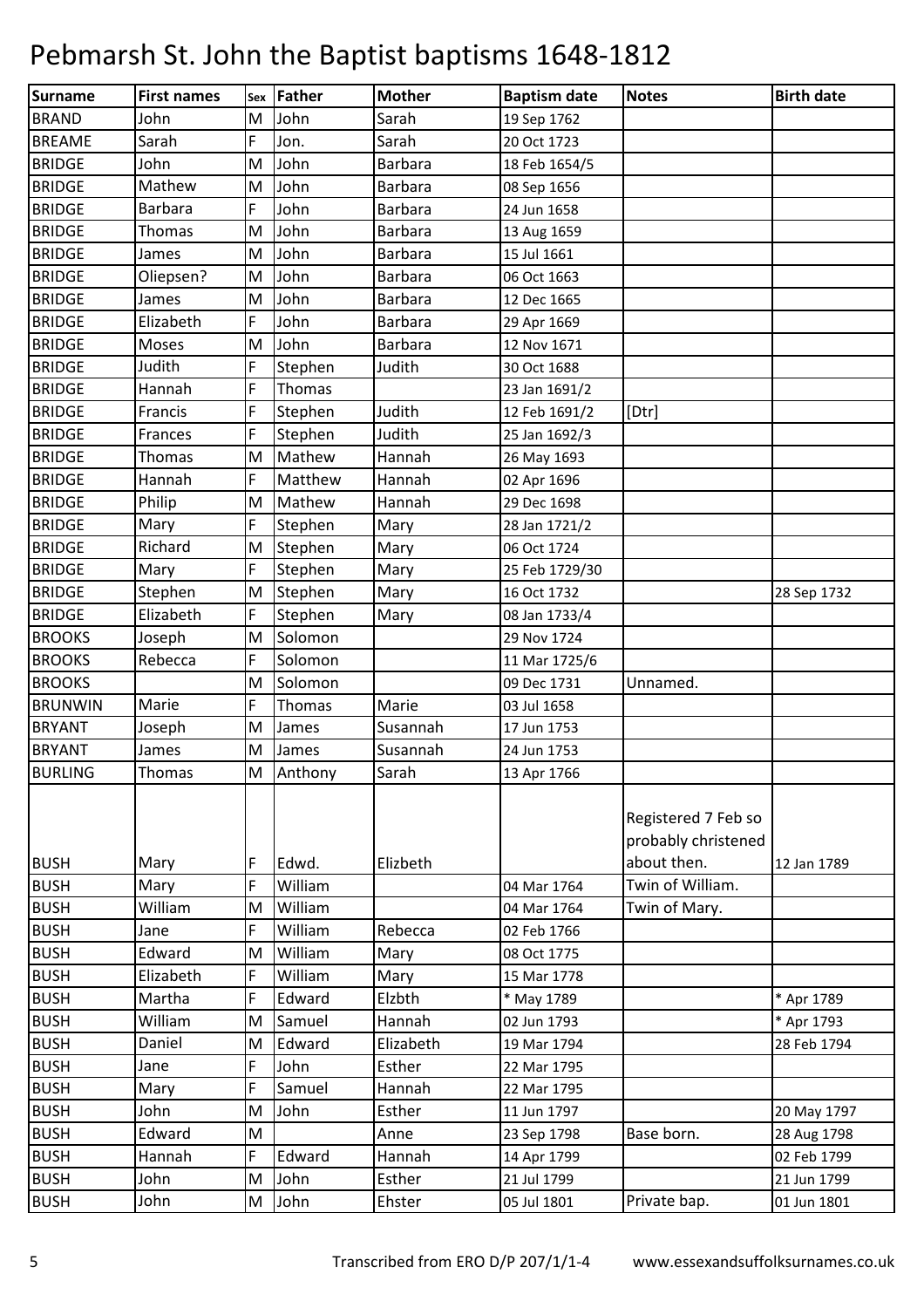| Surname          | <b>First names</b> |   | sex Father | <b>Mother</b> | <b>Baptism date</b> | <b>Notes</b>                                                         | <b>Birth date</b> |
|------------------|--------------------|---|------------|---------------|---------------------|----------------------------------------------------------------------|-------------------|
| <b>BUSH</b>      | John               | M | John       | Anne          | 19 Jun 1803         |                                                                      | 18 Jan 1803       |
| <b>BUTCHER</b>   | Susannah           | F | Robt.      | Susannah      | 10 Nov 1771         |                                                                      |                   |
| <b>BUTCHER</b>   | John               | M | Robt.      | Susannah      | 17 Oct 1773         |                                                                      |                   |
| <b>BUTCHER</b>   | Mary               | F | Robert     | Susannah      | 31 Jan 1779         |                                                                      |                   |
|                  |                    |   |            |               |                     | Adult, upwards of                                                    |                   |
| <b>BUTCHER</b>   | James              | M | Robert     | Susan         | 31 Mar 1805         | 16 years.                                                            |                   |
|                  |                    |   |            |               |                     |                                                                      |                   |
|                  |                    |   |            |               |                     | [Alomost certainly                                                   |                   |
| <b>BYAT</b>      | Sarah              | F | Abraham    | Sarah         | 20 Aug 1716         | should be Wyat]                                                      |                   |
| <b>BYEFORD</b>   | Phoebe             | F | Edwd.      | Phoebe        | 24 Apr 1808         |                                                                      | 28 Mar 1808       |
| <b>CANT</b>      | Susanna            | F | Wm.        | Mary          | 09 Sep 1732         |                                                                      |                   |
| <b>CANT</b>      | William            | M | William    | Elizabeth     | 31 Oct 1756         |                                                                      |                   |
| CANT             | Robert             | M | William    | Elizabeth     | 02 Mar 1760         |                                                                      |                   |
| <b>CANT</b>      | Eliza              | F | William    | Susan         | 31 Jul 1803         |                                                                      | 08 Jul 1803       |
| <b>CANT</b>      | Susan              | F | Willm.     | Susan         | 13 Sep 1807         |                                                                      | 17 Aug 1807       |
| <b>CANT</b>      | Elizabeth          | F | William    | Susan         | 18 Feb 1809         |                                                                      | 25 Dec 1808       |
| <b>CANT</b>      | Elizabeth          | F | Willm.     | Susan         | 15 Apr 1810         |                                                                      | 12 Mar 1810       |
| CANT             | William            | M | William    |               | 12 Jan 1812         |                                                                      | 25 Nov 1811       |
| <b>CANTE</b>     | Mary               | F | William    | Mary          | 25 Dec 1714         |                                                                      |                   |
| <b>CANTE</b>     | Anna Maria         | F | Wm.        | Mary          | 23 Aug 1719         |                                                                      |                   |
| <b>CANTE</b>     | Elizabeth          | F | Wm.        | Mary          | 20 Oct 1726         |                                                                      |                   |
| <b>CARPENTAR</b> | Willm.             | M | John       | Anne          | 10 May 1789         |                                                                      | 19 Apr 1789       |
| <b>CARPENTER</b> | Sarah              | F | John       | Sarah         | 27 Feb 1759         |                                                                      |                   |
| <b>CARPENTER</b> | Mary               | F | John       | Sarah         | 16 Sep 1760         |                                                                      |                   |
| <b>CARPENTER</b> | Ann                | F | John       | Sarah         | 12 Mar 1762         |                                                                      |                   |
| <b>CARPENTER</b> | Jane               | F | John       | Sarah         | 17 Apr 1763         |                                                                      |                   |
| <b>CARPENTER</b> | Elizabeth          | F | John       | Sarah         | 03 Mar 1765         |                                                                      |                   |
| <b>CARPENTER</b> | John               | M | John       | Sarah         | 08 Feb 1767         |                                                                      |                   |
| <b>CARPENTER</b> | James              | M | John       | Sarah         | 22 Jan 1769         |                                                                      |                   |
| <b>CARPENTER</b> | <b>Mary Anne</b>   | F | John       | Anne          | 03 Jun 1791         |                                                                      |                   |
| <b>CARPENTER</b> | Ann                | F | John       | Ann           | 02 Jun 1793         |                                                                      | * Apr 1793        |
| <b>CARPENTER</b> | Sarah              | F | John       | Ann           | 07 Mar 1796         |                                                                      | 19 Jan 1796       |
| <b>CARPENTER</b> | Roberta            | F | John       | Anne          | 27 Feb 1799         |                                                                      | 09 Jan 1799       |
| <b>CARPENTER</b> | Roberty            | F | John       | Ann           | 26 Apr 1801         | [For Roberta?].                                                      | 28 Feb 1801       |
| <b>CARPENTER</b> | Harriet            | F | John       | Ann           | 17 Jun 1804         |                                                                      | 09 May 1804       |
| <b>CARPENTER</b> | John               | M | James      | Sarah         | 25 Aug 1805         |                                                                      | 24 Jul 1805       |
| <b>CARPENTER</b> | Eliza              | F | James      | Sarah         | 17 Apr 1808         |                                                                      | 18 Mar 1808       |
| <b>CARPENTER</b> | William            | M | James      | Sarah         | 31 Mar 1811         |                                                                      | 20 Feb 1811       |
|                  |                    |   |            |               |                     | From list of<br>unbaptised children.<br>Unnamed.<br>[Presumably died |                   |
| <b>CARTER</b>    |                    |   | Joanthan   | Sarah         |                     | pre-baptism].                                                        | 19 Mar 1698/9     |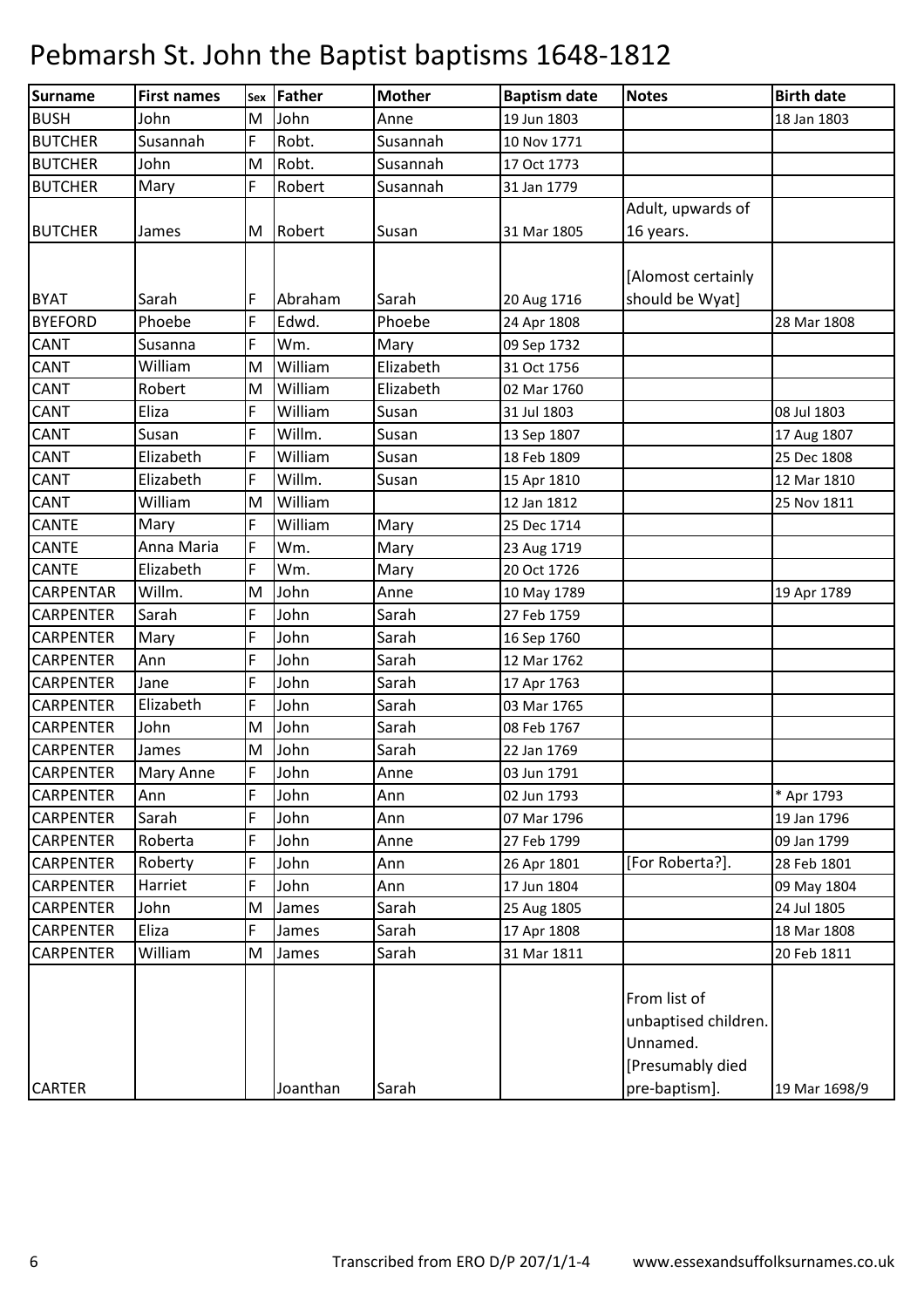| Surname         | <b>First names</b>       |    | sex Father   | <b>Mother</b> | <b>Baptism date</b> | <b>Notes</b>         | <b>Birth date</b> |
|-----------------|--------------------------|----|--------------|---------------|---------------------|----------------------|-------------------|
|                 |                          |    |              |               |                     |                      |                   |
|                 |                          |    |              |               |                     | From list of         |                   |
|                 |                          |    |              |               |                     | unbaptised children. |                   |
|                 |                          |    |              |               |                     | Unnamed.             |                   |
|                 |                          |    |              |               |                     | [Presumably died     |                   |
| <b>CARTER</b>   |                          |    | Jonathan     |               |                     | pre-baptism].        | 05 Jan 1701/2     |
| <b>CARTER</b>   | Marie                    | F  | Ambrose      |               | 02 Sep 1691         |                      |                   |
| <b>CARTER</b>   | Marie                    | F  | Jonath.      | Sarah         | 20 Aug 1699         |                      |                   |
| <b>CARTER</b>   | Elizabeth                | F  | Jonathan     | Sarah         | 15 Mar 1701/2       |                      |                   |
| <b>CARTER</b>   | Jonathan                 | M  | Jonathan     | Elizabeth     | 11 Oct 1705         |                      |                   |
| <b>CARTER</b>   | Rose                     | F  | Jonathan     | Elizabeth     | 18 Apr 1708         |                      |                   |
|                 |                          |    |              |               |                     | No father's          |                   |
| <b>CARTER</b>   | James                    | M  |              |               | 20 Mar 1725/6       | firstname.           |                   |
| <b>CARTER</b>   | James                    | M  | James        | Ann           | 30 Oct 1748         |                      |                   |
| <b>CARTER</b>   | Joseph                   | M  | James        | Ann           | 27 Oct 1751         |                      |                   |
| <b>CARTER</b>   | Moses                    | M  | <b>Moses</b> | Mary          | 13 Dec 1767         |                      |                   |
| <b>CARTER</b>   | Susannah                 | F  | Moses        | Mary          | 19 Mar 1769         |                      |                   |
| <b>CARTER</b>   | Mary                     | F  | Moses        | Mary          | 05 Sep 1773         |                      |                   |
| <b>CARTER</b>   | George                   | M  | George       | Charlotte     | 27 Sep 1785         |                      |                   |
| <b>CARTER</b>   | Samuel                   | M  | George       | Charlotte     | 07 Feb 1787         |                      |                   |
| <b>CARTER</b>   | Thos. Alborn             | M  | George       | Charlotte     | 03 Jun 1788         |                      | 24 Dec 1787       |
|                 | Charlotte                |    |              |               |                     |                      |                   |
| <b>CARTER</b>   | Caroline                 | F  | Geo.         | Charlotte     | 21 Feb 1789         |                      | 31 Jan 1789       |
| <b>CARTER</b>   | Geo.                     | M  | Geo.         | Charlotte     | 04 Mar 1790         |                      | 16 Jan 1790       |
| <b>CARTER</b>   | Mary                     | F  | George       | Charlotte     | 31 Jul 1792         |                      | 22 Jun 1792       |
| <b>CARTER</b>   | Charles                  | M  | George       | Charlotte     | 05 Mar 1795         |                      | 09 Sep 1793       |
|                 | Bernard                  |    |              |               |                     |                      |                   |
| <b>CARTER</b>   | Boucher                  | M  | George       | Charlotte     | 05 Mar 1795         |                      | 23 Dec 1794       |
|                 |                          |    |              |               |                     |                      |                   |
| <b>CARTER</b>   | Ann Elizabeth   F George |    |              | Charlotte     | 22 Mar 1796         |                      | 28 Feb 1796       |
|                 |                          |    |              |               |                     | Harriet ? Or even    |                   |
| <b>CARTER</b>   | Harrist?                 | F  | George       | Charlotte     | 14 Feb 1798         | Hannah?              | 12 Jan 1798       |
|                 |                          |    |              |               |                     |                      |                   |
| <b>CARTER</b>   | Ann Elizabeth            | I۴ | George       | Charlotte     | 12 May 1799         |                      | 01 May 1799       |
| <b>CARTER</b>   | Eliza                    |    | George       | Charlotte     | 04 Jun 1801         |                      | 08 Jan 1801       |
| <b>CATLEY</b>   | James                    | M  | James        | Sarah         | 11 Mar 1790         | [See Ketley].        | 14 Feb 1790       |
| <b>CHANDLER</b> | Martha                   | F  | Edward       | Mary          | 08 May 1791         |                      |                   |
| <b>CHANDLER</b> | Elizabeth                | F  | Edward       | Mary          | 07 Feb 1796         |                      |                   |
| <b>CHANDLER</b> | George                   | M  | Edward       | Mary          | 07 May 1797         |                      | 27 Apr 1797       |
| <b>CHANDLER</b> | Joseph                   | M  | Edward       | Mary          | 30 Jun 1799         |                      | 09 Feb 1786       |
| <b>CHANDLER</b> | Edward                   | M  | Edward       | Mary          | 20 Nov 1801         |                      | 10 Jan 1801       |
| <b>CHANDLER</b> | William                  | M  |              |               | 02 Jul 1809         | Adult.               |                   |
| <b>CHAPLIN</b>  | James                    | M  | John         | Sarah         | 21 Feb 1793         |                      | 31 Jan 1790       |
| <b>CHAPLIN</b>  | William                  | M  | John         | Sarah         | 21 Feb 1793         |                      | 28 Mar 1792       |
| <b>CHAPLYN</b>  | Elizabeth                | F  | John         | Elizabeth     | 01 Jan 1750/1       |                      |                   |
|                 |                          |    |              |               |                     |                      |                   |
| <b>CHAPLYN</b>  | John                     | M  | John         | Elizabeth     | 24 Nov 1751         | Baptised at home.    |                   |
| <b>CHAPLYN</b>  | Mary                     | F  | John         | Elizabeth     | 05 Apr 1753         |                      |                   |
| <b>CHAPLYN</b>  | Ann                      | F  | George       | Ann           | 13 Jun 1769         |                      |                   |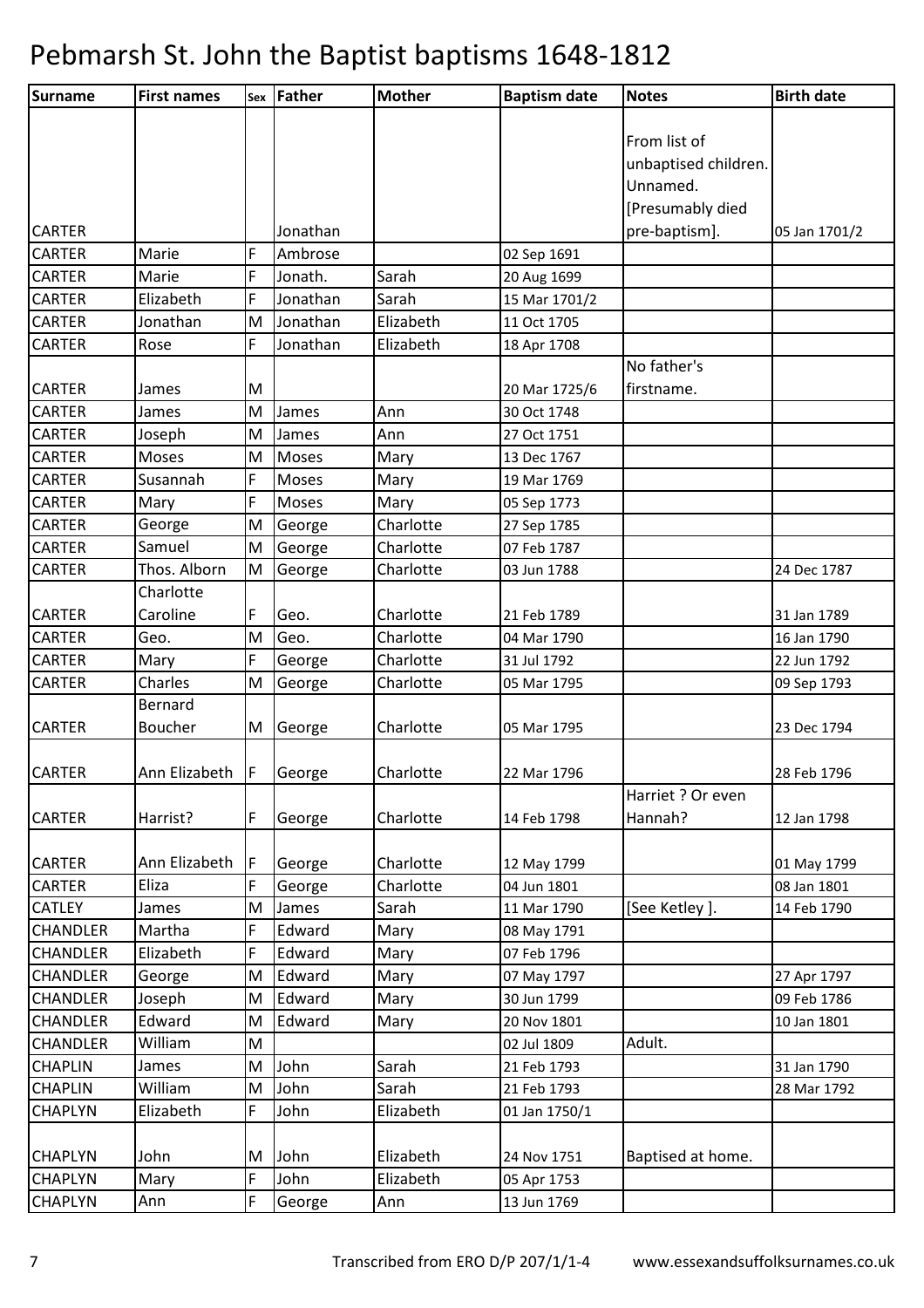| Surname          | <b>First names</b>  |   | sex Father  | <b>Mother</b>         | <b>Baptism date</b> | <b>Notes</b>          | <b>Birth date</b> |
|------------------|---------------------|---|-------------|-----------------------|---------------------|-----------------------|-------------------|
| <b>CHAPLYN</b>   | Elizabeth           | F | George      | Ann                   | 10 Dec 1772         |                       |                   |
| <b>CHAPLYN</b>   | George              | M | George      | Sarah                 | 16 Jan 1778         |                       |                   |
| <b>CHAPLYN</b>   | John                | M | John        | Sarah                 | 11 Jan 1779         |                       |                   |
| <b>CHAPLYN</b>   | Eliz'h              | F | Jno.        | Sarah                 | 28 Apr 1780         |                       |                   |
| <b>CHAPLYN</b>   | Joseph              | M | Jno.        | Sarah                 | 20 Jun 1781         |                       |                   |
| <b>CHAPLYN</b>   | Sarah               | F | Jno.        | Sarah                 | 05 Sep 1783         |                       |                   |
| <b>CHAPLYN</b>   | Robert              | M | John        | Sarah                 | 09 Jul 1786         |                       |                   |
|                  |                     |   |             |                       |                     |                       |                   |
| <b>CHAPLYN</b>   | <b>Thomas Clese</b> | M | John        | Sarah                 | 07 Sep 1788         |                       |                   |
| <b>CHAPLYN</b>   | Anne                | F | John        | Sarah                 | 12 Feb 1797         |                       | 13 Oct 1796       |
| <b>CHAPMAN</b>   | James               | M | Tho.        | Sarah                 | 27 Dec 1795         |                       | 03 Dec 1795       |
| CHAPMAN          | Ann                 | F | John        | Sarah                 | 31 Jan 1797         |                       | 09 Jan 1796       |
| <b>CHAPMAN</b>   | Mary                | F | John        | Sarah                 | 11 Nov 1798         |                       | 30 Jul 1798       |
| <b>CHAPMAN</b>   | Joseph              | M | John        | Sarah                 | 02 May 1800         |                       | 14 Mar 1800       |
| CHAPMAN          | Susannah            | F | John        | Sarah                 | 29 Jun 1804         |                       | 20 Apr 1802       |
| <b>CHAPMAN</b>   | John                | M | John        | Sarah                 | 16 Nov 1804         |                       | 21 Jul 1804       |
| <b>CLARKE</b>    | Elizabeth           | F | James       | Elizabeth             | 19 Jun 1694         |                       |                   |
| <b>CLARKE</b>    | Susannah            | F | James       | Elizabeth             | 29 Dec 1696         |                       |                   |
| <b>CLARKE</b>    | William             | M | James       | Elizabeth             | 03 Jun 1699         |                       |                   |
| <b>CLARKE</b>    | Philippa            | F | James       | Marie                 | 06 Mar 1699/00      |                       |                   |
| <b>CLARKE</b>    | John                | M | James       | Elizabeth             | 12 Jul 1701         |                       |                   |
| <b>CLARKE</b>    | Edwarde             | M | James       | Elizabeth             | 28 Dec 1702         |                       |                   |
| <b>COCK</b>      | Elizabeth           | F | John        | Frances               | 18 Feb 1749/50      |                       |                   |
| <b>COLE</b>      | Thomas              | M | William     | Sarah                 | 13 Mar 1658/9       |                       |                   |
| COLE             | Wm.                 | M | Wm.         | Anne                  | 23 Jul 1679         |                       |                   |
| <b>COLE</b>      | John                | M | Wm.         | Anne                  | 12 Feb 1680/1       |                       |                   |
| <b>COLE</b>      | Thomas              | M | William     | Anne                  | 10 Dec 1682         |                       |                   |
| <b>COLLINS</b>   | Thomas              | M |             |                       | 11 Jun 1810         | Adult.                |                   |
| <b>CONSTABLE</b> | Mary                | F | Daniel      | Mary                  | 23 Oct 1764         |                       |                   |
| <b>CONSTABLE</b> | Daniel              | M | Daniel      | Mary                  | 24 Jul 1766         |                       |                   |
| <b>CONSTABLE</b> | Hugh                | M | Hugh        | Catherine             | 07 Sep 1806         |                       | 15 Jul 1806       |
| <b>CONSTABLE</b> | William             | M | <b>Hugh</b> | Catherine             | 17 Sep 1809         |                       | 05 Apr 1809       |
|                  |                     |   |             |                       |                     | Daughter of John      |                   |
|                  |                     |   |             |                       |                     | Cook and Mary         |                   |
| <b>COOK</b>      | Ann                 | F | John        | Mary                  | 02 Oct 1750         | Fenton                |                   |
|                  |                     |   |             |                       |                     | Daughter fo Jno.      |                   |
|                  |                     |   |             |                       |                     | Cook & Frances        |                   |
| <b>COOK</b>      | Sarah               | F | Jno.        | <b>Frances Flower</b> | 18 Dec 1804         | <b>Flower Fenton</b>  | 13 Nov 1804       |
|                  |                     |   |             |                       |                     | Son of John Cook &    |                   |
| <b>COOK</b>      | William             |   | M John      | Frances               | 26 Jul 1807         | <b>Frances Fenton</b> | 01 Jul 1807       |
|                  |                     |   |             |                       |                     | Daughter of John      |                   |
|                  |                     |   |             |                       |                     | Cook & Frances        |                   |
| <b>COOK</b>      | Ann                 | F | John        | <b>Frances Flower</b> | 04 Dec 1808         | <b>Flower Fenton</b>  | 05 Nov 1808       |
|                  |                     |   |             |                       |                     | Son of John Cook &    |                   |
|                  | Theophilus          |   |             |                       |                     | <b>Frances Flower</b> |                   |
| <b>COOK</b>      | Harrington          |   | M John      | <b>Frances Flower</b> | 07 Oct 1810         | Fenton                | 11 Sep 1810       |
|                  |                     |   |             |                       |                     | Daughter of John      |                   |
|                  |                     |   |             |                       |                     | Cook and Frances      |                   |
| <b>COOK</b>      | Fanny               | F | John        | <b>Frances Flower</b> | 27 Dec 1812         | Flower Fenton         | 19 Nov 1812       |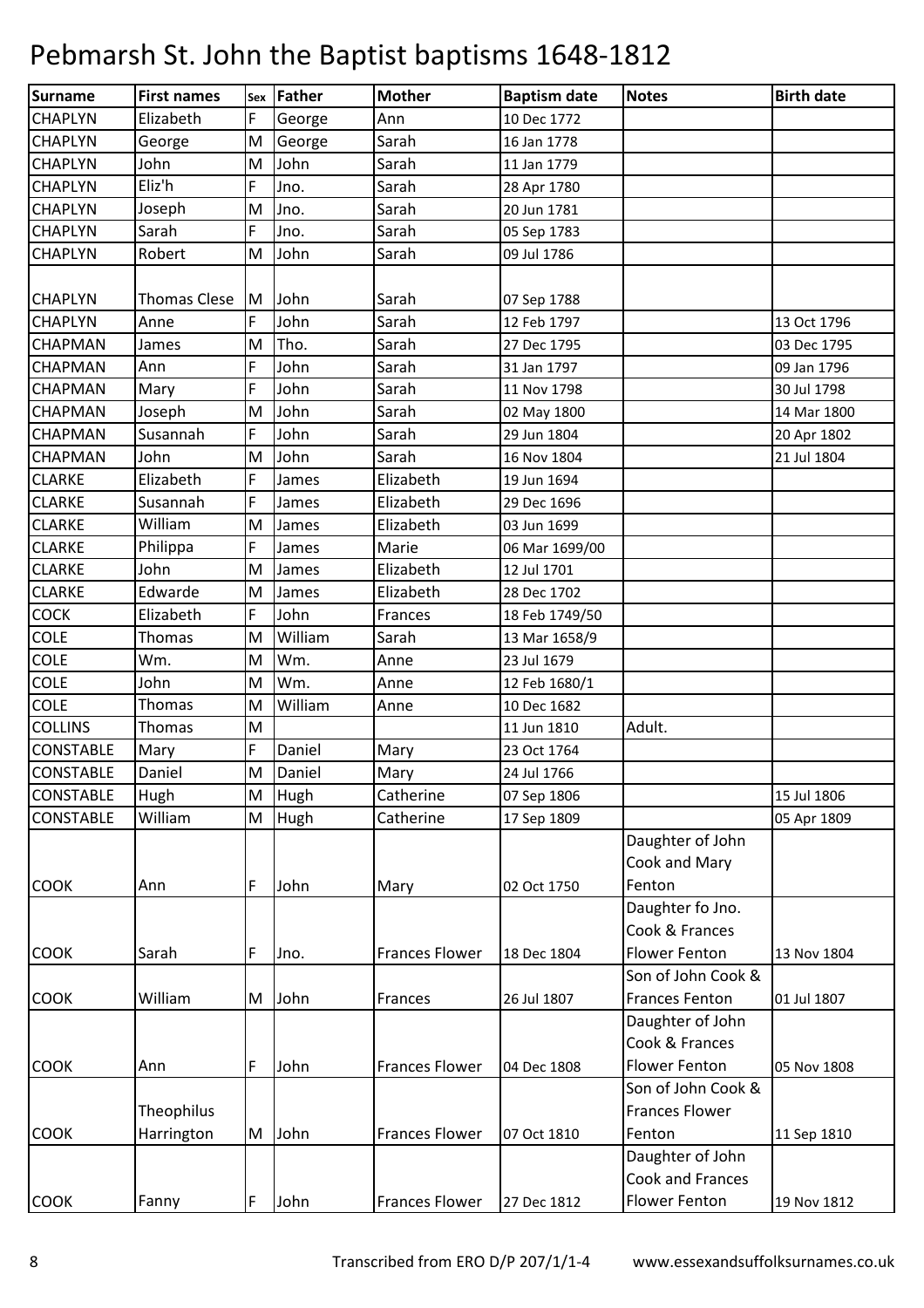| <b>Surname</b>   | <b>First names</b> |   | sex Father    | <b>Mother</b> | <b>Baptism date</b> | <b>Notes</b>         | <b>Birth date</b> |
|------------------|--------------------|---|---------------|---------------|---------------------|----------------------|-------------------|
| <b>COOKE</b>     | Beathia?           | F |               | Eliz.         | 26 Mar 1742         | A basterd child.     |                   |
|                  |                    |   |               |               |                     |                      |                   |
|                  |                    |   |               |               |                     | Son of John Cooke    |                   |
| <b>COOKE</b>     | John               | M | John          | Frances       | 27 Mar 1806         | & Frances Fenton     | 01 Mar 1806       |
| <b>COOPER</b>    | Thomas             | M | Thomas        | Sarah         | 20 Apr 1799         |                      | 23 Feb 1799       |
| COOT             | John               | M | Willm.        | Sarah         | 25 Sep 1748         |                      |                   |
|                  |                    |   |               |               |                     | No father's          |                   |
| COOTE            | Sarah              | F |               |               | 17 Aug 1746         | firstname.           |                   |
| <b>COOTE</b>     | Sarah              | F | William       | Sarah         | 13 Jan 1750/1       |                      |                   |
| COOTE            | Hannah             | F | William       | Sarah         | 31 May 1761         |                      |                   |
| COOTE            | Thomas             | M | William       | Sarah         | 31 May 1761         |                      |                   |
| <b>COOTE</b>     | Jane               | F | William       | Sarah         | 09 Oct 1763         |                      |                   |
|                  |                    |   |               |               |                     |                      |                   |
|                  |                    |   |               |               |                     | Bastarde childe.     |                   |
|                  |                    |   |               |               |                     | From list of         |                   |
|                  |                    |   |               |               |                     | unbaptised children. |                   |
|                  |                    |   |               |               |                     | Unnamed.             |                   |
|                  |                    |   |               |               |                     | [Presumably died     |                   |
| <b>CORDER</b>    |                    |   |               | Hannah        |                     | pre-baptism].        | 25 May 1702       |
| <b>CORDER</b>    | Susanne            | F | James         |               | 09 Nov 1665         |                      |                   |
| <b>CORDER</b>    | Elizabeth          | F | James         | Elizabeth     | 06 May 1667         |                      |                   |
| <b>CORDER</b>    | James              | M | James         |               | 27 Jan 1668/9       |                      |                   |
| <b>CORDER</b>    | John               | M | James         | EI.           | 20 Sep 1669         |                      |                   |
| <b>CORDER</b>    | Marie              | F | Jac.          | EI.           | 05 Feb 1671/2       | [James?]             |                   |
| <b>CORDER</b>    | Marie              | F | James         | Elizab.       | 19 Sep 1675         |                      |                   |
| <b>CORDER</b>    | Hannah             | F | James         | Elizabeth     | 19 Aug 1677         |                      |                   |
| <b>CORDER</b>    | Michael            | M | James         | Elizabeth     | 11 Jun 1680         |                      |                   |
| <b>CORNWELL</b>  | Mary               | F | Ezek. ?       | Susan         | 26 Jun 1720         |                      |                   |
| <b>CREFFIELD</b> | Sarah              | F | Thos.         | Mary          | 09 Jul 1749         |                      |                   |
| <b>CREFFIELD</b> | John               | M | Thomas        | Mary          | 08 Mar 1752         |                      |                   |
| <b>CREFFIELD</b> | Mary               | F | Thomas        | Mary          | 23 Jun 1754         |                      |                   |
| <b>CREFFIELD</b> | Elizabeth          | F | <b>Thomas</b> | Mary          | 16 Apr 1756         |                      |                   |
| <b>CREFFIELD</b> | Hannah             | F | <b>Thomas</b> | Mary          | 27 Jul 1760         |                      |                   |
| <b>CREFFIELD</b> | Thomas             | M | Thomas        | Mary          | 24 Apr 1763         |                      |                   |
| <b>CREFFIELD</b> | Daniel             | M | <b>Thomas</b> | Mary          | 19 May 1765         |                      |                   |
| <b>CREFFIELD</b> | Mary               | F | <b>Thomas</b> | Mary          | 08 Mar 1767         |                      |                   |
| <b>CREFFIELD</b> | Susanna            | F | Thos.         | Susanna       | 21 Oct 1791         |                      |                   |
| <b>CREFFIELD</b> | John               | M | Thomas        | Susanna       | 29 May 1793         |                      | 01 May 1793       |
| <b>CREFFIELD</b> | Keziah             | F | Thomas        | Sarah         | 12 Feb 1795         |                      | 11 Jan 1795       |
| <b>CREFFIELD</b> | Sarah              | F | <b>Thomas</b> | Susannah      | 11 Sep 1796         |                      | 07 Aug 1796       |
| <b>CREFFIELD</b> | Ann                | F | Thomas        | Susan         | 25 Mar 1798         |                      | 26 Feb 1798       |
| <b>CREFFIELD</b> | Thomas             | M | <b>Thomas</b> | Susan         | 22 Oct 1799         |                      | 22 Sep 1799       |
| <b>CREFFIELD</b> | Sophia             | F | <b>Thomas</b> | Susanna       | 31 May 1801         |                      | 21 Mar 1801       |
| <b>CREFFIELD</b> | Mary               | F | <b>Thomas</b> | Susannah      | 28 Nov 1802         |                      | 28 Oct 1802       |
| <b>CREFFIELD</b> | Daniel             | M | <b>Thomas</b> | Susan         | 09 Dec 1804         |                      | 01 Nov 1804       |
| <b>CROSBEY</b>   | Daniel             | M |               | Elizabeth     | 20 Oct 1798         | Base born.           |                   |
| <b>CROSBIE</b>   | Marie              | F | Isaac         | Marie         | 27 Jan 1711/2       |                      |                   |
| <b>CROSBY</b>    | William            | M | Joseph        | Elizabeth     | 25 Apr 1784         |                      |                   |
| <b>CROSBY</b>    | Sarah              | F | Joseph        | Elizabeth     | 22 Jan 1786         | Pauper.              |                   |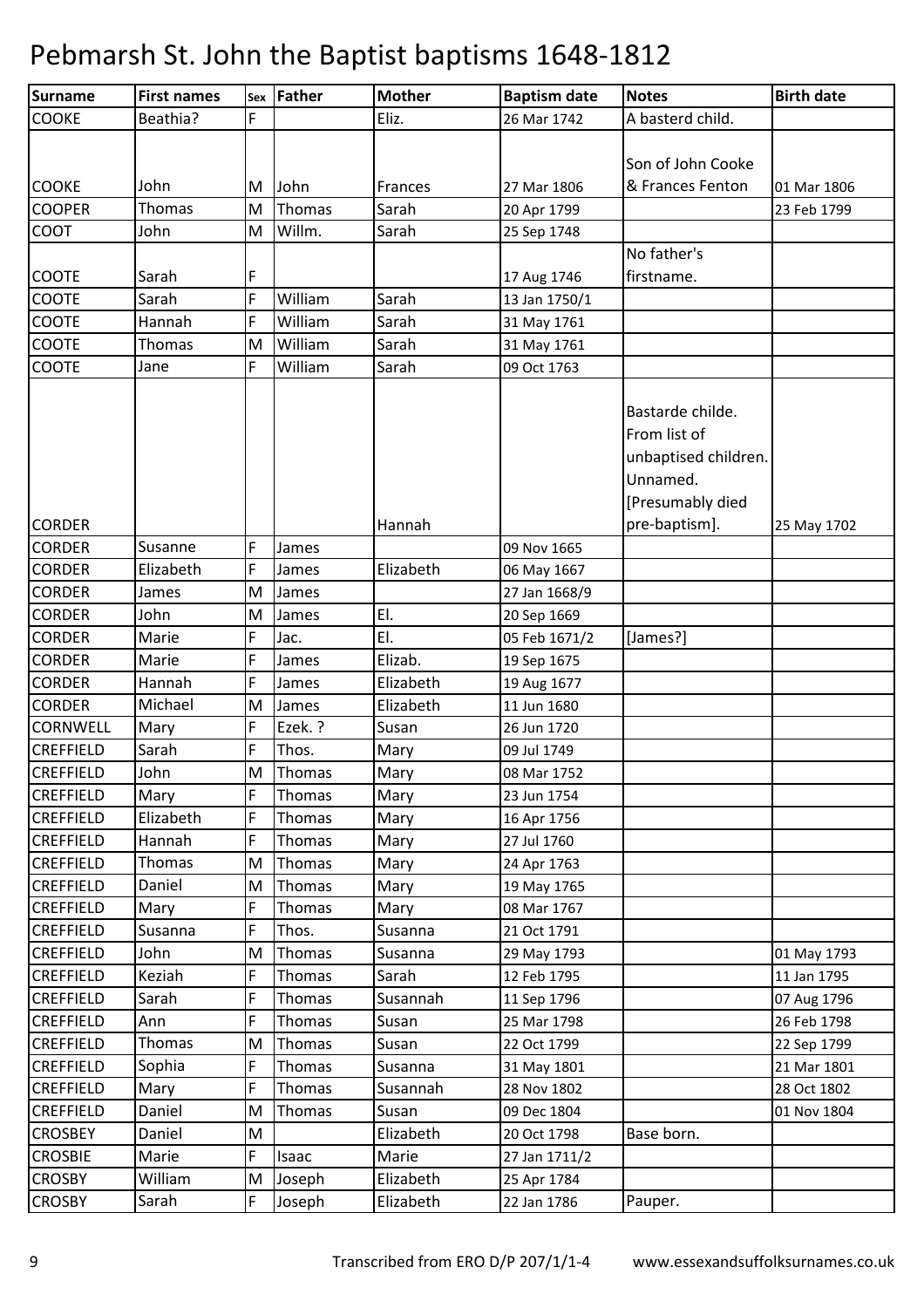| Surname        | <b>First names</b> |    | sex Father | <b>Mother</b> | <b>Baptism date</b> | <b>Notes</b>                                                                          | <b>Birth date</b> |
|----------------|--------------------|----|------------|---------------|---------------------|---------------------------------------------------------------------------------------|-------------------|
| <b>CROSBY</b>  | Susan              | F  |            | Elizabeth     | 17 Jul 1796         | Base born.                                                                            |                   |
| <b>CROSBY</b>  | Mary               | F  |            | Elizabeth     | 02 May 1802         | Base born.                                                                            | 03 Dec 1801       |
| <b>CROSBY</b>  | Abraham            | M  | Joseph     | Elizabeth     | 16 Sep 1804         |                                                                                       | 29 Aug 1804       |
| <b>CROSBYE</b> | Elizabeth          | F  | Isaac      | Mary          | 16 May 1714         |                                                                                       |                   |
| <b>CROSBYE</b> | William            | M  | Isaac      | Mary          | 06 Mar 1719/20      |                                                                                       |                   |
| <b>CROSBYE</b> | James              | M  | Is.        | Eliz.         | 18 Dec 1725         | Twin of Richard.                                                                      |                   |
| <b>CROSBYE</b> | Richard            | M  | Is.        | Eliz.         | 18 Dec 1725         | Twin of James.                                                                        |                   |
| <b>CROSBYE</b> | Joseph             | M  | Isaac      | Eliz.         | 09 Aug 1730         |                                                                                       |                   |
| <b>CROSS</b>   | Anne               | F  | Stephen    | Elizabeth     | 29 Jan 1659/60      |                                                                                       |                   |
| <b>CROSSE</b>  | Thomas             | M  | Stephen    | EI.           | 26 Sep 1657         |                                                                                       |                   |
| <b>CROSSE</b>  | Peter              | M  | Stephen    | Eliz.         | 26 Jan 1660/1       |                                                                                       |                   |
| <b>DAVEE</b>   |                    | F  | Wm.        |               |                     | From list of<br>unbaptised children.<br>Unnamed.<br>[Presumably died<br>pre-baptism]. | 21 May 1707       |
|                |                    |    |            |               |                     | From list of<br>unbaptised children.<br>Unnamed.<br>[Presumably died                  |                   |
| <b>DAVEE</b>   |                    | м  | Wm.        |               |                     | pre-baptism].                                                                         | 08 Oct 1709       |
| <b>DAVEE</b>   | Marie              | F  | William    | Ruth          | 06 Nov 1700         |                                                                                       |                   |
| <b>DAVEE</b>   | William            | M  | William    | Ruth          | 07 Mar 1702/3       |                                                                                       |                   |
| <b>DAVEE</b>   | Thomas             | M  | William    | Ruth          | 12 Mar 1704/5       |                                                                                       |                   |
| <b>DAVEE</b>   | Sarah              | F  | Wm.        | Ruth          | 26 May 1707         |                                                                                       |                   |
| <b>DAVEE</b>   | John               | M  | William    | Ruth          | 17 Oct 1709         | From list of<br>unbaptised children.<br>Unnamed.<br>[Presumably died                  |                   |
| <b>DEEKES</b>  |                    |    | Henry      | Grace         |                     | pre-baptism].                                                                         | 11 Dec 1699       |
| <b>DEEKES</b>  | Elizabeth          | F  | Henry      | Grace         | 04 Jun 1692         |                                                                                       |                   |
| <b>DEEKES</b>  | Joseph             | M  | William    | Sarah         | 18 Apr 1762         |                                                                                       |                   |
| <b>DEEKES</b>  | Job                | M  | William    | Sarah         | 04 Nov 1764         |                                                                                       |                   |
| <b>DEEKES</b>  | Sarah              | F  | William    | Sarah         | 01 Feb 1767         |                                                                                       |                   |
| <b>DEEKES</b>  | Job                | M  | William    | Sarah         | 20 Dec 1772         |                                                                                       |                   |
| <b>DEEKES</b>  | Ann                | F  | William    | Sarah         | 03 Jul 1774         |                                                                                       |                   |
| <b>DEEKES</b>  | Samuel             | M  | William    | Sarah         | 29 Dec 1776         |                                                                                       |                   |
| <b>DEEKES</b>  | George             | M  | William    | Sarah         | 26 Jun 1785         |                                                                                       |                   |
| <b>DEEKS</b>   | Sarah Frances      | ١F | Joseph     | Mary          | 05 Jul 1801         |                                                                                       | 11 Jun 1801       |
| <b>DEEKS</b>   | Ann                |    | Samuel     | Hannah        | 03 Jun 1804         | Twin of John.                                                                         | 15 Feb 1804       |
| <b>DEEKS</b>   | John               | M  | Samuel     | Hannah        | 03 Jun 1804         | Twin of Ann.                                                                          | 15 Feb 1804       |
| <b>DEEKS</b>   | Jane               | F  | Samuel     | Hannah        | 23 Mar 1806         |                                                                                       | 20 Mar 1806       |
| <b>DEEKS</b>   | Edward             | M  | Sam'l      | Hannah        | 15 Jan 1809         | Private bap.                                                                          |                   |
| <b>DEEKS</b>   | Edward             | M  | Samuel     | Mary          | 26 May 1811         |                                                                                       | 31 Mar 1811       |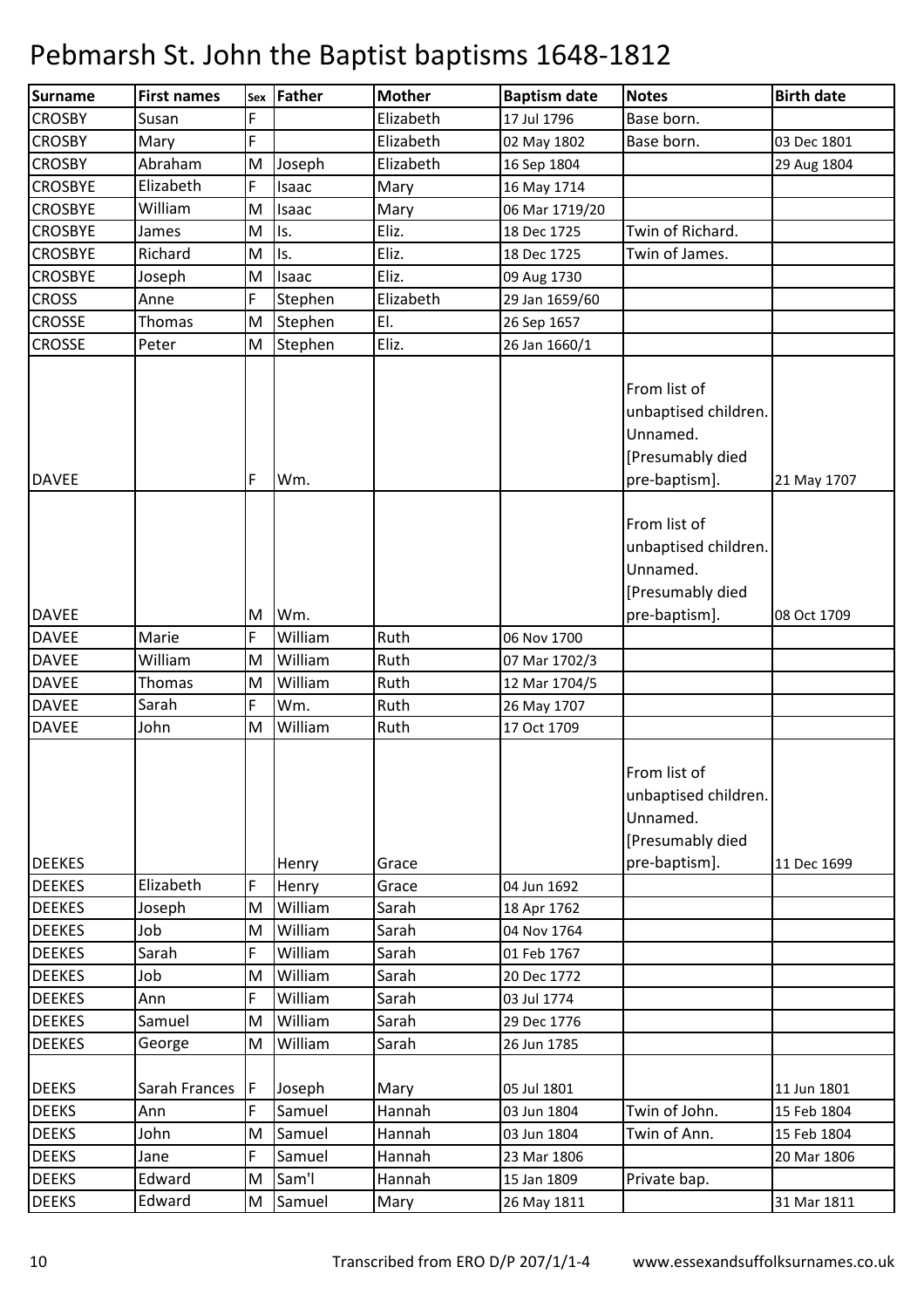| Surname        | <b>First names</b> | Sex | Father    | <b>Mother</b>   | <b>Baptism date</b>        | <b>Notes</b>                                                     | <b>Birth date</b> |
|----------------|--------------------|-----|-----------|-----------------|----------------------------|------------------------------------------------------------------|-------------------|
| <b>DEESLY</b>  | John               | M   | William   | <b>Bridgett</b> | 01 May 1684                |                                                                  |                   |
| <b>DEESLY</b>  | Elizabeth          | F   | Charles   | Elizabeth       | 28 Apr 1706                |                                                                  |                   |
| <b>DIXY</b>    | Sarah              | F   | John      | Elizabeth       | 19 Jun 1785                |                                                                  |                   |
| <b>DIXY</b>    | Elizabeth          | F   | John      | Elizabeth       | 03 Jun 1787                |                                                                  |                   |
| <b>DOD</b>     | Susannah           | F   | Archelaus | Mary            | 21 Dec 1783                |                                                                  |                   |
| <b>DOD</b>     | Robert             | M   | Archelaus | Mary            | 23 Oct 1785                |                                                                  |                   |
|                |                    |     |           |                 |                            |                                                                  |                   |
| <b>DOD</b>     | Francis            | M   | Archilaus | Mary            | 07 Jul 1789                | Overwritten Dodd.                                                | 19 May 1789       |
|                |                    |     |           |                 |                            | Adult, 7 years. [Also                                            |                   |
| <b>DOD</b>     | Ann                | F   | Archilaus | Mary            | 26 Apr 1801                | Dodd].                                                           |                   |
| <b>DOD</b>     | Sarah              | F   | Archilaus | Mary            | 26 Apr 1801                | Adult, 10 years. Also<br>spelt Dodd in an<br>alternative record. |                   |
|                |                    |     |           |                 |                            |                                                                  |                   |
|                |                    |     |           |                 |                            | Looks like Frances,                                              |                   |
| <b>DOD</b>     | Franc[ei]s         | M   | Robert    | Sarah           | 23 Jul 1809                | but says son.                                                    | 28 Jun 1809       |
| <b>DODD</b>    | Francis            | M   | Jon.      | Mary            | 05 Jul 1728                |                                                                  |                   |
| <b>DODD</b>    | John               | M   | Francis   | Ann             | 14 May 1749                |                                                                  |                   |
| <b>DODD</b>    | William            | M   | William   | Ann             | 24 Mar 1750/1              |                                                                  |                   |
| <b>DODD</b>    | Archelaus          | M   | Frank     | Ann             | 23 Jun 1754                |                                                                  |                   |
| <b>DODD</b>    | Alice              | F   | Frank     | Ann             | 25 May 1760                |                                                                  |                   |
| <b>DODD</b>    | Ann                | F   | Frank     | Ann             | 25 May 1760                |                                                                  |                   |
| <b>DODD</b>    | Sarah              | F   |           |                 |                            | Sarah wife of Robert<br>Dodd.                                    |                   |
| DOE            | Deborah            | F   | John      | Deborah         | 06 May 1807<br>02 Jan 1784 |                                                                  |                   |
| <b>DOE</b>     | Catherine          | F   | John      | Deborah         | 19 Mar 1785                |                                                                  |                   |
| <b>DOLBEE</b>  | Robert             | M   | Danl.     | Sarah           | 16 Aug 1747                |                                                                  |                   |
| <b>DOWMAN</b>  | William            | M   | William   | Mary            | 15 Mar 1746/7              |                                                                  |                   |
| <b>DOWMAN</b>  | Frances            | F   | Willm.    | Mary            | 06 Aug 1749                |                                                                  |                   |
| <b>DOWMAN</b>  | Martha             | F   | Willm.    | Mary            | 12 Apr 1754                |                                                                  |                   |
| <b>DOWMAN</b>  | Mary               | F   | Willm.    | Mary            | 12 Apr 1754                |                                                                  |                   |
| <b>DOWMAN</b>  | Elizabeth          | F   | William   | Mary            | 11 Jul 1756                |                                                                  |                   |
| <b>DOWNS</b>   | Joseph             | M   | Richard   | Jane            | 09 Jun 1793                |                                                                  | 08 May 1793       |
| <b>DOWNS</b>   | Jane               | F   | Richard   | Jane            | 19 Jun 1796                |                                                                  |                   |
| <b>DOWNS</b>   | Mary Anne          | F   | Richard   | Jane            | 25 Oct 1801                |                                                                  | 19 Sep 1801       |
| <b>DOWNS</b>   | Richard            | M   | Richard   | Jane            | 21 Apr 1805                |                                                                  | 11 Mar 1805       |
| <b>DOWNS</b>   | William            | M   | Wm.       | Elizabeth       | 19 Jan 1812                |                                                                  | 19 Dec 1811       |
| <b>EDWARDS</b> | Marie              | F   | John      | Anne            | 28 May 1712                |                                                                  |                   |
| <b>EKINS</b>   | Randolph           | M   | Randolph  | Jane            | 14 Jun 1750                |                                                                  |                   |
|                |                    |     |           |                 |                            |                                                                  |                   |
| <b>EKINS</b>   | Jane Elizabeth     | IF  | Randolph  | Jane            | 25 May 1751                |                                                                  |                   |
| <b>EKINS</b>   | John Henry         | M   | Randolph  | Jane            | 29 Jan 1753                |                                                                  |                   |
|                | William            |     |           |                 |                            |                                                                  |                   |
| <b>EKINS</b>   | Benjamin           | M   | Randolph  | Jane            | 10 Aug 1754                |                                                                  |                   |
| <b>EKINS</b>   | Ann                | F   | Randolph  | Jane            | 27 Aug 1756                |                                                                  |                   |
| <b>EKINS</b>   | Frances            | F   | Randolph  | Jane            | 21 Dec 1757                |                                                                  |                   |
| <b>EKINS</b>   | Sarah              | F   | Randolph  | Jane            | 17 Mar 1760                |                                                                  |                   |
| <b>EKINS</b>   | Charlotte          | F   | Randolph  | Jane            | 28 Feb 1761                |                                                                  |                   |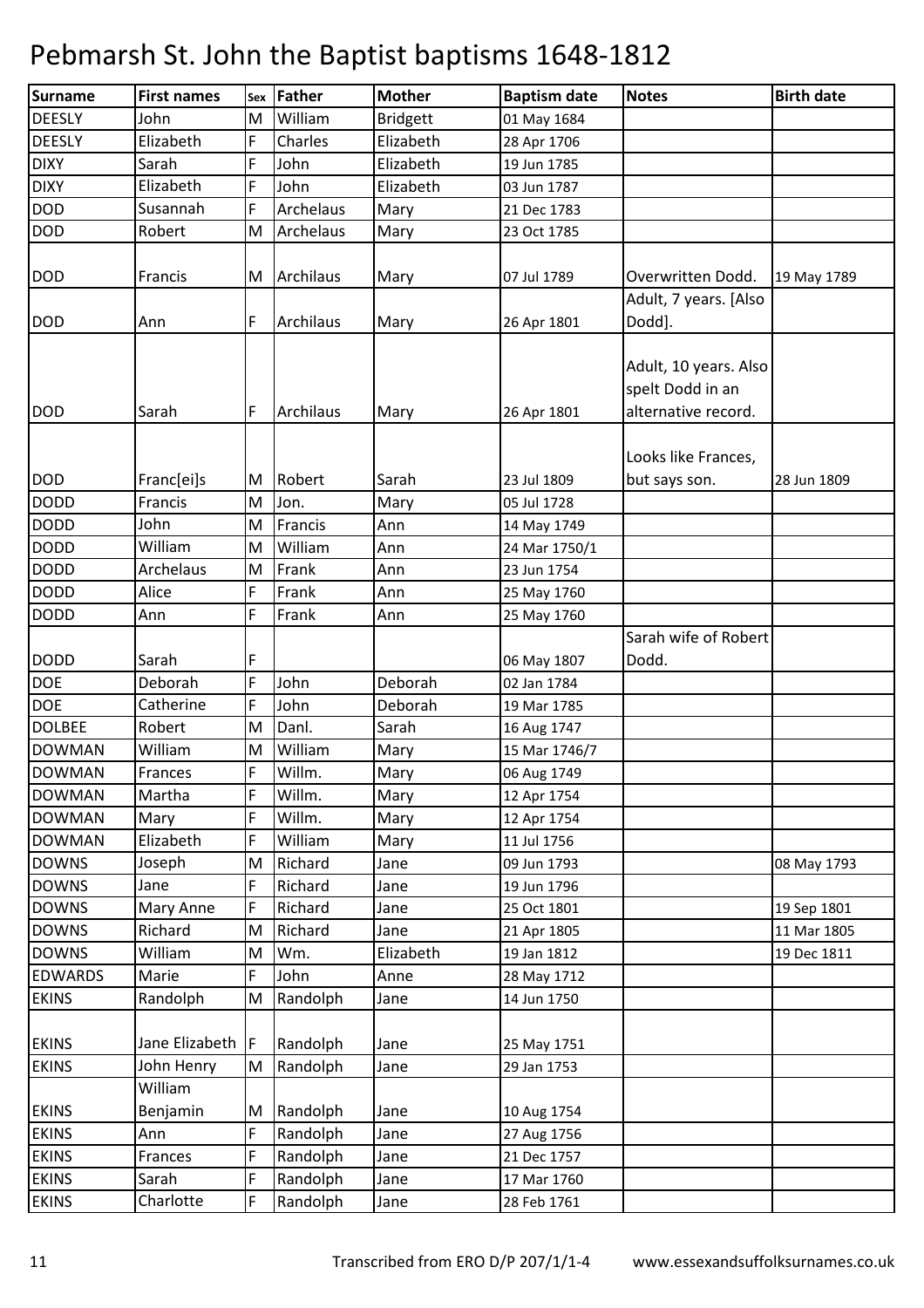| Surname       | <b>First names</b>  |   | sex Father | <b>Mother</b> | <b>Baptism date</b> | <b>Notes</b>      | <b>Birth date</b> |
|---------------|---------------------|---|------------|---------------|---------------------|-------------------|-------------------|
|               |                     |   |            |               |                     |                   |                   |
|               |                     |   |            |               |                     | Undated. Probably |                   |
|               |                     |   |            |               |                     | between July and  |                   |
| <b>EKINS</b>  | Mary Louisa         | F | Randolph   | Jane          | $* * 1763$          | October.          |                   |
| <b>EKINS</b>  | Randolph            | M | Randolph   | Jane          | 30 Jun 1764         |                   |                   |
| <b>EKINS</b>  | Robert              | M | Randolph   | Jane          | 31 Oct 1765         |                   |                   |
| <b>EKINS</b>  | Randolph            | M | Randolph   | Jane          | 20 Oct 1766         |                   |                   |
| <b>EKINS</b>  | William             | M | Randolph   | Jane          | 06 Apr 1768         |                   |                   |
| <b>EKINS</b>  | Matilda             | F | Randolph   | Jane          | 15 Jun 1770         |                   |                   |
| <b>EKINS</b>  | Clara               | F | Randolph   | Jane          | 15 Jul 1774         |                   |                   |
| <b>ELDRED</b> | John                | M | Emanuel    | Mary          | 09 Jan 1774         |                   |                   |
| <b>ELDRED</b> | James               | M | Emanuel    | Mary          | 22 Oct 1775         |                   |                   |
| <b>ELDRED</b> | Emanuel             | M | Emanuel    | Mary          | 21 Jun 1778         |                   |                   |
| <b>ELDRED</b> | Sarah               | F | Emanuel    | Mary          | 11 Jul 1784         |                   |                   |
|               |                     |   |            |               |                     |                   |                   |
| <b>ELDRED</b> | Frances Alston F    |   | Emanuel    | Mary          | 02 Apr 1786         |                   |                   |
| <b>ELDRED</b> | William             | M | Emanuel    | Mary          | 16 Apr 1788         |                   | 16 Mar 1788       |
| <b>ELDRED</b> | Rachel              | F | Emanuel    | Mary          | 04 Jul 1790         |                   | 30 May 1790       |
| <b>ELDRED</b> | Ezra                | M | Imanuel    | Mary          | 12 Aug 1792         |                   | 16 Jul 1792       |
| <b>ELDRED</b> | Jabez               | M | Emueal     | Mary          | 28 Dec 1794         |                   | 15 Nov 1794       |
|               |                     |   |            |               |                     |                   |                   |
| <b>ELDRED</b> | <b>Frances Anne</b> | F | Emanuel    | Mary          | 22 Jan 1797         |                   | 07 Dec 1796       |
| <b>ELDRED</b> | Sarah               | F | Imanuel    | Susan         | 01 Sep 1799         |                   | 26 Jul 1799       |
| <b>ELDRED</b> | Emanual             | M | William    | Mary          | 17 Dec 1809         |                   | 18 Nov 1809       |
| <b>ELDRED</b> | Mary                | F | Willm.     | Mary          | 29 Dec 1811         |                   | 02 Dec 1811       |
| <b>ELLIS</b>  | Ambrose             | M | Ambrose    | Susannah      | 12 Dec 1762         |                   |                   |
| <b>ELLIS</b>  | James               | M | Ambrose    | Susannah      | 09 Sep 1764         |                   |                   |
| <b>ELLIS</b>  | Ambrose             | M | Ambrose    | Elizabeth     | 15 Oct 1787         |                   |                   |
| <b>ELLIS</b>  | Elizabeth           | F | Ambrose    | Elizabeth     | 21 Dec 1788         |                   | 23 Nov 1788       |
|               |                     |   |            |               |                     |                   |                   |
|               |                     |   |            |               |                     | No parents given. |                   |
|               |                     |   |            |               |                     | [Probably Ambrose |                   |
| <b>ELLIS</b>  | Elizabeth           | F |            |               | 15 Jun 1790         | + Elizabeth].     | 01 Mar 1776       |
|               |                     |   |            |               |                     | [Probably with    |                   |
| <b>ELLIS</b>  | John                | м | Ambrose    |               | 20 Feb 1791         | Elizabeth].       | 07 Feb 1791       |
| <b>ELLIS</b>  | Mary                | F | Ambrose    | Elizabeth     | 17 Jun 1792         |                   | 03 Jun 1792       |
| <b>ELLIS</b>  | Susanna             | F | Ambrose    | Elizabeth     | 14 Apr 1793         |                   | 14 Mar 1793       |
| <b>ELLIS</b>  | Catherine           | F | Ambrose    | Elizabeth     | 06 Jul 1794         |                   | 01 Apr 1794       |
| <b>ELLIS</b>  | Ambrose             | M | Ambrose    | Elizabeth     | 17 Apr 1796         |                   | 06 Mar 1796       |
|               | William             |   |            |               |                     |                   |                   |
| <b>ELLIS</b>  | Ambrose             | M | Ambrose    | Elizabeth     | 30 Apr 1797         |                   | 26 Mar 1797       |
| <b>ELLIS</b>  | Catherine           | F | Ambrose    | Elizabeth     | 02 Sep 1798         |                   | 07 Jul 1798       |
| <b>ELLIS</b>  | Charlotte           | F | Ambrose    | Elisabeth     | 12 Jan 1800         |                   | 16 Nov 1799       |
| <b>ELLIS</b>  | Catherine           | F | Ambrose    | Elizabeth     | 11 Apr 1802         |                   | 29 Jan 1802       |
| <b>ELLIS</b>  | Sarah               | F | Ambrose    | Elizabeth     | 11 Mar 1804         |                   | 12 Nov 1803       |
| <b>ELLIS</b>  | Catherine           | F | Ambrose    | Elizabeth     | 20 Oct 1805         |                   | 03 Aug 1805       |
| <b>ELLIS</b>  | Catharine           | F | Ambrose    | Elizabeth     | 16 Apr 1809         |                   | 25 Mar 1809       |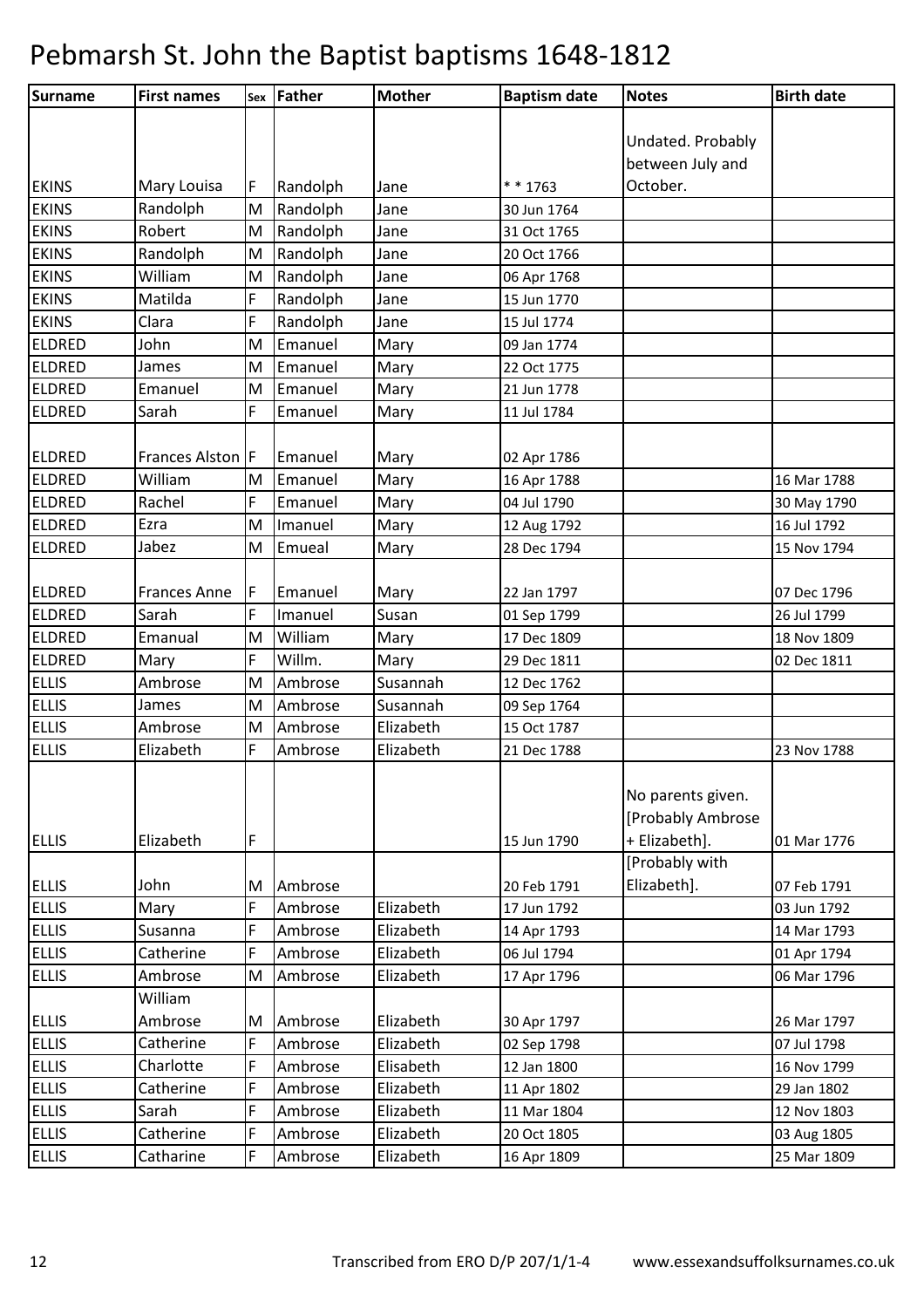| <b>Surname</b>  | <b>First names</b> |        | sex Father      | <b>Mother</b>         | <b>Baptism date</b> | <b>Notes</b>            | <b>Birth date</b> |
|-----------------|--------------------|--------|-----------------|-----------------------|---------------------|-------------------------|-------------------|
|                 |                    |        |                 |                       |                     |                         |                   |
|                 |                    |        |                 |                       |                     | Bastarde childe of      |                   |
|                 |                    |        |                 |                       |                     | John Woods &            |                   |
|                 |                    |        |                 |                       |                     | Elizab. Elliston.       |                   |
|                 |                    |        |                 |                       |                     | From list of            |                   |
|                 |                    |        |                 |                       |                     | unbaptised children.    |                   |
|                 |                    |        |                 |                       |                     | Unnamed.                |                   |
|                 |                    |        |                 |                       |                     | [Presumably died        |                   |
| <b>ELLISTON</b> |                    |        |                 |                       |                     |                         |                   |
| <b>EVANS</b>    | William            | M      | John<br>William | Elizab.<br>Elizabeth  | 01 Jul 1759         | pre-baptism].           | 29 Nov 1697       |
| FENNER          | John               |        | Richard         | Martha                |                     |                         |                   |
|                 | <b>Beata</b>       | M<br>F | John            |                       | 22 Sep 1811         |                         | 26 Aug 1811       |
| <b>FENTON</b>   |                    |        |                 | Beata                 | 10 Jul 1728         |                         |                   |
|                 |                    |        |                 |                       |                     | Daughter of John        |                   |
|                 |                    |        |                 |                       |                     | Cook and Mary           |                   |
| <b>FENTON</b>   | Ann                | F      | John            | Mary                  | 02 Oct 1750         | Fenton                  |                   |
| <b>FENTON</b>   | John Cook          | M      | John Cook       | Mary                  | 03 Jan 1752         |                         |                   |
|                 |                    |        |                 |                       |                     | Within the 1758         |                   |
| <b>FENTON</b>   | Jane               | F      | Jno. Cook       | Mary                  | 16 Sep 1757         | records.                |                   |
| <b>FENTON</b>   | William            | M      | Jno. Cook       | Mary                  | 03 Aug 1764         |                         |                   |
| <b>FENTON</b>   | John Cook          | M      | John Cook       | Susan                 | 08 Aug 1779         |                         |                   |
|                 |                    |        |                 |                       |                     | Daughter fo Jno.        |                   |
|                 |                    |        |                 |                       |                     | Cook & Frances          |                   |
| <b>FENTON</b>   | Sarah              | F      | Jno.            | <b>Frances Flower</b> | 18 Dec 1804         | <b>Flower Fenton</b>    | 13 Nov 1804       |
|                 |                    |        |                 |                       |                     |                         |                   |
|                 |                    |        |                 |                       |                     | Son of John Cooke       |                   |
| <b>FENTON</b>   | John               |        | M John          | Frances               | 27 Mar 1806         | & Frances Fenton        | 01 Mar 1806       |
|                 |                    |        |                 |                       |                     | Son of John Cook &      |                   |
| <b>FENTON</b>   | William            |        | M John          | Frances               | 26 Jul 1807         | <b>Frances Fenton</b>   | 01 Jul 1807       |
|                 |                    |        |                 |                       |                     | Daughter of John        |                   |
|                 |                    |        |                 |                       |                     | Cook & Frances          |                   |
| <b>FENTON</b>   | Ann                | F      | John            | <b>Frances Flower</b> | 04 Dec 1808         | <b>Flower Fenton</b>    | 05 Nov 1808       |
|                 |                    |        |                 |                       |                     | Son of John Cook &      |                   |
|                 | Theophilus         |        |                 |                       |                     | <b>Frances Flower</b>   |                   |
| <b>FENTON</b>   | Harrington         |        | M John          | <b>Frances Flower</b> | 07 Oct 1810         | Fenton                  | 11 Sep 1810       |
|                 |                    |        |                 |                       |                     | Daughter of John        |                   |
|                 |                    |        |                 |                       |                     | Cook and Frances        |                   |
| <b>FENTON</b>   | Fanny              | F      | John            | <b>Frances Flower</b> | 27 Dec 1812         | <b>Flower Fenton</b>    | 19 Nov 1812       |
|                 |                    |        |                 |                       |                     | No father's             |                   |
| <b>FINCH</b>    | Mary               | F      |                 | Mary                  | 31 Jan 1742/3       | firstname.              |                   |
| <b>FINCHAM</b>  | Samuel             | M      | William         | Lucy                  | 17 Aug 1760         |                         |                   |
| <b>FINCHAM</b>  | Mary               | F      | William         | Lucy                  | 18 Apr 1762         |                         |                   |
| <b>FINCHAM</b>  | Sarah              | F      | William         | Lucy                  | 17 Jul 1764         |                         |                   |
|                 |                    |        |                 |                       |                     | [Abode: Coxal           |                   |
|                 |                    |        |                 |                       |                     |                         |                   |
|                 | John               |        | William         | Susannah              |                     | Magn.<br>=Coggeshall??] |                   |
| <b>FINTON</b>   |                    | M      |                 |                       | 23 Aug 1693         |                         | 17 Nov 1683       |
| <b>FINTON</b>   | John Cooke         | M      | John            | Beata                 | 12 Aug 1729         |                         |                   |
| <b>FINTON</b>   | William            | M      | Jon.            | Beata                 | 27 Nov 1735         |                         |                   |
| <b>FINTON</b>   | Philip             | M      | John            | Beata                 | 01 Mar 1737/8       |                         |                   |
| <b>FINTON</b>   | Alice              | F      | Jon.            | Beata                 | 12 May 1741         |                         |                   |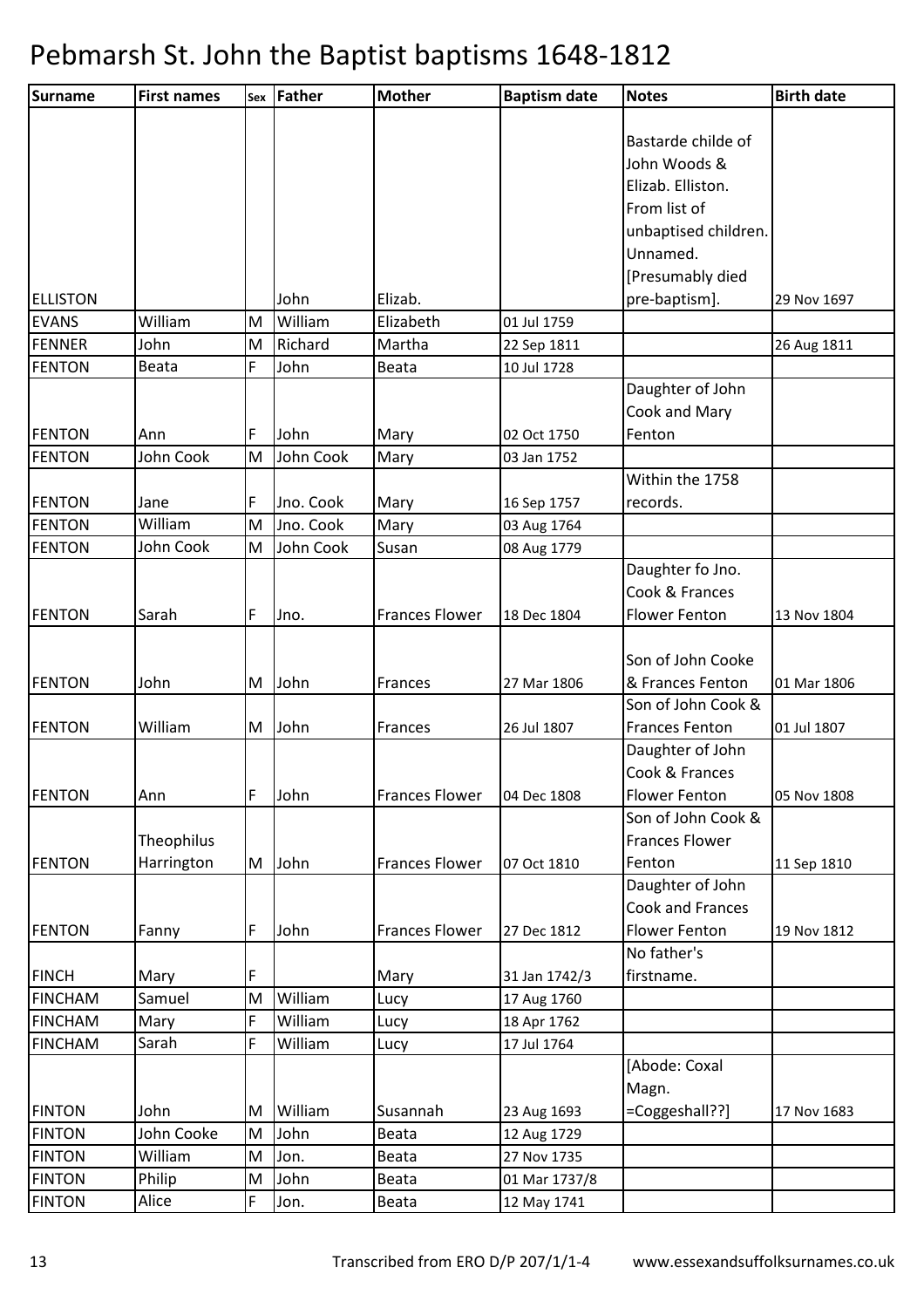| Surname          | <b>First names</b> |        | sex Father         | <b>Mother</b> | <b>Baptism date</b> | <b>Notes</b>      | <b>Birth date</b> |
|------------------|--------------------|--------|--------------------|---------------|---------------------|-------------------|-------------------|
| <b>FINTON</b>    | Quarterman         | M      | John               | Beata         | 29 Jan 1744/5       | [For Fenton ?].   |                   |
| <b>FINTON</b>    | Richard            | M      | John               |               | 03 Dec 1746         |                   |                   |
| <b>FIRMAN</b>    | John               | M      |                    |               | 27 Mar 1717         | No parents given. |                   |
| <b>FIRMIN</b>    | Susannah           | F      | John               | Susannah      | 02 Nov 1708         |                   |                   |
| <b>FIRMIN</b>    | John               | M      | John               | Susannah      | 27 Aug 1710         |                   |                   |
| <b>FIRMIN</b>    | John               | M      | John               | Susannah      | 16 Dec 1711         |                   |                   |
| <b>FIRMIN</b>    | Marie              | F      | John               | Susannah      | 28 May 1712         |                   |                   |
| <b>FIRMIN</b>    | Richd.             | M      | Jn.                | Susannah      | * * 1715            |                   |                   |
| <b>FIRMIN</b>    | Elizabeth          | F      | John               | Susannah      | 09 Jan 1714/5       |                   |                   |
| <b>FIRMIN</b>    | Sarah              | F      | John               | Susannah      | 28 Feb 1719/20      |                   |                   |
| <b>FIRMIN</b>    | Mary Ann           | F      | Joseph             | Rachael       | 03 Feb 1805         |                   | 16 Sep 1803       |
| <b>FIRMIN</b>    | Catherine          | F      | Joseph             | Rachael       | 03 Feb 1805         |                   | 04 Nov 1804       |
| <b>FISHER</b>    | William            | M      | Jos.               |               | 24 Nov 1734         |                   |                   |
| <b>FISHER</b>    | Joseph             | M      | Thomas             | Sarah         | 09 Apr 1758         |                   |                   |
| <b>FISHER</b>    | Thomas             | M      | Thomas             | Sarah         | 01 Jul 1759         |                   |                   |
| <b>FISHER</b>    | Ann                | F      | John               | Mary          | 24 Jun 1764         |                   |                   |
| <b>FISHER</b>    | Mary               | F      | John               | Mary          | 01 Sep 1765         |                   |                   |
| <b>FISHER</b>    | Mary               | F      | Thos.              | Mary          | 10 Apr 1768         |                   |                   |
| <b>FISHER</b>    | Joseph             | M      | John               | Mary          | 01 Dec 1776         |                   |                   |
| <b>FISHER</b>    | Thomas             | M      | John               | Mary          | 16 May 1784         |                   |                   |
| <b>FISHER</b>    | James              | M      | John               | Mary          | 23 Apr 1786         |                   |                   |
| <b>FLETCHER</b>  | Christian          | F      | Wm.                | Chr.          | 13 Sep 1671         |                   |                   |
| <b>FLETCHER</b>  | Sarah              | F      | Wm.                | Christian     | 01 Jan 1675/6       |                   |                   |
| <b>FLETCHER</b>  | Francis            | F      | Wm.                | Christian     | 08 Oct 1678         | [Dtr]             |                   |
| <b>FLETCHER</b>  | Alexander          | M      | Wm.                | Christian     | 08 Nov 1681         |                   |                   |
| <b>FLETCHER</b>  | Marie              | F      | Alexander          | Christian     | 27 Sep 1685         |                   |                   |
| <b>FLETCHER</b>  | Elizabeth          | F      | William            | Christian     | 25 Aug 1688         |                   |                   |
| <b>FLETCHER</b>  | <b>Thomas</b>      | M      | Robert             | Marie         | 04 Oct 1696         |                   |                   |
|                  |                    |        |                    |               |                     | Undated. No       |                   |
| <b>FREBORN</b>   | John               | M      |                    |               | $* * 1718$          | parents given.    |                   |
| <b>FREEBORN</b>  | Jane               | F      |                    |               | *Feb 1717/8         | No parents given. |                   |
| <b>FREEBORN</b>  | William            | M      | Sam'l              | Ann           | 05 Jan 1772         |                   |                   |
| <b>FREEBORN</b>  | Hannah             | F      | Sam <sup>'</sup> l | Ann           | 04 Jul 1773         |                   |                   |
| <b>FREEBORN</b>  | Isaac              | M      | Samuel             | Ann           | 27 Oct 1778         |                   |                   |
| <b>FREEBORNE</b> | Wm.                | M      | George             |               | 13 Jan 1664/5       |                   |                   |
| <b>FREEBORNE</b> | John               | M      | George             | Margeret      | 30 Jan 1675/6       |                   |                   |
| <b>FREEBORNE</b> | John               | M      | George             | Margaret      | 18 Jun 1677         |                   |                   |
| <b>FREEBORNE</b> | George             | M      | George             | Margarett     | 11 May 1680         |                   |                   |
| <b>FREEBORNE</b> | Marie              | F      | John               | Marie         | 27 Aug 1710         |                   |                   |
| <b>FREEBORNE</b> | Anne               | F      | John               | Marie         | 27 Apr 1712         |                   |                   |
|                  |                    |        |                    |               |                     | No parents given. |                   |
| <b>FREEBORNE</b> | John<br>Susannah   | M<br>F | Willm.             |               | 10 Mar 1722/3       | [Adult?]          |                   |
| <b>FRENCH</b>    |                    |        |                    | Mary          | 06 Dec 1747         |                   |                   |
| <b>FRENCH</b>    | Elizabeth          | F      | William            | Mary          | 31 Mar 1751         |                   |                   |
| <b>FRENCH</b>    | William            | M      | William            | Mary          | 31 Mar 1751         |                   |                   |
| <b>FRENCH</b>    | Eleanor            | F      | William            | Mary          | 21 Dec 1755         |                   |                   |
| <b>FULLER</b>    | Elizabeth          | F      | John               | Hannah        | 14 Apr 1792         |                   | 05 Apr 1792       |
| <b>GALLIFANT</b> | Margart            | F      | Willm.             | Sarah         | 29 Mar 1789         |                   | 01 Mar 1789       |
| <b>GALLIFANT</b> | Thomas             | M      | Thomas             | Jane          | 14 Nov 1790         |                   |                   |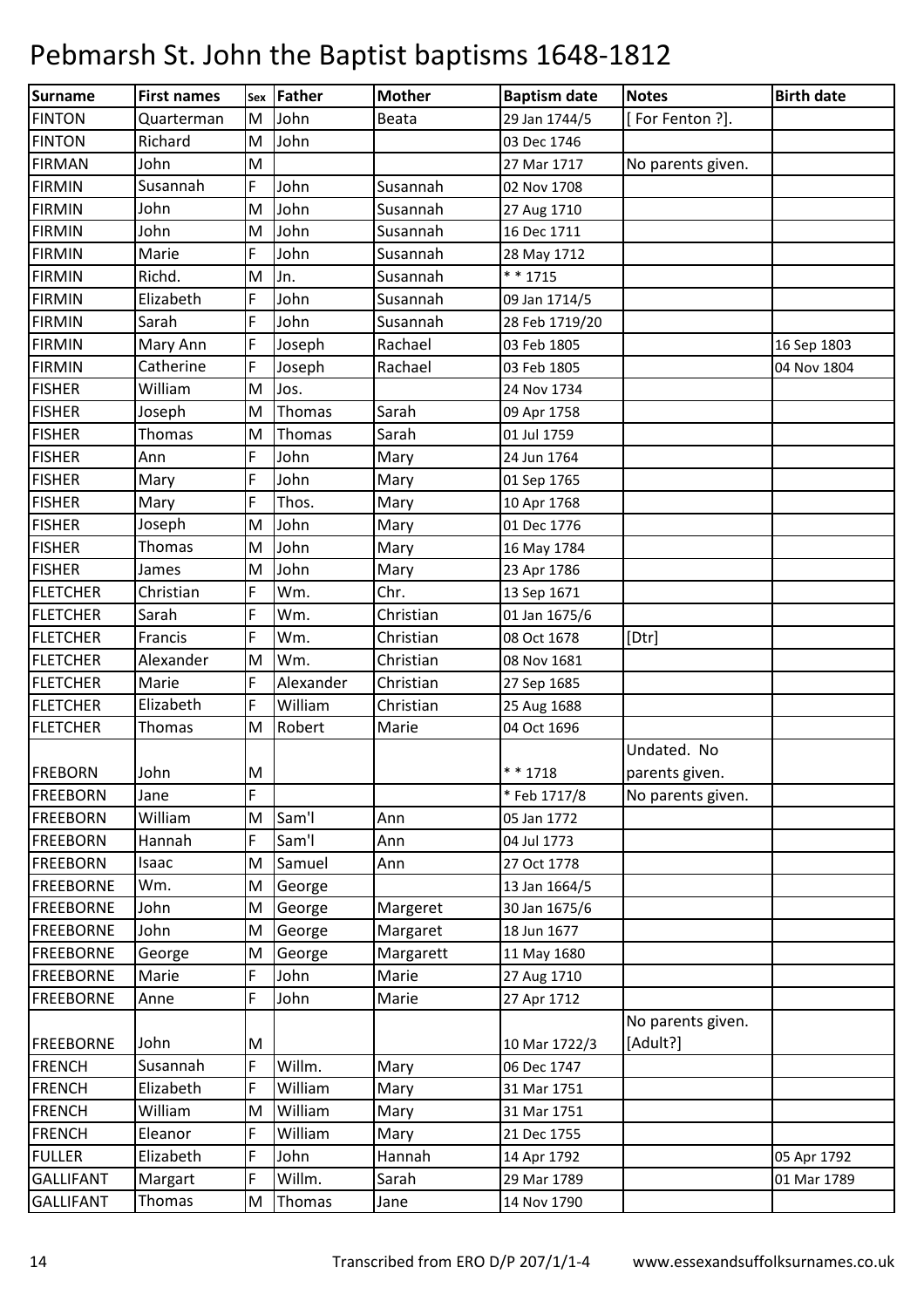| <b>Surname</b>    | <b>First names</b> |   | sex Father | <b>Mother</b>  | <b>Baptism date</b> | <b>Notes</b>                                                                                | <b>Birth date</b> |
|-------------------|--------------------|---|------------|----------------|---------------------|---------------------------------------------------------------------------------------------|-------------------|
| <b>GALLIFANT</b>  | Samuel             | M | Thomas     | Jane           | 24 Nov 1795         |                                                                                             | 02 Nov 1795       |
| <b>GALLIPHANT</b> | Mary               | F | Thomas     | Jane           | 19 Jun 1791         |                                                                                             | * May 1791        |
| <b>GALLIVANT</b>  | Jane               | F | Thomas     | Jane           | 24 Sep 1786         |                                                                                             |                   |
| <b>GARLUP</b>     | Marie              | F | William    |                | * May 1653          |                                                                                             |                   |
| <b>GEWS</b>       | William            | M |            | Em             | 26 Aug 1716         | A bastard child.                                                                            |                   |
|                   |                    |   |            |                |                     | Alice. [Suspect this                                                                        |                   |
| <b>GEXEY</b>      | Alles              | F | John       | Elizbeth       | 14 Feb 1790         | should be Dixey ].                                                                          | 25 Dec 1789       |
| <b>GIBBS</b>      | Thomas             | M | Thomas     | Anne           | 17 Jul 1803         |                                                                                             | 18 Jun 1803       |
| <b>GIBBS</b>      | John               | M | Thomas     | Anne           | 13 Oct 1805         |                                                                                             | 15 Sep 1805       |
| <b>GIBBS</b>      | Sarah              | F | Thos.      | Anne           | 12 Jun 1808         |                                                                                             | 04 May 1808       |
| <b>GIBBS</b>      | Mary Ann           | F | Thos.      | Anne           | 11 Nov 1810         |                                                                                             | 13 Oct 1810       |
| <b>GIBBS</b>      | William            | M | Thos.      | Anne           | 14 Jun 1812         |                                                                                             | 17 May 1812       |
| <b>GODDARD</b>    | John               | M |            | Mary           | 20 Oct 1805         | Base born.                                                                                  | 08 Sep 1805       |
| <b>GODDED</b>     | Edmund             | M | Edmund     | Mary           | 05 May 1793         |                                                                                             |                   |
| GODWRD            | Mary Feann         | F | Edmnd      | Mary           | 19 Oct 1789         |                                                                                             | 25 Nov 1787       |
| <b>GOLDING</b>    | Abraham            | M | George     | Eliz.          | 09 Mar 1776         |                                                                                             |                   |
| <b>GOLDING</b>    | George             | M | George     | Elizabeth      | 09 Nov 1778         |                                                                                             |                   |
|                   |                    |   |            |                |                     | Date tricky, think it<br>says 80 above April.<br>There is also a 65<br>but this may be 65/- |                   |
| <b>GOLDING</b>    | Samuel             | M | George     | Elizabeth      | * Apr 1780          | , ie shillings.                                                                             |                   |
| <b>GUNNER</b>     | Elizabeth          | F |            |                | $* * 1653$          | Undated.                                                                                    |                   |
| <b>GUNNER</b>     | Marie              | F | Richard    |                | 03 Nov 1653         |                                                                                             |                   |
| <b>GUNNER</b>     | Sarah              | F | Richard    |                | 09 Nov 1654         |                                                                                             |                   |
| <b>GUNNER</b>     | Helen              | F | Richard    |                | 10 Oct 1656         |                                                                                             |                   |
| <b>GUNNER</b>     | Elizabeth          | F | Richard    |                | 30 Jan 1659/60      |                                                                                             |                   |
| <b>GUNNER</b>     | Richard            | M | Richarde   |                | 22 Jun 1661         |                                                                                             |                   |
| <b>GUNNER</b>     | Hannah             | F | George     |                | 21 Feb 1663/4       |                                                                                             |                   |
| <b>GUNNER</b>     | Anne               | F | Richarde   |                | 09 May 1669         |                                                                                             |                   |
| <b>GUNNER</b>     | Grace              | F | George     | Eliz.          | 24 Sep 1671         |                                                                                             |                   |
| <b>GUNNER</b>     | Marie              | F | George     | Marie          | 02 Nov 1678         |                                                                                             |                   |
| <b>GUNNER</b>     | Hannah             | F | George     | Marie          | 27 Feb 1680/1       |                                                                                             |                   |
| <b>GUNNER</b>     | George             | M | George     | Elizabeth      | 28 Nov 1700         |                                                                                             |                   |
| <b>GUNNER</b>     | Marie              | F | George     | <b>Bridget</b> | 09 Nov 1705         |                                                                                             |                   |
| <b>GUNNER</b>     | George             | M | George     | <b>Bridget</b> | 09 Feb 1706/7       |                                                                                             |                   |
| <b>GUNNER</b>     | Richarde           | M | George     | <b>Bridget</b> | 15 Apr 1711         |                                                                                             |                   |
| <b>GUNNER</b>     | Frances            | F | Geo.       | Mary           | 03 Sep 1732         |                                                                                             |                   |
| <b>GUNNER</b>     | Susanna            | F | Geo.       | Mary           | 04 Aug 1734         |                                                                                             |                   |
| <b>GUNNER</b>     | George             | M | George     | Mary           | 24 Apr 1737         |                                                                                             |                   |
|                   |                    |   |            |                |                     | Twin of Hannah. No<br>parent's names, but<br>probably George                                |                   |
| <b>GUNNER</b>     | <b>Bridget</b>     | F |            |                | 30 Oct 1739         | and Mary.                                                                                   |                   |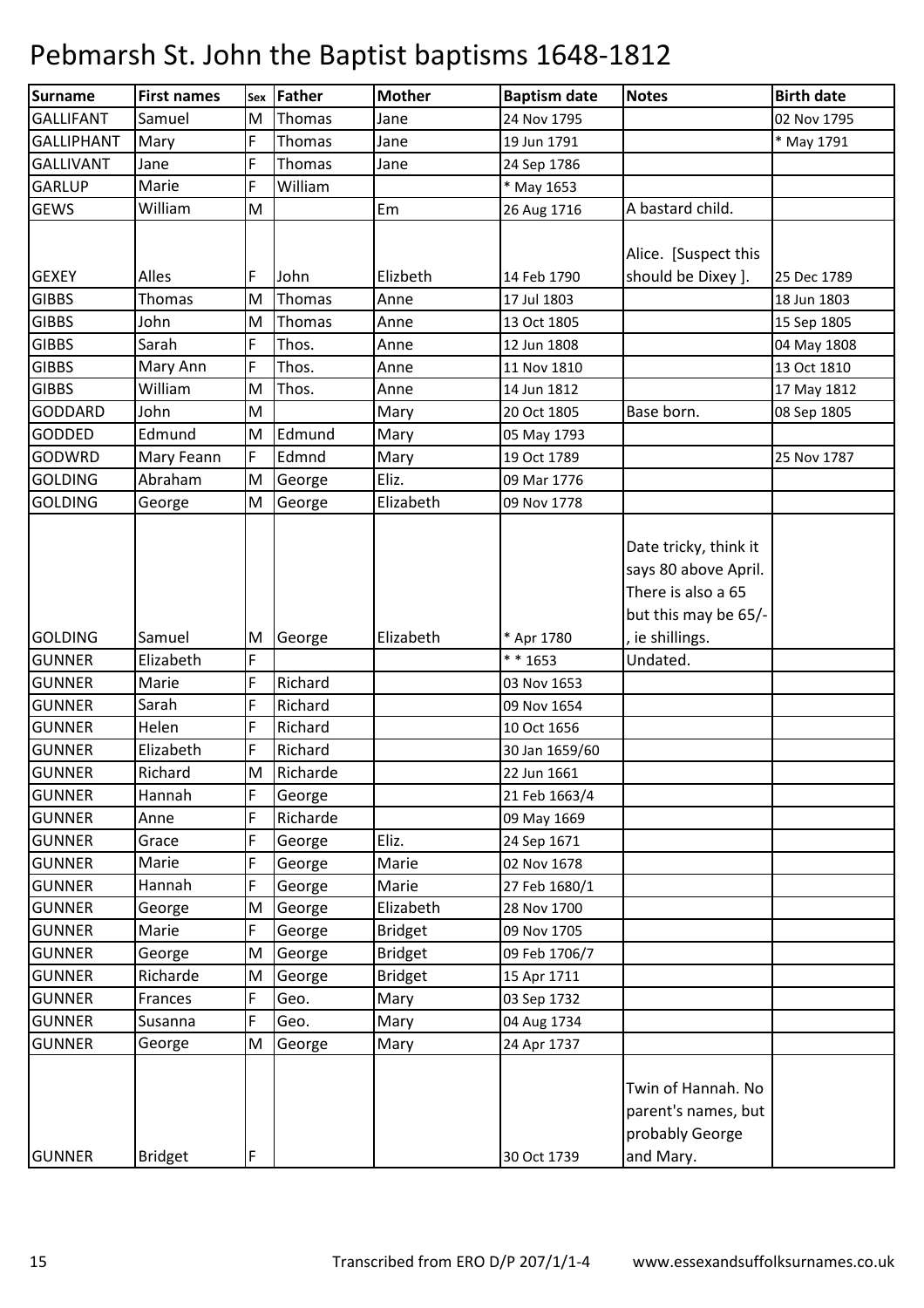| Surname           | <b>First names</b> |   | sex Father | <b>Mother</b> | <b>Baptism date</b> | <b>Notes</b>                                                         | <b>Birth date</b> |
|-------------------|--------------------|---|------------|---------------|---------------------|----------------------------------------------------------------------|-------------------|
|                   |                    |   |            |               |                     |                                                                      |                   |
|                   |                    |   |            |               |                     | Twin of Bridget. No                                                  |                   |
| <b>GUNNER</b>     | Hannah             | F |            |               | 30 Oct 1739         | parent's names.                                                      |                   |
| <b>GUNNER</b>     | <b>Bridget</b>     | F | Richard    | Sarah         | 02 Jun 1751         |                                                                      |                   |
| <b>HALE</b>       | Miriam             | F | Timothie   | Anne          | 20 Dec 1668         |                                                                      |                   |
| <b>HALE</b>       | Elizabeth          | F | Timoth.    | Anne          | 16 Dec 1671         |                                                                      |                   |
| <b>HALE</b>       | Anne               | F | Timothie   | Anne          | 29 Nov 1674         |                                                                      |                   |
| <b>HALE</b>       | Hannah             | F | Willm.     | Hannah        | 26 Jul 1747         |                                                                      |                   |
| <b>HALE</b>       | Sarah              | F |            | Martha        | 02 Mar 1760         | Bastard.                                                             |                   |
| <b>HALE</b>       | Hesther            | F | John       | Martha        | 07 Feb 1796         |                                                                      | 15 Mar 1795       |
| <b>HALL</b>       | Mary               | F | William    | Hannah        | * Jul 1751          |                                                                      |                   |
| <b>HALLS</b>      | Ralph              | M | William    | Hannah        | 19 Aug 1753         |                                                                      |                   |
| <b>HAMMANT</b>    | Henry              | M | Henry      | Mary          | 21 Jan 1753         |                                                                      |                   |
| <b>HAMMANT</b>    | Mary               | F | Henry      | Mary          | 23 Jun 1754         |                                                                      |                   |
| <b>HAMMANT</b>    | Edward             | M | Henry      | Mary          | 25 Dec 1755         |                                                                      |                   |
| <b>HAMMANT</b>    | Constance          | F | Henry      | Mary          | 25 Sep 1757         |                                                                      |                   |
| <b>HAMMANT</b>    | Henry              | M | Henry      | Mary          | 08 Jul 1759         |                                                                      |                   |
| <b>HAMMANT</b>    | Fanny              | F | Henry      | Mary          | 25 Jun 1761         |                                                                      |                   |
| <b>HAMMANT</b>    | Elizabeth          | F | Henry      | Sarah         | 25 Nov 1764         |                                                                      |                   |
| <b>HAMMOND</b>    | Susannah           | F | Walter     | Deborah       | 27 Oct 1680         |                                                                      |                   |
| <b>HAMMOND</b>    | Walter             | M | Walter     | Deborah       | 16 Jul 1685         |                                                                      |                   |
| <b>HAMMOND</b>    | Marie              | F | Edwarde    | Marie         | 07 Apr 1706         |                                                                      |                   |
|                   |                    |   |            |               |                     | From list of<br>unbaptised children.<br>Unnamed.<br>[Presumably died |                   |
| <b>HAMMONDE</b>   |                    |   | Edwarde    |               |                     | pre-baptism].                                                        | 05 Feb 1705/6     |
| <b>HARRINGTON</b> | James              | M | Wm.        | Anne          | 10 May 1672         |                                                                      |                   |
| <b>HARRINGTON</b> | Marie              | F | Wm.        |               | 22 Jul 1677         |                                                                      |                   |
| <b>HARRINGTON</b> | Amie               | F | Wm.        | Marie         | 21 Jul 1679         |                                                                      |                   |
| <b>HARRINGTON</b> | Thomas             | M | Wm.        | Marie         | 29 Jan 1681/2       |                                                                      |                   |
| <b>HARRINGTON</b> | Sarah              | F | Wm.        | Marie         | 21 Jun 1685         |                                                                      |                   |
| <b>HARRINGTON</b> | Amie               | F | Wm.        | Marie         | 14 Feb 1687/8       |                                                                      |                   |
| <b>HARRINGTON</b> | <b>Thomas</b>      | M | Thomas     | Francis       | 14 Feb 1702/3       |                                                                      |                   |
| <b>HARRINGTON</b> | James              | M | Thomas     | Francis       | 13 Aug 1704         |                                                                      |                   |
| <b>HARRINGTON</b> | Daniel             | M | Thomas     | Frances       | 18 May 1707         |                                                                      |                   |
| <b>HARRINGTON</b> | Frances            | F | Thomas     | Frances       | 02 May 1708         |                                                                      |                   |
| <b>HARRINGTON</b> | Jane               | F | Jacobe     | Jane          | 16 Nov 1708         |                                                                      |                   |
| <b>HARRINGTON</b> | Jacob              | M | Jacob      | Jane          | 03 Dec 1710         | [Might be the 30th]                                                  |                   |
| <b>HARRINGTON</b> | Thomas             | M | Tho.       | Francis       | 10 Dec 1713         |                                                                      |                   |
| <b>HARRINGTON</b> | Theophilus         | M | Thomas     | Mary          | 07 Sep 1746         |                                                                      |                   |
| <b>HARRINGTON</b> | Robert             | M | John       | Sarah         | 15 Dec 1746         |                                                                      |                   |
| <b>HARRINGTON</b> | James              | M | John       | Sarah         | 31 May 1747         |                                                                      |                   |
| <b>HARRINGTON</b> | John               | M | John       | Sarah         | 31 May 1747         |                                                                      |                   |
| <b>HARRINGTON</b> | Sarah              | F | John       | Sarah         | 01 Feb 1756         |                                                                      |                   |
| <b>HARRINGTON</b> | Thomas             | M | Thomas     | Elizabeth     | 20 Aug 1769         |                                                                      |                   |
| <b>HARRINGTON</b> | Robt.              | M | John       | Ann           | 24 Feb 1771         |                                                                      |                   |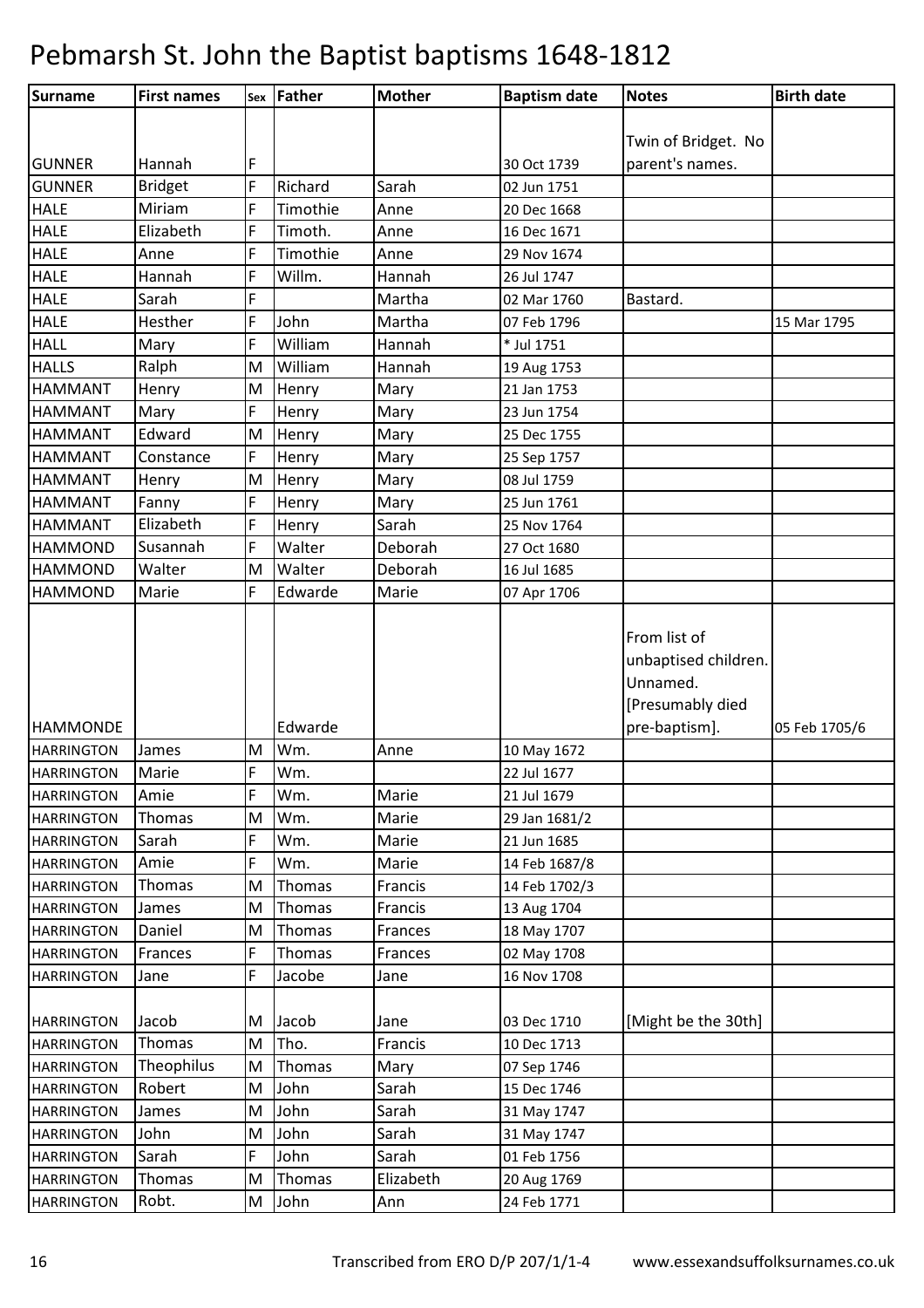| <b>Surname</b>    | <b>First names</b> |   | sex Father | <b>Mother</b> | <b>Baptism date</b> | <b>Notes</b>     | <b>Birth date</b> |
|-------------------|--------------------|---|------------|---------------|---------------------|------------------|-------------------|
| <b>HARRINGTON</b> | Daniell            | M | John       | Ann           | 26 Jun 1785         |                  |                   |
| <b>HARRINGTON</b> | Anne               | F | Saville    | Ann           | 21 Jan 1791         |                  | 18 Mar 1790       |
| <b>HARRINGTON</b> | James              | M | Daniel     | Winiford      | 30 May 1802         |                  | 30 Mar 1802       |
| <b>HART</b>       | Abraham            | M | Thomas     |               | 06 Feb 1686/7       |                  |                   |
| <b>HART</b>       | Robert             | M | Thomas     |               | 13 Oct 1689         |                  |                   |
| <b>HART</b>       | Hannah             | F | Thomas     | Elizabeth     | 14 Apr 1691         |                  |                   |
| <b>HART</b>       | William            | M | William    | Marie         | 24 Jul 1709         |                  |                   |
| <b>HART</b>       | Thomas             | M | William    | Marie         | 10 Feb 1711/2       |                  |                   |
| <b>HART</b>       | Robert             | M | Wm.        | Mary          | 07 Feb 1713/4       |                  |                   |
|                   |                    |   |            |               |                     | No day given. No |                   |
| <b>HART</b>       | Eliz.              | F |            |               | * May 1717          | parents given.   |                   |
|                   |                    |   |            |               |                     | Undated. No      |                   |
| <b>HART</b>       | Abraham            | M |            |               | $* * 1718$          | parents given.   |                   |
| <b>HART</b>       | Elizabeth          | F | Wm.        | Mary          | 28 Jan 1719/20      |                  |                   |
| <b>HART</b>       | John               | M | Robert     | Hannah        | 23 Apr 1721         |                  |                   |
| <b>HART</b>       | Joseph             | M | Wm.        | Mary          | 20 Mar 1722/3       |                  |                   |
| <b>HART</b>       | Hannah             | F | Wm.        | Mary          | 11 May 1723         |                  |                   |
| <b>HART</b>       | Joseph             | M | Robt.      | Hannah        | 28 Jun 1724         |                  |                   |
| <b>HART</b>       | William            | M | Wm.        | Mary          | 17 Dec 1725         |                  |                   |
| <b>HART</b>       | Thomas             | M | Robt.      | Hannah        | 20 Feb 1725/6       |                  |                   |
| <b>HART</b>       | Joseph             | M | Wm.        | Mary          | 03 Mar 1725/6       |                  |                   |
| <b>HART</b>       | William            | M | Thomas     | Mary          | 19 Sep 1762         |                  |                   |
| <b>HART</b>       | Thomas             | M | Thomas     | Mary          | 20 May 1764         |                  |                   |
| <b>HARVEY</b>     | Jane               | F | William    | Jane          | 16 Mar 1788         | $[1789?]$ .      |                   |
| <b>HARVEY</b>     | Sarah              | F | William    | Jane          | 10 Apr 1791         |                  |                   |
| <b>HAWARD</b>     | Robert             | M | William    | Judey         | 23 Mar 1794         |                  | 03 Mar 1794       |
| <b>HAWARD</b>     | James              | M | William    | Judith        | 06 Nov 1796         |                  | * Oct 1796        |
| <b>HAYWAD</b>     | Judey              | F | Willm.     | Judey         | 30 May 1790         |                  | 07 May 1790       |
| <b>HAYWARD</b>    | Rachel             | F | Wm.        | Judey         | 05 Feb 1792         |                  |                   |
| <b>HAYWARD</b>    | Susan              | F | William    | Judyth        | 14 Apr 1799         |                  | 01 Mar 1799       |
| <b>HAYWARD</b>    | Robert             | M | Thomas     | Rachael       | 03 Jul 1803         |                  | 10 Jun 1803       |
| <b>HEARN</b>      | Chatherine         | F | William    | Jane          | 20 Apr 1800         |                  | 28 Oct 1798       |
| <b>HEARN</b>      | William            | M | Willm.     | Jane          | 20 Apr 1800         |                  | 27 Mar 1800       |
| <b>HEARN</b>      | John               | M | Willm.     | Jane          | 02 May 1802         |                  | 23 Mar 1802       |
| <b>HEARN</b>      | George             | M | William    | Jane          | 07 Oct 1804         |                  | 10 Jun 1804       |
| <b>HEARN</b>      | Shadroc            | M | William    | Jane          | 28 May 1809         |                  | 11 Apr 1809       |
| <b>HEARNE</b>     | Peter              | M | William    | Jane          | 18 Jan 1807         |                  | 25 Nov 1806       |
| <b>HICKS</b>      | Charles            | M | William    | Amelia        | 19 May 1805         |                  | 16 Apr 1805       |
| <b>HICKS</b>      | Amelia             | F | William    | Amelia        | 14 Jun 1807         |                  | 04 May 1807       |
| HIRON?            | Mary Ann           | F | William    | Judey         | 23 Mar 1794         |                  | 05 Jan 1794       |
| <b>HOLLAND</b>    | Roger              | M | Thomas     | Rachael       | 30 Sep 1798         |                  | 31 Aug 1798       |
| <b>HOWARD</b>     | Rachael            | F | Thomas     | Rachael       | 01 Dec 1805         |                  | 09 Oct 1805       |
| <b>HOWARD</b>     | Louisa             | F | Thos.      | Rachael       | 24 Jan 1808         |                  | 08 Nov 1807       |
| <b>HUMPHREYS</b>  | Judyth             | F | Charles    | Judyth        | 30 Mar 1800         |                  | 03 Mar 1800       |
| <b>HUNNER</b>     | Rebeccah           | F | Richard    | Marie         | 18 Oct 1665         |                  |                   |
| <b>HURRELL</b>    | Margaret           | F |            | Margt.        | 25 Nov 1732         | A basterd child. |                   |
| <b>HURRELL</b>    | Charles            | M | Henry      | Sarah         | 10 Apr 1774         |                  |                   |
| <b>JARVIS</b>     | Samuel             | M | George     | Hannah        | 21 May 1775         |                  |                   |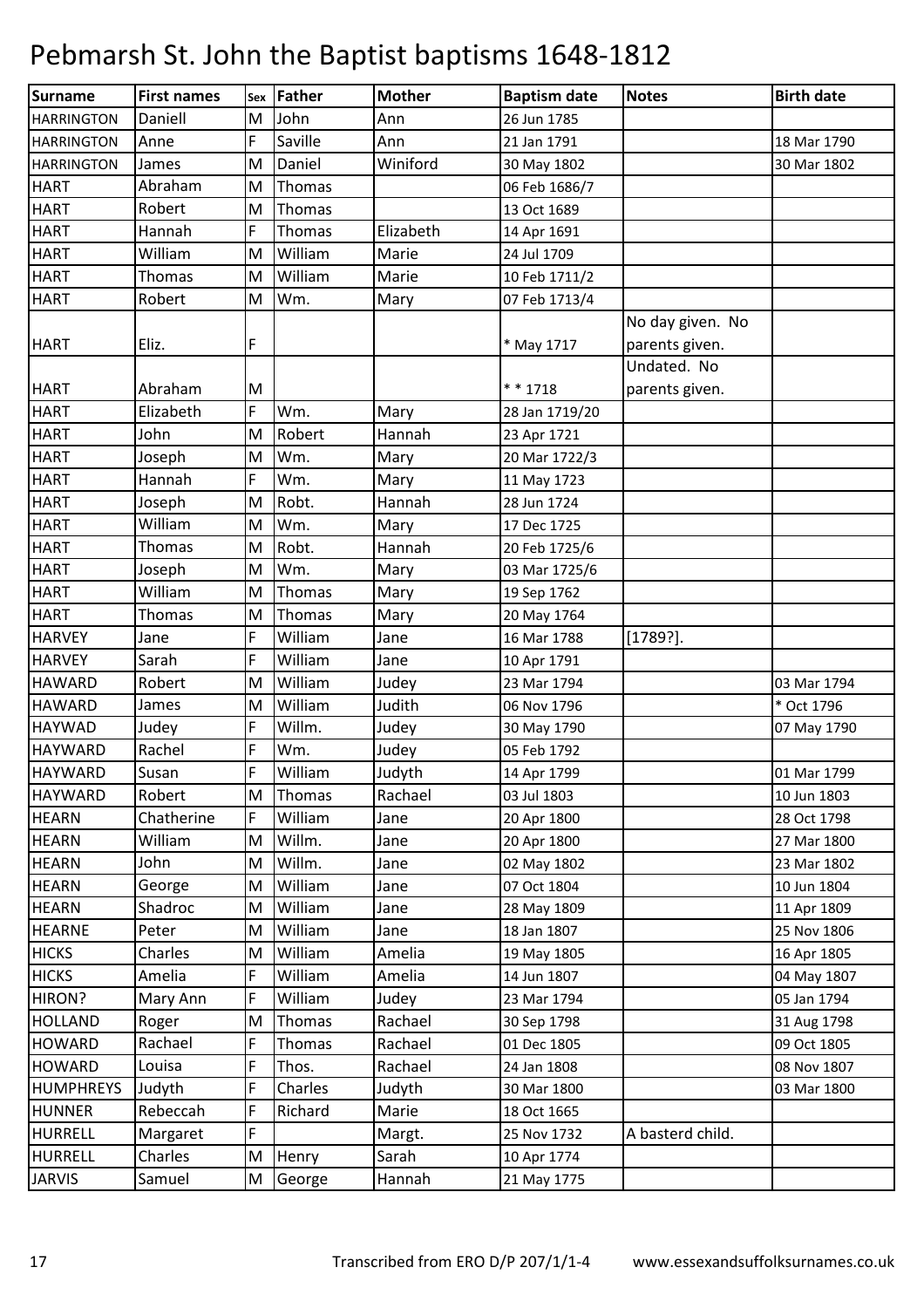| Surname                     | <b>First names</b> |        | sex Father | <b>Mother</b>  | <b>Baptism date</b> | <b>Notes</b>              | <b>Birth date</b> |
|-----------------------------|--------------------|--------|------------|----------------|---------------------|---------------------------|-------------------|
|                             |                    |        |            |                |                     |                           |                   |
|                             |                    |        |            |                |                     | JJ, iunr. From list of    |                   |
|                             |                    |        |            |                |                     | unbaptised children.      |                   |
|                             |                    |        |            |                |                     | Unnamed.                  |                   |
|                             |                    |        |            |                |                     | [Presumably died          |                   |
| <b>JOHNSON</b>              |                    |        | John       |                |                     | pre-baptism].             | 05 Aug 1703       |
| <b>JOHNSON</b>              | William            | M      | William    |                | 24 Jul 1652         |                           |                   |
| <b>JOHNSON</b>              | John               | M      | Barth.     | Marie          | 01 Jul 1657         |                           |                   |
|                             |                    |        |            |                |                     | Later note: Vid           |                   |
| <b>JOHNSON</b>              | Marie              | F      | Barthol.   | Marie          | 13 Mar 1659/60      | 12/12/1682.               |                   |
|                             |                    |        |            |                |                     |                           |                   |
| <b>JOHNSON</b>              | Bartholomew        | M      | Barth.     |                | 30 Dec 1662         |                           |                   |
| <b>JOHNSON</b>              | Beniamin           | M      | Barthol.   | Marie          | 16 Jul 1674         |                           |                   |
| <b>JOHNSON</b>              | Sarah              | F      | Barth.     | Marie          | 02 May 1677         |                           |                   |
|                             |                    |        |            |                |                     |                           |                   |
|                             |                    |        |            |                |                     | 'Annos nata 20'           |                   |
|                             |                    |        |            |                |                     | written by the Mary       |                   |
| <b>JOHNSON</b>              | Mary               | F      | Barthol.   | Mary           | 12 Dec 1682         | being baptised.           |                   |
| <b>JOHNSON</b>              | William            | M      | John       | Elizabeth      | 15 Aug 1686         |                           |                   |
| <b>JOHNSON</b>              | Elizabeth          | F      | John       | Elizabeth      | 04 Jan 1689/90      |                           |                   |
| <b>JOHNSON</b>              | John               | M      | John       | Elizabeth      | 15 Apr 1694         |                           |                   |
| <b>JOHNSON</b>              | Marie              | F      | John       | Elizabeth      | 31 May 1698         |                           |                   |
| <b>JOHNSON</b>              | Mary               | F      | Jno.       | Mary           | 10 Oct 1714         |                           |                   |
| <b>JOHNSON</b>              | Mary               | F      | John       | Mary           | 17 Aug 1746         |                           |                   |
| <b>JOHNSON</b>              | Sarah              | F      | John       | Mary           | 21 Jan 1753         |                           |                   |
| <b>JOHNSON</b>              | Robert             | M      | John       | Mary           | 29 Jul 1754         |                           |                   |
| <b>JOHNSON</b>              | Ann                | F      | William    | Beata          | 07 Nov 1756         |                           |                   |
| <b>JOHNSON</b>              | Mary               | F      | William    | Beata          | 12 Feb 1758         |                           |                   |
| <b>JOHNSON</b>              | James              | M      | William    | Beata          | 23 Mar 1760         |                           |                   |
| <b>JOHNSON</b>              | Thomas             | M      | John       | Mary           | 08 Jan 1764         |                           |                   |
| <b>JOHNSON</b>              | William            | M      | William    | Beata          | 08 Jan 1764         |                           |                   |
| <b>JOHNSON</b>              | William            | M      | William    | Beata          | 14 Aug 1768         |                           |                   |
| <b>JOHNSON</b>              | Elizabeth          | F      | Willm.     | Beata          | 11 Sep 1774         |                           |                   |
| <b>JOHNSON</b>              | Jonathan           | M      | Robert     | Mary           | 02 Sep 1790         |                           | 02 Aug 1790       |
| <b>JOHNSON</b>              | Elizabeth          | F      | Robert     | Mary           | 14 Mar 1792         |                           |                   |
| <b>JOHNSON</b>              | Francis            | M      | Robert     | Mary           | 26 Jun 1796         |                           | 08 Jun 1796       |
| <b>JOHNSON</b>              | Sarah              | F      | Robert     | Mary           | 20 Aug 1797         |                           | 23 Jul 1797       |
| <b>JOHNSON</b>              | Jeremiah           | M      | Robert     | Mary           | 19 Oct 1800         |                           | 19 Sep 1800       |
| <b>JOHNSTON</b>             | John               | M      | John       | Mary           | 24 Apr 1748         |                           |                   |
| <b>JOSSLYN</b>              | Jonathan           | M      |            |                | 29 Sep 1810         | Adult.                    |                   |
| <b>KANT</b>                 | William<br>Edward  | M      | William    | Mary           | 29 Oct 1716         | [Cant]                    |                   |
| <b>KETLEY</b>               |                    | M<br>F | James      | Sarah          | 03 Jul 1796         |                           | 16 Jul 1793       |
| <b>KETLEY</b>               | Sarah              |        | James      | Sarah          | 03 Jul 1796         |                           | 21 May 1796       |
|                             | Sarah              |        |            |                |                     | No father's<br>firstname. |                   |
| KILLINBECK<br><b>KITLEY</b> | Sarah              | F<br>F | James      | Mary<br>Sarah  | 15 Aug 1744         | [See Ketley].             |                   |
| <b>KNOTT</b>                |                    | F      |            |                | 20 Jan 1788         |                           |                   |
|                             | Mary               |        |            | Mary?          | 05 Feb 1758         |                           |                   |
| <b>KNOTT</b>                | Joseph             | M      | Joseph     | Martha         | 09 Sep 1792         |                           | 14 Aug 1792       |
| <b>LAMBERT</b>              | John               | M      | John       | <b>Bridget</b> | 01 Oct 1706         |                           |                   |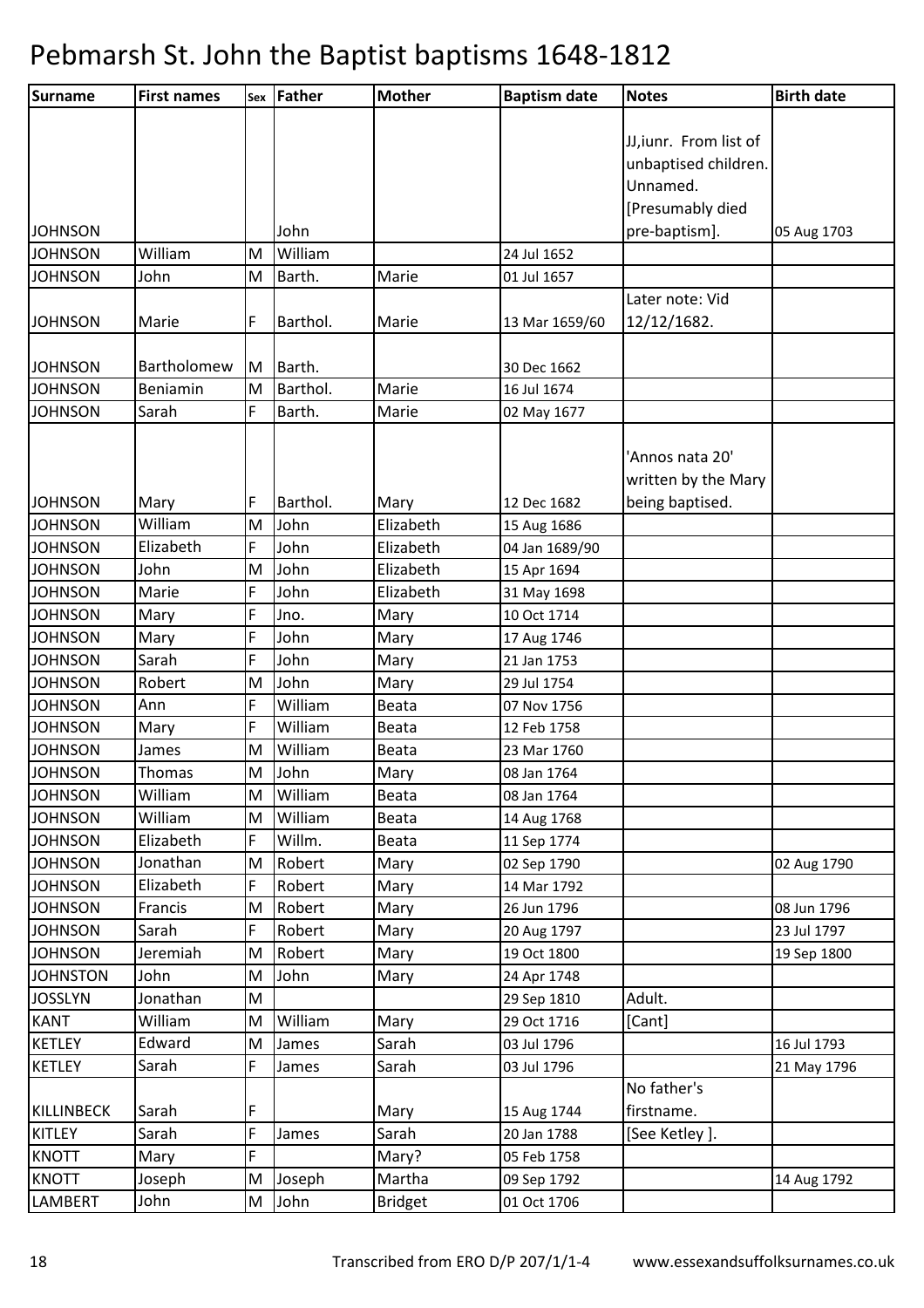| Surname        | <b>First names</b> |   | sex Father | <b>Mother</b>  | <b>Baptism date</b> | <b>Notes</b>   | <b>Birth date</b> |
|----------------|--------------------|---|------------|----------------|---------------------|----------------|-------------------|
| LAMBERT        | Marie              | F | John       | <b>Bridget</b> | 14 Sep 1708         |                |                   |
| <b>LAMBERT</b> | Richarde           | M | John       | <b>Bridget</b> | 26 Aug 1711         |                |                   |
| LAWDHAM?       | Elizabeth          | F | Jonath.    | Sarah          | 08 May 1732         |                |                   |
| LAYSELL        | Wm.                | M | Wm.        | Elizabeth      | 18 Jul 1669         |                |                   |
| LAYSELL        | John               | M | Wm.        | Alice          | 09 Mar 1674/5       |                |                   |
| LAYSELL        | Anne               | F | Wm.        | Anne           | 27 Feb 1676/7       |                |                   |
| LAYSELL        | Susanne            | F | John       | Susanne        | 22 Jan 1677/8       |                |                   |
| LAYSELL        | Alice              | F | Wm.        | Alice          | 28 Apr 1678         |                |                   |
|                |                    |   |            |                |                     | No father's    |                   |
| LEANE?         | Sarah              | F |            |                | 10 Oct 1745         | firstname.     |                   |
| <b>LEE</b>     | Mary               | F | James      | Mary           | 04 Oct 1807         |                | 06 Sep 1807       |
| LEE            | Samuel             | M | James      | Mary           | 03 Dec 1809         |                | 02 Nov 1809       |
| <b>LEE</b>     | William            | M | James      | Mary           | 29 Dec 1811         |                | 11 Nov 1811       |
| <b>LEVET</b>   | Sarah              | F | Nath.      |                | 26 Feb 1743/4       |                |                   |
| LEVET          | Rachel             | F | Nathanael  | Mary           | 08 Dec 1746         |                |                   |
| <b>LEVET</b>   | Joseph             | M | Nathanl.   | Mary           | 09 Jan 1747/8       |                |                   |
| <b>LEVET</b>   | Ann                | F | Nathaniel  | Mary           | 16 Apr 1749         |                |                   |
| <b>LEVETT</b>  | Sarah              | F | Nathaniel  | Hannah         | 10 May 1752         |                |                   |
| <b>LEVETT</b>  | Samuel             | M | Nathaniel  | Hannah         | 17 Aug 1755         |                |                   |
| <b>LEVETT</b>  | Martha             | F | Nathanield | Hannah         | 02 Jan 1763         |                |                   |
|                |                    |   |            |                |                     | No father's    |                   |
| <b>LEVIT</b>   | Mary               | F |            |                | 13 Aug 1738         | firstname.     |                   |
| <b>LEVITT</b>  | Elizabeth          | F | Natha.     | Mary           | 05 Aug 1742         |                |                   |
| <b>LEVITT</b>  | George             | M | Nathaniel  | Hannah         | 20 Nov 1757         |                |                   |
| <b>LEVITT</b>  | John               | M | Nathaniel  | Hannah         | 06 Jan 1760         |                |                   |
| LEWES          | Henry              | M | John       | Martha         | 03 Feb 1811         |                | 08 Dec 1810       |
| LEWIS          | John               | M | John       | Martha         | 16 Jan 1803         |                | 18 Dec 1802       |
| LEWIS          | Ann                | F | John       | Martha         | 17 Mar 1805         |                | 15 Feb 1805       |
| LEWIS          | Mary Ann           | F | John       | Martha         | 01 Mar 1807         |                | 02 Feb 1807       |
| <b>LEWIS</b>   | Benjamin           | M | John       | Martha         | 20 Sep 1812         |                | 27 Aug 1812       |
| LEY            | Marie              | F | Robert     | Marie          | 13 Sep 1678         |                |                   |
| LEY            | William            | M | Robert     | Mary           | 25 Feb 1680/1       |                |                   |
| LEY            | Robert             | M | Robert     | Mary           | 08 Nov 1682         |                |                   |
| LEY            | Joseph             | M | Robert     | Mary           | 23 Jan 1684/5       |                |                   |
| <b>LEY</b>     | John               | M | Robert     | Marie          | 07 Jun 1688         |                |                   |
| LEY            | Sarah              | F | Robert     | Marie          | 21 Jul 1690         |                |                   |
|                |                    |   |            |                |                     | Undated. No    |                   |
| <b>LINITT</b>  | John               | M |            |                | * * 1718            | parents given. |                   |
| LINNET         | Thomas             | M | Thomas     | Anne           | 26 Nov 1665         |                |                   |
| <b>LINNET</b>  | Marie              | F | John       | Marie          | 23 Nov 1689         |                |                   |
| <b>LINNET</b>  | John               | M | John       | Marie          | 01 Nov 1691         |                |                   |
| <b>LINNET</b>  | Abraham            | M | John       | Marie          | 13 May 1694         |                |                   |
| LINNET         | Hannah             | F | John       | Marie          | 28 Feb 1696/7       |                |                   |
| LINNET         | John               | M | Jon.       | Mary           | 29 Oct 1714         |                |                   |
| <b>LINNET</b>  | Ann                | F | John       | Mary           | 03 Oct 1725         |                |                   |
| <b>LINNETT</b> | Sarah              | F | John       | Mary           | 06 Apr 1721         |                |                   |
| <b>LINNETT</b> | James              | M | John       | Mary           | 31 Aug 1729         |                |                   |
| <b>LORDE</b>   | John               | M | John       | Alice          | 07 Nov 1665         |                |                   |
| LORDE          | John               | M | Wm.        | Mary           | 16 May 1672         |                |                   |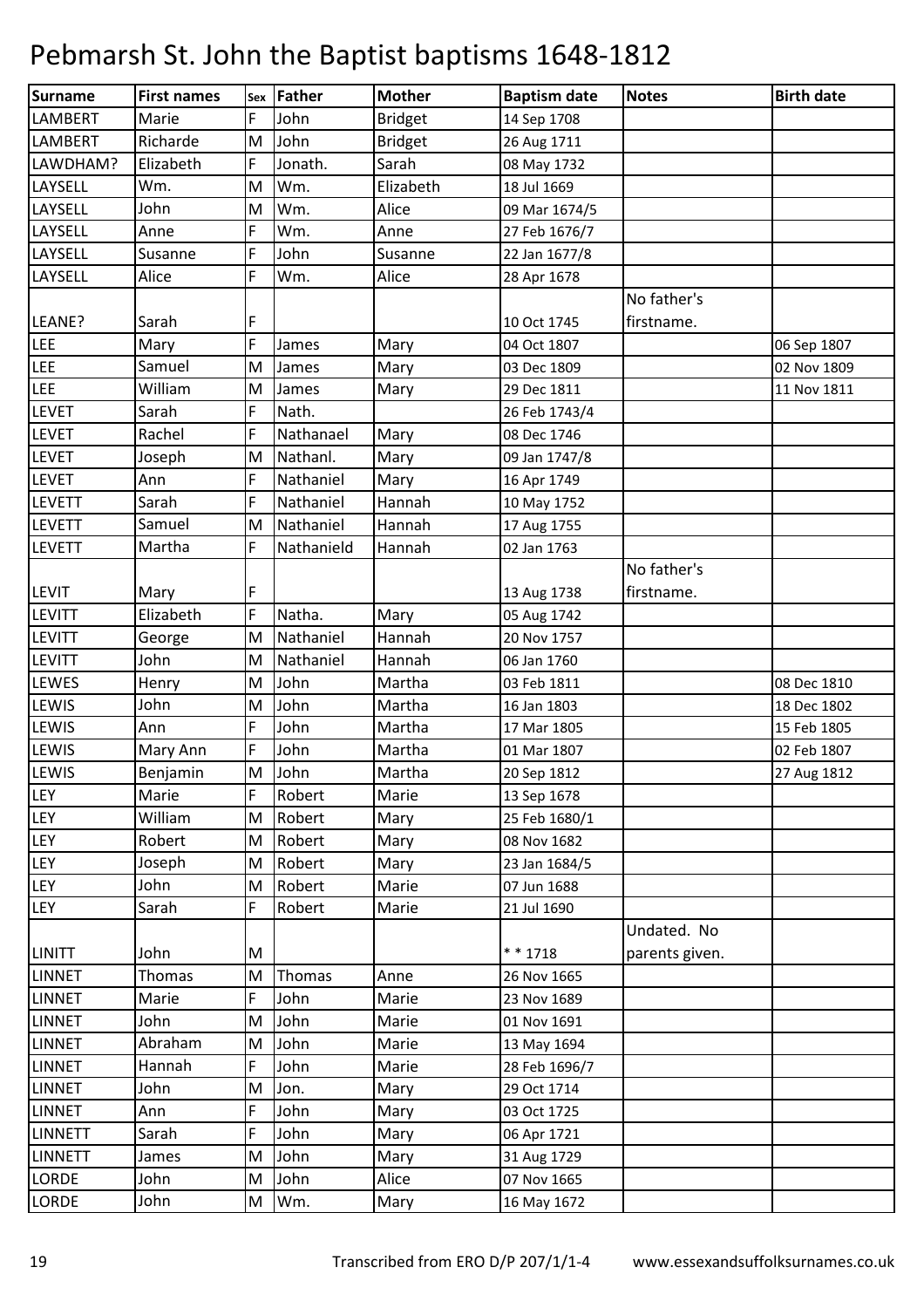| <b>Surname</b>  | <b>First names</b> | <b>Sex</b> | Father  | <b>Mother</b> | <b>Baptism date</b> | <b>Notes</b>                                                                                              | <b>Birth date</b> |
|-----------------|--------------------|------------|---------|---------------|---------------------|-----------------------------------------------------------------------------------------------------------|-------------------|
| <b>LORKIN</b>   | Isaac              | M          | Isaac   | Sarah         | 11 Oct 1812         |                                                                                                           | 14 Sep 1812       |
| LOTT            | James              | M          | James   | Frances       | 15 May 1803         |                                                                                                           | 19 Apr 1803       |
| LOTT            | John               | M          | James   | Frances       | 09 Sep 1804         |                                                                                                           | 03 Aug 1804       |
| LOTT            | Charlotte          | F          | James   | Frances       | 08 Jun 1806         |                                                                                                           | 24 Apr 1806       |
| LOTT            | Henry              | M          | James   | Frances       | 28 Feb 1808         |                                                                                                           | 31 Jan 1808       |
| <b>LOTT</b>     | Harriet            | F          | Joseph  | Martha        | 10 May 1812         |                                                                                                           | 08 Apr 1812       |
| <b>MANNIN</b>   | Mary               | F          | William | Mary          | 21 Aug 1726         |                                                                                                           |                   |
| <b>MANNING</b>  | Marie              | F          | Thomas  |               | 06 Jun 1678         |                                                                                                           |                   |
| <b>MANNING</b>  | John               | M          | Thomas  | Marie         | 14 Oct 1683         |                                                                                                           |                   |
| <b>MANNING</b>  | Elizabeth          | F          | Thomas  | Marie         | 04 Apr 1686         |                                                                                                           |                   |
| <b>MANNING</b>  | Thomas             | M          | Tho.    | Eliz.         | 17 Oct 1714         |                                                                                                           |                   |
| <b>MANNING</b>  |                    |            |         |               | 01 Sep 1717         | No firstname given.<br>No parents given.                                                                  |                   |
| <b>MANNING</b>  | William Brown M    |            | Isaac   | Susannah      | 26 Apr 1807         |                                                                                                           | 24 Mar 1807       |
| <b>MARTIN</b>   | Thomas             | M          | Thomas  | Hannah        | 03 Mar 1700/1       |                                                                                                           |                   |
| <b>MARTIN</b>   | Robert             | M          | Robert  |               | 25 Feb 1704/5       | RM, iunr.                                                                                                 |                   |
| <b>MAY</b>      | John               | M          | Henry   | Anne          | 19 Dec 1700         |                                                                                                           |                   |
| <b>MAYNARDE</b> |                    |            |         | Jane          |                     | Bastarde childe.<br>From list of<br>unbaptised children.<br>Unnamed.<br>[Presumably died<br>pre-baptism]. | 21 Mar 1697/8     |
| <b>MEAD</b>     | Susanna            | F          | Danl.   | Susanna       | 28 Jul 1734         |                                                                                                           |                   |
| <b>MEAD</b>     | Rose               | F          | Daniel  | Susannah      | 21 Oct 1750         |                                                                                                           |                   |
| <b>MEAD</b>     | Mary               | F          | Daniel  | Elizabeth     | 04 Apr 1756         |                                                                                                           |                   |
| <b>MEAD</b>     | Daniel             | M          | Daniel  | Elizabeth     | 12 Jun 1757         |                                                                                                           |                   |
| <b>MEAD</b>     | Mary               | F          | Daniel  | Elizabeth     | 25 Mar 1759         |                                                                                                           |                   |
| <b>MEAD</b>     | Judy               | F          | Daniel  | Elizabeth     | 26 Oct 1760         |                                                                                                           |                   |
| <b>MEADE</b>    | Elizabeth          | F          | Edwarde | Elizabeth     | 22 Apr 1699         |                                                                                                           |                   |
| <b>MEADE</b>    | Thomas             | M          | Willm.  | Elizabeth     | 25 Jul 1703         |                                                                                                           |                   |
| <b>MEADE</b>    | William            | M          | William | Elizabeth     | 18 Feb 1704/5       |                                                                                                           |                   |
| <b>MEADE</b>    | John               | M          | William | Elizabeth     | 10 Mar 1705/6       |                                                                                                           |                   |
| <b>MEADE</b>    | William            | M          | Wm.     | Elizabeth     | 16 Jun 1707         |                                                                                                           |                   |
| <b>MEADE</b>    | Elizabeth          | F          | William | Elizabeth     | 03 Apr 1709         |                                                                                                           |                   |
| <b>MEADE</b>    | Edwarde            | M          | William | Elizabeth     | 27 Aug 1710         |                                                                                                           |                   |
| <b>MEADE</b>    | Ann                | F          | Danl.   | Susanna       | 22 Oct 1738         |                                                                                                           |                   |
| <b>MEADE</b>    | Samuel             | M          | Danl.   | Susanna       | 31 May 1741         |                                                                                                           |                   |
| <b>MEADE</b>    | Judith             | F          | Danl.   | Susannah      | 30 May 1742         |                                                                                                           |                   |
| <b>MEADE</b>    | Rachell            | F          | Danl.   | Susannah      | 24 May 1743         |                                                                                                           |                   |
| <b>MEADE</b>    | Rachel             | F          | Daniel  | Susannah      | 27 May 1744         |                                                                                                           |                   |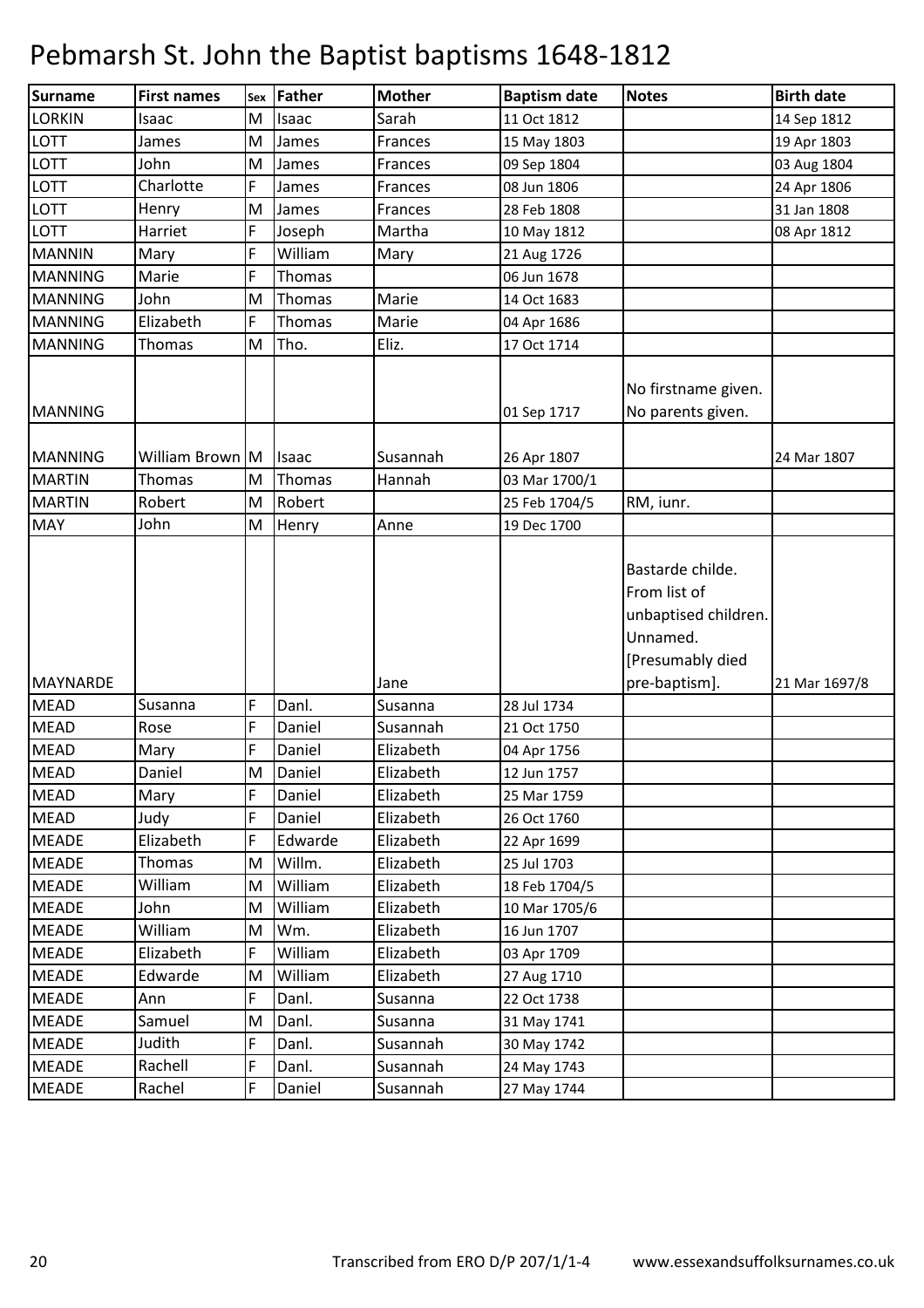| Surname         | <b>First names</b> |   | sex Father    | <b>Mother</b> | <b>Baptism date</b> | <b>Notes</b>         | <b>Birth date</b> |
|-----------------|--------------------|---|---------------|---------------|---------------------|----------------------|-------------------|
|                 |                    |   |               |               |                     |                      |                   |
|                 |                    |   |               |               |                     | From list of         |                   |
|                 |                    |   |               |               |                     | unbaptised children. |                   |
|                 |                    |   |               |               |                     | Unnamed.             |                   |
|                 |                    |   |               |               |                     | [Presumably died     |                   |
| <b>MEASANT</b>  |                    |   | John          |               |                     | pre-baptism].        | 31 Aug 1705       |
|                 |                    |   |               |               |                     |                      |                   |
|                 |                    |   |               |               |                     | From list of         |                   |
|                 |                    |   |               |               |                     | unbaptised children. |                   |
|                 |                    |   |               |               |                     | Unnamed.             |                   |
|                 |                    |   |               |               |                     | [Presumably died     |                   |
| <b>MEASANT</b>  |                    | M | John          |               |                     | pre-baptism].        | 20 Dec 1707       |
| <b>MEDE</b>     | Edwarde            | M | Edwarde       | Elizabeth     | 06 Jun 1697         |                      |                   |
| <b>MEED</b>     | Mary               | F | Wm.           | Mary          | 14 Feb 1713/4       |                      |                   |
| <b>MEED</b>     | Wm.                | M |               |               | 06 Jan 1717/8       | No parents given.    |                   |
| <b>MERITON</b>  | Elizabeth          | F | John          | Marie         | 03 Jun 1666         |                      |                   |
| <b>MERITON</b>  | Henry              | M | John          | Marie         | 05 Sep 1667         |                      |                   |
| <b>MERITON</b>  | Thomas             | M | John          | Marie         | 15 Dec 1670         |                      |                   |
| <b>MERITON</b>  | Elizabeth          | F | John          | Marie         | 29 Jun 1676         |                      |                   |
| <b>MERITON</b>  | Robert             | M | John          | Marie         | 02 May 1679         |                      |                   |
| <b>MERITON</b>  | Wm.                | M | John          | Marie         | 02 Oct 1681         |                      |                   |
| <b>MOLTON</b>   | Sarah              | F | Charles       | Sarah         | 08 May 1732         |                      |                   |
| <b>MONTAGUE</b> | Charles            | M |               | Gilly         | 07 Oct 1764         | Bastard.             |                   |
| <b>MOORE</b>    | William            | M | John          | Marie         | 08 Dec 1679         |                      |                   |
| <b>MOORE</b>    | Wm.                | M | John          | Marie         | 11 Dec 1681         |                      |                   |
| <b>MOORE</b>    | Mary Plum          | F | John          | Mary          | 30 Jan 1688/9       |                      |                   |
| <b>MOORE</b>    | Susannah           | F | John          | Marie         | 30 Apr 1690         |                      |                   |
| <b>MOORE</b>    |                    |   |               |               | 15 Dec 1724         | Unnamed.             |                   |
| <b>MOORE</b>    | Mary Ann           | F | Thos.         | Susanna       | 01 Aug 1790         |                      | 03 Jun 1790       |
|                 |                    |   |               |               |                     | From list of         |                   |
|                 |                    |   |               |               |                     | unbaptised children. |                   |
|                 |                    |   |               |               |                     | Unnamed.             |                   |
|                 |                    |   |               |               |                     | [Presumably died     |                   |
| <b>MORE</b>     |                    |   | <b>Thomas</b> |               |                     | pre-baptism].        | 06 Apr 1700       |
| <b>MORE</b>     | Thomas             | M | Thomas        | Francis       | 15 Apr 1695         |                      |                   |
| <b>MORE</b>     | Hannah             | F | John          | Marie         | 19 May 1695         |                      |                   |
| <b>MORE</b>     | John               | M | Thomas        | Francis       | 16 Apr 1696         |                      |                   |
| <b>MORE</b>     | Beniamin           | M | Thomas        | Francis       | 22 Aug 1698         |                      |                   |
| <b>MORE</b>     | Joseph             | M | Thomas        | Francis       | 27 Apr 1701         |                      |                   |
| <b>MORE</b>     | William            | M | Thomas        | Franc.        | 29 May 1703         |                      |                   |
| <b>MORE</b>     | Frances            | F | Thomas        | Frances       | 24 Jul 1705         |                      |                   |
| <b>MORRIS</b>   | Elizabeth          | F | Wm.           | Hannah        | 30 Apr 1704         |                      |                   |
| <b>MORRIS</b>   | William            | M | Wm.           | Hannah        | 30 Apr 1704         |                      |                   |
| <b>MORRIS</b>   | Marie              | F | William       | Hannah        | 05 Aug 1705         |                      |                   |
| <b>MORRIS</b>   | Susannah           | F | William       | Hannah        | 05 Aug 1705         |                      |                   |
| <b>MORRIS</b>   | William            | M | Wm.           | Hannah        | 16 Jun 1707         |                      |                   |
| <b>MORRIS</b>   | Alice              | F | William       | Hannah        | 21 Mar 1709/10      |                      |                   |
| <b>MORRIS</b>   | Elizabeth          | F | William       | Hannah        | 21 Mar 1709/10      |                      |                   |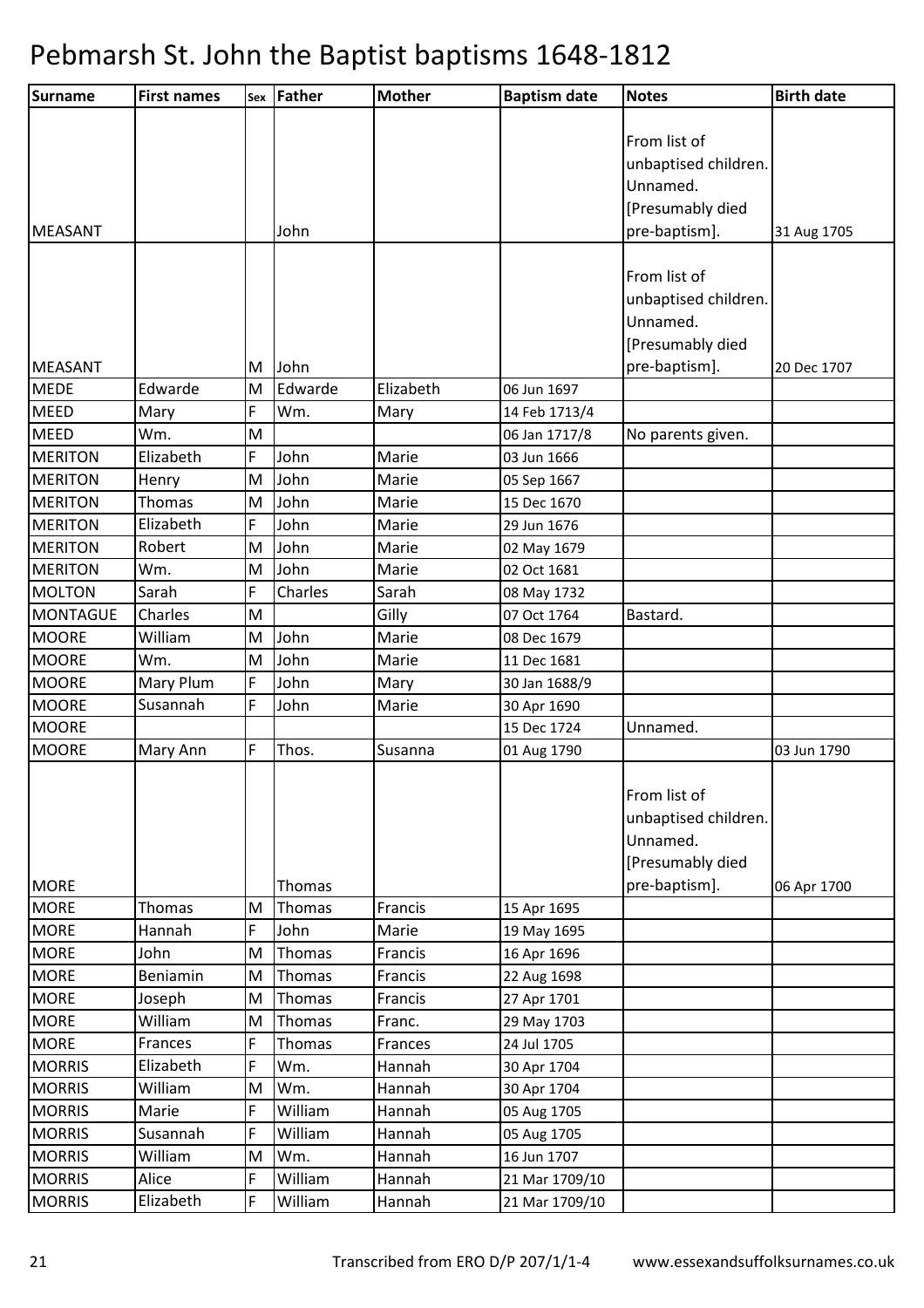| Surname        | <b>First names</b> | Sex | Father  | <b>Mother</b> | <b>Baptism date</b> | <b>Notes</b>         | <b>Birth date</b> |
|----------------|--------------------|-----|---------|---------------|---------------------|----------------------|-------------------|
| <b>MORRIS</b>  | Ann                | F   | Wm.     | Hannah        | 20 Aug 1712         |                      |                   |
|                |                    |     |         |               |                     |                      |                   |
|                |                    |     |         |               |                     | From list of         |                   |
|                |                    |     |         |               |                     | unbaptised children. |                   |
|                |                    |     |         |               |                     | Unnamed.             |                   |
|                |                    |     |         |               |                     | [Presumably died     |                   |
| <b>MOSS</b>    |                    |     | Thomas  | Hannah        |                     | pre-baptism].        | 12 Jul 1697       |
| <b>MOSS</b>    | Judith             | F   | Samuel  | Judith        | 12 May 1668         |                      |                   |
| <b>MOSS</b>    | Hannah             | F   | Thomas  | Hannah        | 15 May 1687         |                      |                   |
| <b>MOSS</b>    | Samuel             | M   | Thomas  | Hannah        | 26 Aug 1688         |                      |                   |
| <b>MOSS</b>    | Margaret           | F   | Thomas  | Hannah        | 15 Aug 1690         |                      |                   |
| <b>MOSS</b>    | Marie              | F   | Thomas  | Hannah        | 28 Feb 1691/2       |                      |                   |
| <b>MOSS</b>    | Elizabeth          | F   | Thomas  | Hannah        | 27 Jun 1693         |                      |                   |
| <b>MOSS</b>    | Sarah              | F   | William | Mary          | 21 Feb 1762         |                      |                   |
| <b>MOSS</b>    | William            | M   | William | Mary          | 01 Jan 1764         |                      |                   |
| <b>MOSS</b>    | Joseph             | M   | Wm.     | Mary          | 20 Oct 1765         |                      |                   |
| <b>MOSS</b>    | Abigail            | F   | William | Mary          | 05 Nov 1769         |                      |                   |
| <b>MOSS</b>    | Thomas             | M   | William | Mary          | 05 Nov 1769         |                      |                   |
| <b>MOULTON</b> | Wm.                | M   | William | Ruth          | 13 Apr 1669         |                      |                   |
| <b>MUMFORD</b> | William            | M   | John    | Mary          | 27 Jan 1750/1       |                      |                   |
| <b>NEWMAN</b>  | Anne               | F   | John    | Agnes         | 16 Apr 1682         |                      |                   |
| <b>NEWMAN</b>  | Elizabeth          | F   | John    | Agnes         | 01 Jul 1683         |                      |                   |
| <b>NEWMAN</b>  | Thomas             | M   | Thomas  | Anne          | 25 Mar 1694         |                      |                   |
| <b>NEWMAN</b>  | Marie              | F   | Thomas  | Anne          | 26 Dec 1698         |                      |                   |
| <b>NEWMAN</b>  | George             | M   | William | Rebecca       | 19 Jun 1796         |                      | 21 May 1796       |
| <b>NEWTEN</b>  | Mary               | F   | Saml.   | Mary          | 31 Jan 1747/8       |                      |                   |
| <b>NEWTON</b>  | John               | M   | Samuel  | Mary          | 16 Dec 1750         |                      |                   |
| <b>NEWTON</b>  | Margeret           | F   | Samuel  | Mary          | 04 Feb 1753         |                      |                   |
| <b>NEWTON</b>  | Robert             | M   | Samuel  | Mary          | 21 Nov 1756         |                      |                   |
| <b>NEWTON</b>  | Judith             | F   | Samuel  | Mary          | 09 Apr 1758         |                      |                   |
| <b>NEWTON</b>  | Hannah             | F   | Samuel  | Mary          | 22 Jun 1760         |                      |                   |
| <b>NEWTON</b>  | John               | M   | John    | Sarah         | 26 Jun 1785         |                      |                   |
| <b>NOTT</b>    | George             | M   | Joseph  | Marthew       | 08 Jun 1794         | [Martha].            | 16 May 1794       |
| <b>NOTT</b>    | John               | M   | Joseph  | Martha        | 27 Nov 1796         |                      | 31 Oct 1796       |
| <b>NOTT</b>    | Mary Anne          | F   | Joseph  | Martha        | 23 Jun 1799         |                      | 23 May 1799       |
| <b>NOTT</b>    | Rachael            | F   | Joseph  | Martha        | 13 Sep 1801         |                      | 21 Jul 1801       |
| <b>NOTT</b>    | Samuel             | M   | Joseph  | Martha        | 19 Aug 1804         |                      | 25 Jul 1804       |
| <b>NOTT</b>    | Benjamin           | M   | Joseph  | Martha        | 25 Jan 1807         |                      | 31 Dec 1806       |
| <b>NOTT</b>    | William            | M   | Joseph  | Martha        | 29 Oct 1809         |                      | 11 Jul 1809       |
| <b>NUNN</b>    | Rose               | F   | Francis | Mary          | 13 Aug 1713         |                      |                   |
| <b>NUNN</b>    | Henry              | M   | Francis | Mary          | 14 Sep 1714         |                      |                   |
| <b>NUNN</b>    | Susan              | F   | Francis | Mary          | 11 Sep 1720         |                      |                   |
| <b>NUNN</b>    | Joseph             | M   | Francis | Mary          | 02 Mar 1722/3       |                      |                   |
| <b>NUNN</b>    |                    |     |         |               | 21 Aug 1726         | No child's name.     |                   |
| <b>NUNN</b>    | Hannah             | F   | Francis | Mary          | 20 Nov 1728         |                      |                   |
| <b>NUNN</b>    | Henry              | M   | Hen.    |               | 19 Nov 1739         |                      |                   |
| <b>NUNN</b>    | Susanna            | F   | Henry   |               | 31 May 1743         |                      |                   |
| <b>NUNN</b>    | Mary               | F   | Henr.   | Sarah         | 08 Oct 1747         |                      |                   |
| <b>NUNN</b>    | Joseph             | M   | Henr.   | Sarah         | * * 1749            | Undated.             |                   |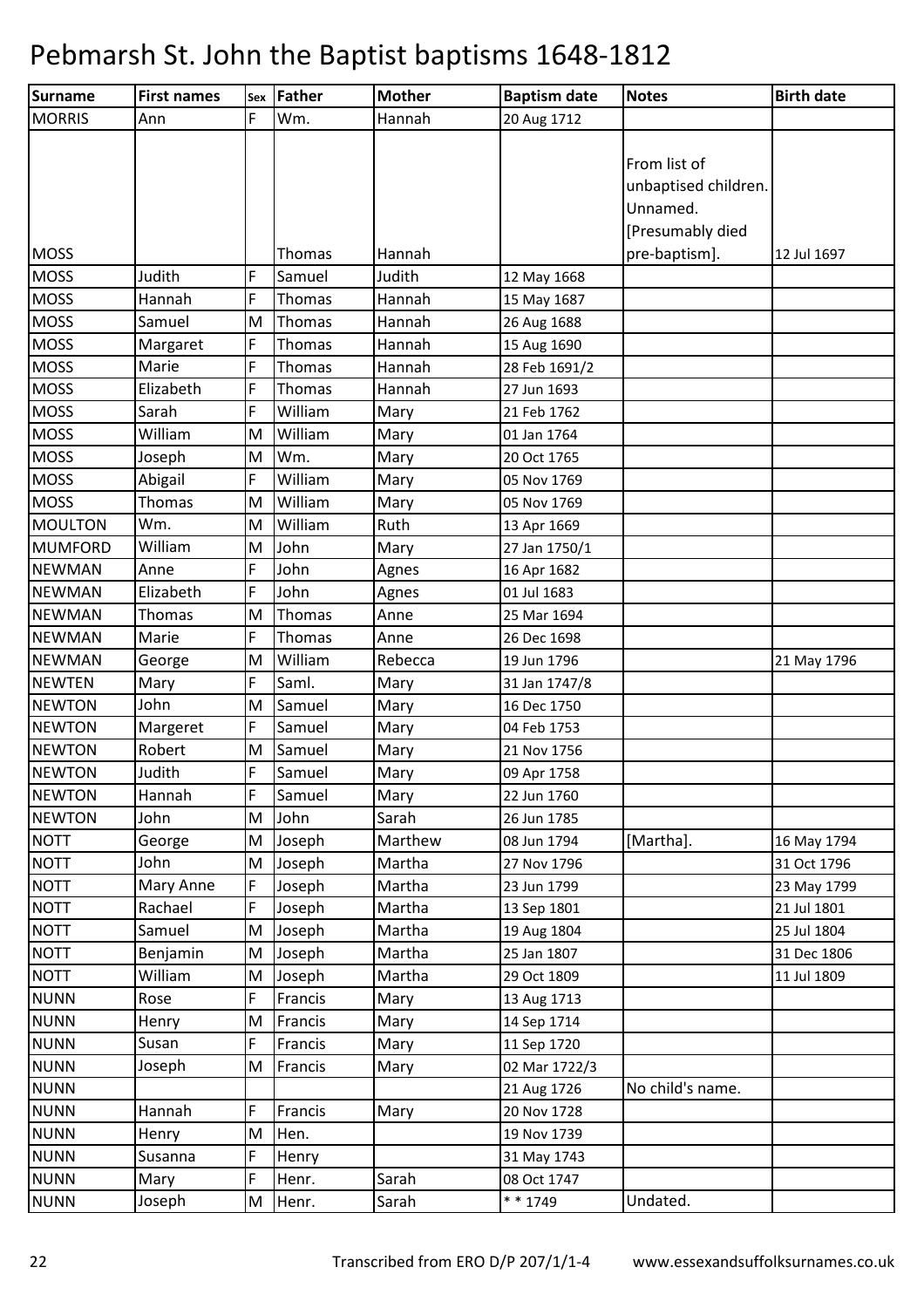| Surname                         | <b>First names</b> |        | sex Father | <b>Mother</b> | <b>Baptism date</b> | <b>Notes</b>                                                                          | <b>Birth date</b> |
|---------------------------------|--------------------|--------|------------|---------------|---------------------|---------------------------------------------------------------------------------------|-------------------|
|                                 |                    |        |            |               |                     |                                                                                       |                   |
| <b>NUNNE</b>                    | Marie Plumbe F     |        | Francis    | Marie Plumbe  | 31 Mar 1712         |                                                                                       |                   |
|                                 | Sarah              |        |            |               | * * 1718            | Undated. No<br>parents given.                                                         |                   |
| <b>OSBORN</b><br><b>OSBORNE</b> | Elizabeth          | F<br>F | Tho.       | Rebecka       | 07 Feb 1713/4       |                                                                                       |                   |
| <b>OSBORNE</b>                  | Thomas             | M      | Tho.       | Rebecca       | 26 Mar 1716         |                                                                                       |                   |
| <b>OSBORNE</b>                  | Rebecca            | F      | Tho.       | Rebecca       | 06 Apr 1721         |                                                                                       |                   |
| <b>OSBORNE</b>                  | Hannah             | F      | Tho.       | Rebecca       | 15 Dec 1723         |                                                                                       |                   |
| <b>OSBORNE</b>                  | John               | M      | Tho.       | Rebecca       | 09 May 1725         |                                                                                       |                   |
| <b>OSBURNE</b>                  | Thomas             | M      | Thomas     | Rebeccah      | 19 Feb 1709/10      |                                                                                       |                   |
| <b>OSBURNE</b>                  | Francis            | M      | Thomas     | Rebeccah      | 06 Jan 1711/2       |                                                                                       |                   |
| <b>PAINE</b>                    | Elizabeth          | F      | Robert     |               | 30 Aug 1741         |                                                                                       |                   |
| <b>PARKER</b>                   | John               | M      | John       |               | 14 Mar 1738/9       |                                                                                       |                   |
| <b>PARKER</b>                   | Susan              | F      | Jon.       |               | 09 Aug 1741         |                                                                                       |                   |
| <b>PARKER</b>                   | George             | M      | John       | Martha        | 11 Mar 1787         |                                                                                       | 07 Jul 1785       |
| <b>PARMINTER</b>                | Elizabeth          | F      | Thomas     | Rose          | 31 Aug 1701         |                                                                                       |                   |
| <b>PARMINTER</b>                | Thomas             | M      | Thomas     | Rose          | 14 Feb 1702/3       |                                                                                       |                   |
| <b>PARMINTER</b>                | Margaret           | F      | Thomas     | Rose          | 20 May 1705         |                                                                                       |                   |
| <b>PARMINTER</b>                | Robert             | M      | Thomas     | Rose          | 06 Jan 1711/2       |                                                                                       |                   |
| <b>PARMINTER</b>                | John               | M      | John       | Ann           | 14 Feb 1713/4       |                                                                                       |                   |
| PARMINTER                       | William            | M      | Tho.       | Sarah         | 26 Mar 1716         |                                                                                       |                   |
| <b>PARMINTER</b>                | John               | M      | Jn.        |               | 27 Jul 1740         |                                                                                       |                   |
| <b>PARMINTER</b>                | Mary               | F      | John       | Mary          | 17 Apr 1745         |                                                                                       |                   |
| PARMINTER                       | Hannah             | F      | Thos.      |               | 10 Apr 1768         |                                                                                       |                   |
| PARMINTER                       | Eliza              | F      |            | Mary          | 02 Jul 1809         | Base born.                                                                            | 03 Jun 1809       |
| <b>PARSONS</b>                  | John               | M      | Anthony    | Elizabeth     | 17 Sep 1678         |                                                                                       |                   |
| <b>PATTEN</b>                   | Anne               | F      | Wm.        | Anne          | 29 Dec 1799         |                                                                                       | 05 Dec 1799       |
| <b>PATTEN</b>                   | William            | M      | William    | Anne          | 26 Feb 1801         |                                                                                       | 02 Jan 1801       |
| <b>PATTEN</b>                   | Rebecca            | F      | Willm.     | Sarah         | 11 Jul 1802         |                                                                                       | 21 Feb 1802       |
| <b>PATTEN</b>                   | William            | M      | Wm.        | Ann           | 15 May 1803         |                                                                                       | 05 Apr 1803       |
| <b>PATTEN</b>                   | Elizabeth          | F      | Wm.        | Anne          | 24 Mar 1805         |                                                                                       | 20 Feb 1805       |
| <b>PATTEN</b>                   | Mary               | F      | William    | Anne          | 16 Aug 1807         |                                                                                       | 20 Jul 1807       |
| <b>PATTEN</b>                   | John               | M      | William    | Anne          | 12 Feb 1809         |                                                                                       | 10 Jan 1809       |
| <b>PEAK</b>                     | Ann                | F      | Samuel     | Ann           | 10 Jul 1785         |                                                                                       |                   |
| PEARETREE                       | John               | M      | Esdras     | Marie         | 08 Nov 1701         |                                                                                       |                   |
|                                 |                    |        |            |               |                     | From list of<br>unbaptised children.<br>Unnamed.<br>[Presumably died                  |                   |
| PEARTREE                        |                    |        | Esdr.      |               |                     | pre-baptism].                                                                         | 05 Jun 1701       |
| PEARTREE                        |                    |        | Esdras     |               |                     | From list of<br>unbaptised children.<br>Unnamed.<br>[Presumably died<br>pre-baptism]. | 10 Dec 1704       |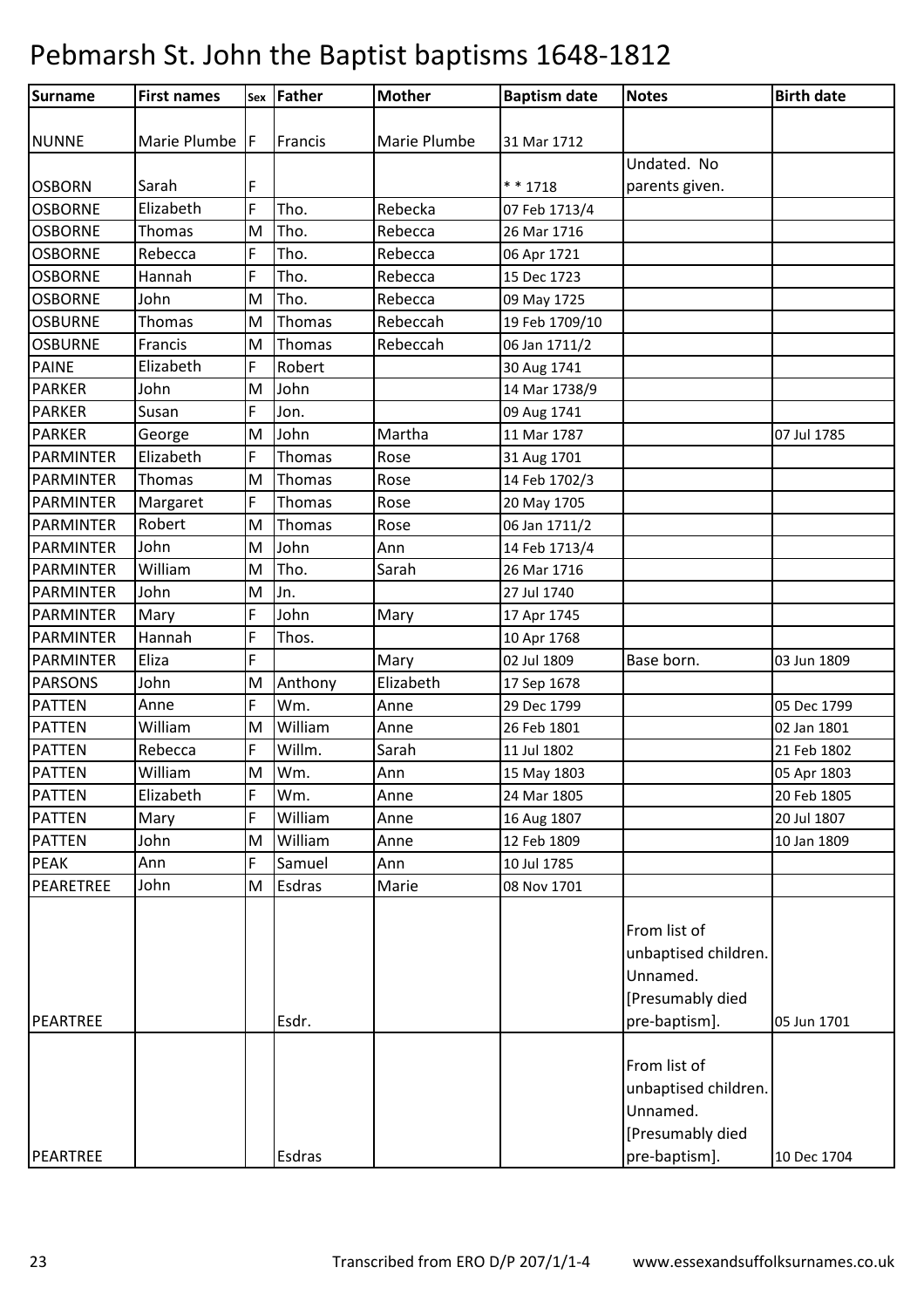| <b>Surname</b> | <b>First names</b> |   | Sex Father | <b>Mother</b> | <b>Baptism date</b> | <b>Notes</b>         | <b>Birth date</b> |
|----------------|--------------------|---|------------|---------------|---------------------|----------------------|-------------------|
|                |                    |   |            |               |                     |                      |                   |
|                |                    |   |            |               |                     | From list of         |                   |
|                |                    |   |            |               |                     | unbaptised children. |                   |
|                |                    |   |            |               |                     | Unnamed.             |                   |
|                |                    |   |            |               |                     | [Presumably died     |                   |
| PEARTREE       |                    |   | Esdras     |               |                     | pre-baptism].        | 24 Oct 1706       |
| PEARTREE       | Edwarde            | M | Esdras     | Marie         | 07 Dec 1703         |                      |                   |
| PEARTREE       | Elizabeth          | F | Esdras     | Marie         | 11 Feb 1704/5       |                      |                   |
| PEARTREE       | Anne               | F | Esdras     | Marie         | 26 May 1707         |                      |                   |
| PEARTREE       | Isaac              | M | Esdras     | Marie         | 05 May 1709         |                      |                   |
| PEARTREE       | Marie              | F | Esdras     | Marie         | 20 Dec 1709         |                      |                   |
| PERCIVAL       | Sarah              | F | John       | Sarah         | 17 Feb 1753         |                      |                   |
| PERCIVAL       | Sarah              | F | John       | Sarah         | 14 Dec 1754         |                      |                   |
| PERCIVAL       | Ann                | F | John       | Sarah         | 25 Jan 1756         |                      |                   |
| PERCIVAL       | John               | M | John       | Sarah         | 19 Mar 1758         |                      |                   |
| PERCIVAL       | Jenny              | F | John       | Sarah         | 02 Dec 1759         |                      |                   |
| PERCIVAL       | Jane               | F | John       | Sarah         | 27 Sep 1761         |                      |                   |
| PETTIT         | Henry              | M | Peter      | Dorothy       | 15 Apr 1770         |                      |                   |
| PHILLEMORE     | Rachael            | F | Daniel     | Susan         | 23 Oct 1796         |                      | 18 Sep 1796       |
| PHILLIMORE     | Elizabeth          | F | Daniel     | Susanna       | 23 Feb 1794         |                      | 21 Jan 1794       |
|                |                    |   |            |               |                     |                      |                   |
| PILGRIM        | Mary Elizabeth F   |   | Robert     | Mary          | 03 Jan 1796         |                      | 30 Nov 1795       |
| PILGRIM        | Charlotte          | F | Robert     | Martha        | 21 Jan 1798         |                      | 21 Dec 1797       |
| <b>PLAIL</b>   | John               | M | Thomas     | Elizabeth     | 27 Jan 1750/1       |                      |                   |
| PLAYLE         | Mary               | F | Thomas     | Elizabeth     | 03 Apr 1757         |                      |                   |
| PLAYLE         | Ann                | F | Thomas     | Elizabeth     | 22 Apr 1759         |                      |                   |
| PLAYLE         | Sarah              | F | Thomas     | Elizabeth     | 15 Mar 1761         |                      |                   |
| PLAYLE         | Elizabeth          | F | John       | Eliz.         | 28 Feb 1773         |                      |                   |
| PLAYLE         | John               | M | John       | Elizabeth     | 05 Feb 1775         |                      |                   |
| <b>POLLEY</b>  | Mary               | F | Jn.        | Ann           | 26 Mar 1721         |                      |                   |
| <b>POLLY</b>   | John               | M | Thomas     |               | 24 Mar 1677/8       |                      |                   |
| <b>POND</b>    | Ann                | F | Jon.       | Mary          | 28 Oct 1741         |                      |                   |
| <b>POOL</b>    | Sarah              | F | John       | Elizabeth     | 19 Feb 1748/9       |                      |                   |
| <b>POOLE</b>   | John               | M | John       |               | 04 Apr 1659         |                      |                   |
| <b>POOLE</b>   | George             | M | John       | Sarah         | 30 Sep 1661         |                      |                   |
| <b>POOLE</b>   | Sarah              | F | John       | Sarah         | 13 May 1662         |                      |                   |
| <b>POOLE</b>   | Elizabeth          | F | John       |               | 03 Jan 1664/5       |                      |                   |
| <b>POOLE</b>   | Susanne            | F | John       | Sarah         | 08 Nov 1665         |                      |                   |
| <b>POOLE</b>   | Marie              | F | John       |               | 11 Apr 1669         |                      |                   |
| <b>POOLE</b>   | Jane               | F | John       | Sarah         | 21 Jan 1676/7       |                      |                   |
| <b>POOLE</b>   | Sarah              | F | John       | Sarah         | 26 Mar 1682         |                      |                   |
| <b>POOLE</b>   | Abigail            | F | John       | Margarett     | 03 Feb 1683/4       |                      |                   |
| <b>POOLE</b>   | Marie              | F | John       | Margaret      | 28 Nov 1686         |                      |                   |
| <b>POOLE</b>   | John               | M | George     | Marie         | 31 Mar 1699         |                      |                   |
| <b>POOLE</b>   | Robert             | M | Robert     |               | 14 Mar 1708/9       |                      |                   |
| <b>POOLE</b>   | John               | M | Robt.      | Margarett     | 10 Dec 1712         |                      |                   |
| <b>POOLE</b>   | Robert             | M | Jon.       |               | 19 Mar 1737/8       |                      |                   |
| <b>POOLE</b>   | Elizabeth          | F | John       | Elizabeth     | 25 Mar 1750         |                      |                   |
| <b>POOLE</b>   | Simon              | M | John       | Elizabeth     | 02 Jun 1751         |                      |                   |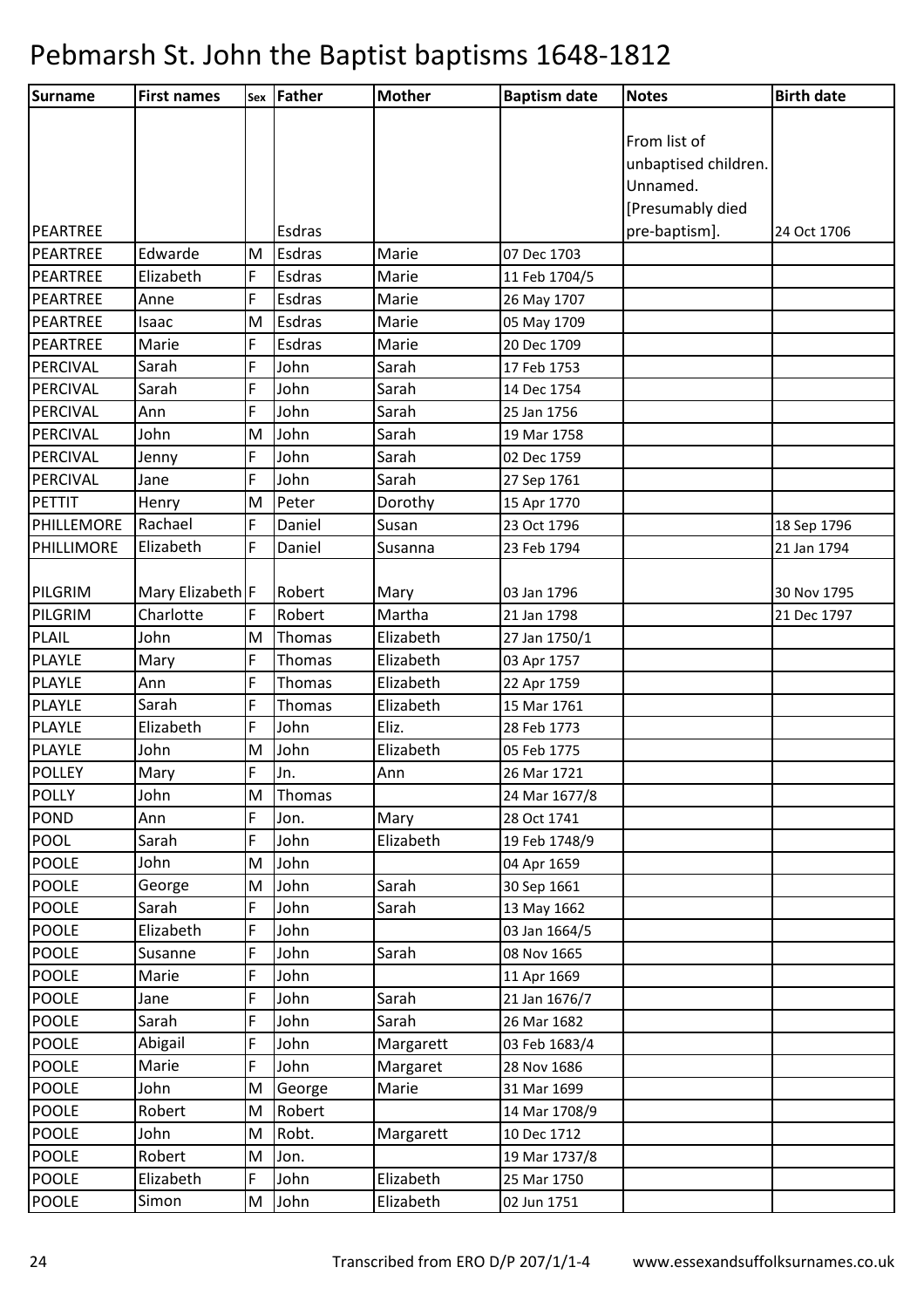| Surname        | <b>First names</b> |   | sex Father | <b>Mother</b> | <b>Baptism date</b> | <b>Notes</b>                                            | <b>Birth date</b> |
|----------------|--------------------|---|------------|---------------|---------------------|---------------------------------------------------------|-------------------|
| <b>POOLE</b>   | Thomas             | M | John       | Elizabeth     | 01 Jul 1759         |                                                         |                   |
| <b>POTTAR</b>  | Elizbeth           | F | Charls     | Mary          | 15 Jun 1788         |                                                         | 14 May 1788       |
| <b>POTTER</b>  | James              | M | James      | Anne          | 10 Nov 1678         |                                                         |                   |
| <b>POTTER</b>  | George             | M | James      | Hannah        | 16 Oct 1681         |                                                         |                   |
| <b>POTTER</b>  | Charles            | M | Geo.       | Eliz.         | 10 Nov 1730         |                                                         |                   |
| <b>POTTER</b>  | Samuel             | M | Geo.       | Eliz.         | 17 Sep 1731         |                                                         |                   |
| <b>POTTER</b>  | George             | M | Geo.       | Eliz.         | 29 Jul 1738         |                                                         |                   |
|                |                    |   |            |               |                     | No father's                                             |                   |
| <b>POTTER</b>  | Tamasine           | F |            |               | 10 Mar 1741/2       | firstname.                                              |                   |
| <b>POTTER</b>  | William            | M | Geo.       | Eliz.         | 15 Jul 1743         |                                                         |                   |
| <b>POTTER</b>  | George             | M | Richard    |               | 29 Sep 1745         |                                                         |                   |
| <b>POTTER</b>  | Thomas             | M | Richd.     | Eliz.         | 15 Oct 1749         |                                                         |                   |
| <b>POTTER</b>  | Tabitha            | F | Richard    | Elizabeth     | 26 Jan 1752         |                                                         |                   |
| <b>POTTER</b>  | Charles            | M | Charles    | Hannah        | 16 Nov 1755         |                                                         |                   |
| <b>POTTER</b>  | Elizabeth          | F | Charles    | Hannah        | 26 Feb 1758         |                                                         |                   |
| <b>POTTER</b>  | George             | M | Charles    | Hannah        | 10 Jul 1765         |                                                         |                   |
| <b>POTTER</b>  | Ann                | F | William    | Ann           | 21 Aug 1768         |                                                         |                   |
| <b>POTTER</b>  | King               | M | Charles    | Hannah        | 24 Feb 1771         |                                                         |                   |
| <b>POTTER</b>  | William            | M | William    | Ann           | 11 Jun 1775         |                                                         |                   |
| <b>POTTER</b>  | Judith             | F | Charles    | Mary          | 21 Mar 1776         |                                                         |                   |
| <b>POTTER</b>  | Samuel             | M | William    | Ann           | 31 Jan 1779         |                                                         |                   |
| <b>POTTER</b>  | Hannah             | F | Charles    | Mary          | 20 Nov 1785         | CP, Junr.                                               |                   |
| <b>POTTER</b>  | Judey              | F | Charles    | Mary          | 18 Jul 1790         |                                                         | 01 Jul 1790       |
| <b>POTTER</b>  | Susanna            | F | Charles    | Mary          | 25 Nov 1792         |                                                         | 18 Nov 1792       |
| <b>POTTER</b>  | Charles            | M | Charles    | Mary          | 26 Apr 1795         |                                                         | 27 Mar 1795       |
| <b>POTTER</b>  | Charles            | M | Charles    | Mary          | 26 Apr 1795         |                                                         | 27 Mar 1795       |
| <b>POTTER</b>  | George             | M | George     | Elizabeth     | 28 Apr 1799         |                                                         | 17 Feb 1799       |
| <b>POTTER</b>  | Samuel             | M | George     | Elizabeth     | 31 Jan 1802         |                                                         | 20 Dec 1801       |
| <b>POTTER</b>  | Mary               | F | George     | Elizabeth     | 16 Aug 1807         |                                                         | 26 Jul 1807       |
| <b>POTTER</b>  | James              | M | King       | Mary          | 26 Jan 1812         |                                                         | 17 Nov 1811       |
| <b>POTTER</b>  | Thomas             | M | William    | Anne          | 02 Feb 1812         |                                                         | 09 Jan 1812       |
| <b>POULTER</b> | Peter              | M | Jon.       | Sarah         | 18 Jul 1741         |                                                         |                   |
|                |                    |   |            |               |                     | About 8 years of                                        |                   |
| <b>POULTER</b> | Ann                | F | Jon.       | Sarah         | 29 Jul 1741         | age.                                                    |                   |
|                |                    |   |            |               |                     | About 3 years of                                        |                   |
| <b>POULTER</b> | Shedreck           | M | Jon.       | Sarah         | 29 Jul 1741         | age.                                                    |                   |
| <b>PRICE</b>   | Mary               | F | John       | Mary          | 17 Jul 1720         |                                                         |                   |
| <b>PRICE</b>   | Eliz.?             | F | Jon.       | Mary          | 04 Mar 1721/2       | [Elen?]                                                 |                   |
| <b>PRICE</b>   | John               | M | Jon.       | Mary          | 11 Apr 1725         |                                                         |                   |
| <b>PUDNEY</b>  | Richard            | M | Rob.       | M.            | 12 Aug 1671         |                                                         |                   |
| <b>PUDNEY</b>  | Elizabeth          | F |            | Hannah        | 25 Jul 1784         | Bastard.                                                | 15 Jun 1778       |
| <b>PUDNEY</b>  | John               | M | John       | Rebecca       | 30 Sep 1787         |                                                         |                   |
| <b>PUDNEY</b>  | Rebecca            | F |            |               | 26 Dec 1789         | No parents given<br>[but probably John<br>and Rebecca]. | 11 Oct 1789       |
|                |                    |   |            |               |                     |                                                         |                   |
| <b>PUDNEY</b>  | Robert James       | M | John       | Rebecca       | 25 Nov 1791         |                                                         | 23 Nov 1790       |
| <b>PUDNEY</b>  | James              | M | John       | Rebecca       | 03 Mar 1793         |                                                         | 03 Feb 1793       |
|                |                    |   |            |               |                     |                                                         |                   |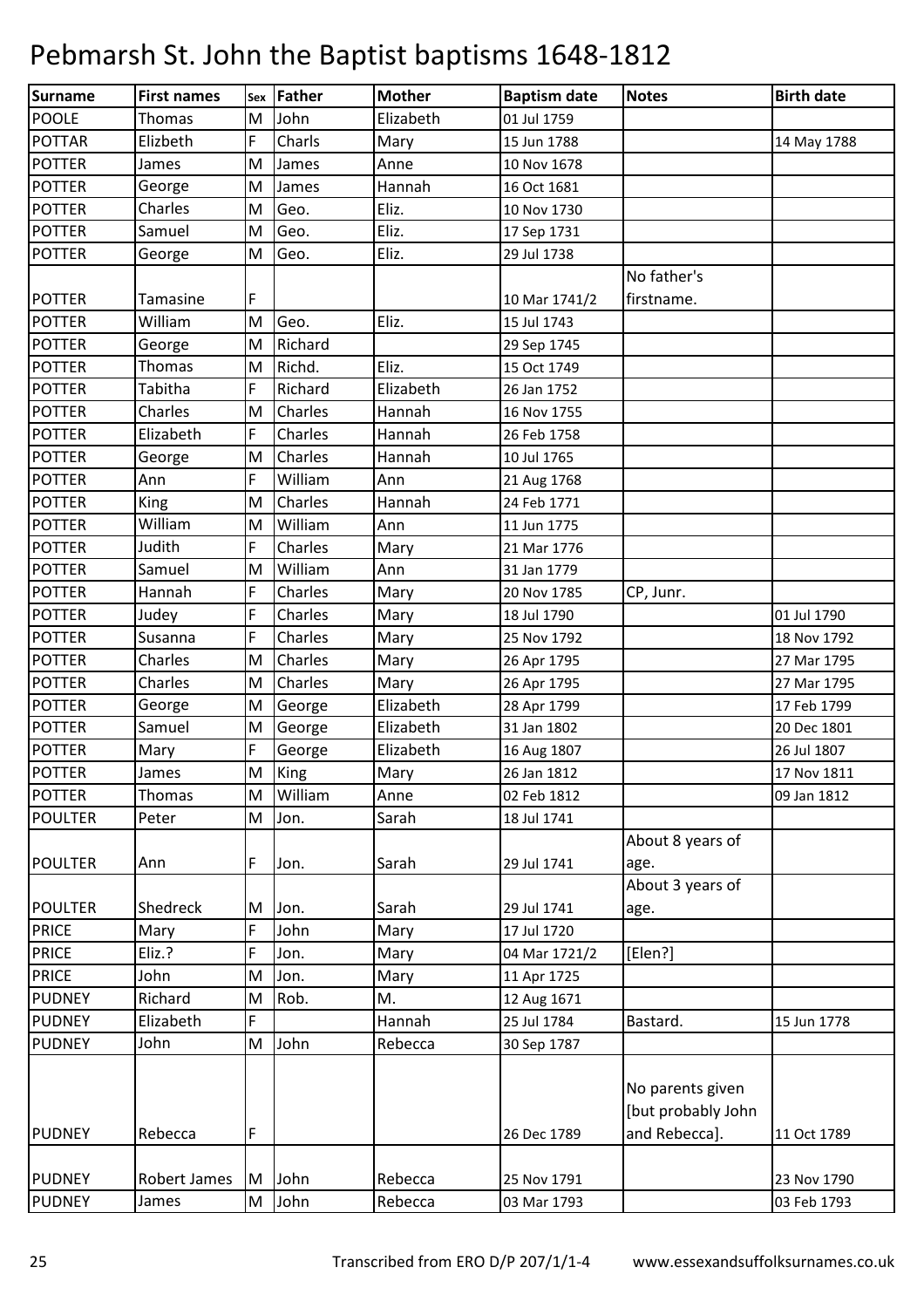| Surname         | <b>First names</b> |   | sex Father | <b>Mother</b> | <b>Baptism date</b> | <b>Notes</b>      | <b>Birth date</b> |
|-----------------|--------------------|---|------------|---------------|---------------------|-------------------|-------------------|
|                 |                    |   |            |               |                     |                   |                   |
| <b>PUDNEY</b>   | William Leaper M   |   | John       | Rebecca       | 14 May 1795         |                   | 23 Jul 1794       |
| <b>PUDNEY</b>   | James              | M | James      | Judyth        | 23 Sep 1798         |                   | 26 Aug 1798       |
| <b>PYE</b>      | Elizabeth          | F | Dan'l      | Elizabeth     | 24 Sep 1786         |                   |                   |
| <b>PYE</b>      | Elizabeth          | F | Henry      | Sarah         | 04 Feb 1787         |                   |                   |
| <b>PYE</b>      | James              | M | Danil      | Elizabeth     | 25 Jan 1789         |                   | 07 Jan 1789       |
| <b>PYE</b>      | John               | M | Henry      | Sarah         | 07 Jul 1789         |                   | 07 Jun 1789       |
| <b>PYE</b>      | Henry              | M | Daniel     | Elizabeth     | 06 Nov 1791         |                   | 29 Sep 1791       |
| <b>PYE</b>      | Janath?            | F | Henry      | Sarah         | 24 Nov 1792         |                   | 03 Nov 1792       |
| <b>PYE</b>      | William            | M | Daniel     | Elizabeth     | 24 Aug 1794         |                   | 24 Jul 1794       |
| <b>PYE</b>      | Susan              | F | Henry      | Sarah         | 07 Feb 1796         |                   | 20 May 1795       |
| <b>PYE</b>      | Mary Ann           | F | Daniel     | Elizabeth     | 19 Mar 1797         |                   | 21 Feb 1797       |
| <b>PYE</b>      | Amelia             | F | Henry      | Elisab'th     | 12 Jan 1800         |                   | 12 Aug 1799       |
| <b>PYE</b>      | Daniel             | M | Daniel     | Elizabeth     | 22 Jun 1800         |                   | 15 May 1800       |
| <b>PYE</b>      | Louisa             | F | Daniel     | Elizabeth     | 05 Jun 1803         |                   | 14 Apr 1803       |
| <b>PYE</b>      | Jacob              | M | Daniel     | Elizabeth     | 15 Feb 1807         |                   | 06 Jan 1807       |
| PYE             | Mary               | F | Henry      | Elizabeth     | 13 Sep 1807         |                   | 22 Jan 1801       |
| <b>PYE</b>      | Henry              | M | Henry      | Elizabeth     | 13 Sep 1807         |                   | 18 Dec 1803       |
| <b>PYE</b>      | William            | M | Henry      | Elizabeth     | 13 Sep 1807         |                   | 16 May 1805       |
| <b>PYE</b>      | James              | M | Henry      | Elizabeth     | 13 Sep 1807         |                   | 12 Jul 1807       |
| <b>PYE</b>      | Joseph             | M | Henry      | Elizabeth     | 26 Jan 1812         |                   | 19 Dec 1811       |
| <b>RADLY</b>    | Anne               | F | George     | Anne          | 09 Feb 1686/7       |                   |                   |
| <b>RADLY</b>    | George             | M | George     | Anne          | 06 Jan 1688/9       |                   |                   |
| <b>RADLY</b>    | John               | M | George     | Anne          | 23 Jun 1691         |                   |                   |
| <b>RADLY</b>    | Elizabeth          | F | George     | Anne          | 22 Jul 1693         |                   |                   |
|                 |                    |   |            |               |                     | No father's       |                   |
| <b>RALLY</b>    | Mary               | F |            |               | 16 Jun 1745         | firstname.        |                   |
| <b>RAMPIN</b>   | Elizabeth          | F | John       | Margaret      | 01 Jan 1695/6       |                   |                   |
| <b>RAMPKIN</b>  | John               | M | John       | Margaret      | 20 Mar 1697/8       |                   |                   |
| <b>RAMPKIN</b>  | Judith             | F | John       | Margaret      | 13 Apr 1701         |                   |                   |
| <b>RAMPKIN</b>  | John               | M | John       | Hesther       | 23 Feb 1706/7       |                   |                   |
| <b>RASH</b>     | Phebey             | F | Joseph     | Heanear?      | 11 Feb 1798         |                   | 03 Jan 1798       |
| <b>RASH</b>     | James              | M | Joseph     | Hannah        | 17 Jul 1803         |                   | 04 Jun 1803       |
| <b>RATLIFFE</b> | Elizabeth          | F | James      | Susan         | 12 Feb 1720/1       |                   |                   |
| <b>RATLIFFE</b> | Mary               | F | James      |               | 27 Mar 1722         |                   |                   |
| <b>RATLIFFE</b> | Sarah              | F | James      |               | 20 Nov 1723         |                   |                   |
| <b>RATLIFFE</b> | James              | M | James      |               | 08 Jan 1724/5       |                   |                   |
| <b>RATLIFFE</b> | Chistopher         | M | James      | Susan         | 15 Mar 1726/7       | [Christopher]     |                   |
| <b>RAVEL</b>    | Hannah             | F |            |               | 06 Jan 1717/8       | No parents given. | 23 Dec 1717       |
|                 |                    |   |            |               |                     | No day given. No  |                   |
| <b>RAVEL</b>    | John               | M |            |               | * Dec 1718          | parents given.    | 18 Dec 1718       |
| <b>RAVEL</b>    | <b>Thomas</b>      | M | Jon.       | Hannah        | 10 May 1721         |                   |                   |
| <b>RAVEL</b>    | George             | M | Jon.       | Hannah        | 26 Jul 1722         |                   |                   |
| <b>RAVEN</b>    | John               | M | Jon.       |               | 24 Oct 1743         |                   |                   |
| <b>RAYMOND</b>  | Samuel             | M | Samuel     | Ann           | 11 Nov 1798         |                   | 17 Oct 1798       |
| <b>RAYMOND</b>  | Charles            | M | Samuel     | Anne          | 18 Oct 1801         |                   | 10 Feb 1801       |
| <b>RAYMOND</b>  | Mary               | F |            | Rachael       | 25 Apr 1802         | Base born.        | 15 Apr 1801       |
| <b>RAYMOND</b>  | Mary               | F | Sam'l      | Ann           | 08 May 1803         |                   | 02 Mar 1803       |
| <b>RAYMOND</b>  | Ann                | F | Samuel     | Ann           | 24 Feb 1805         |                   | 10 Jan 1805       |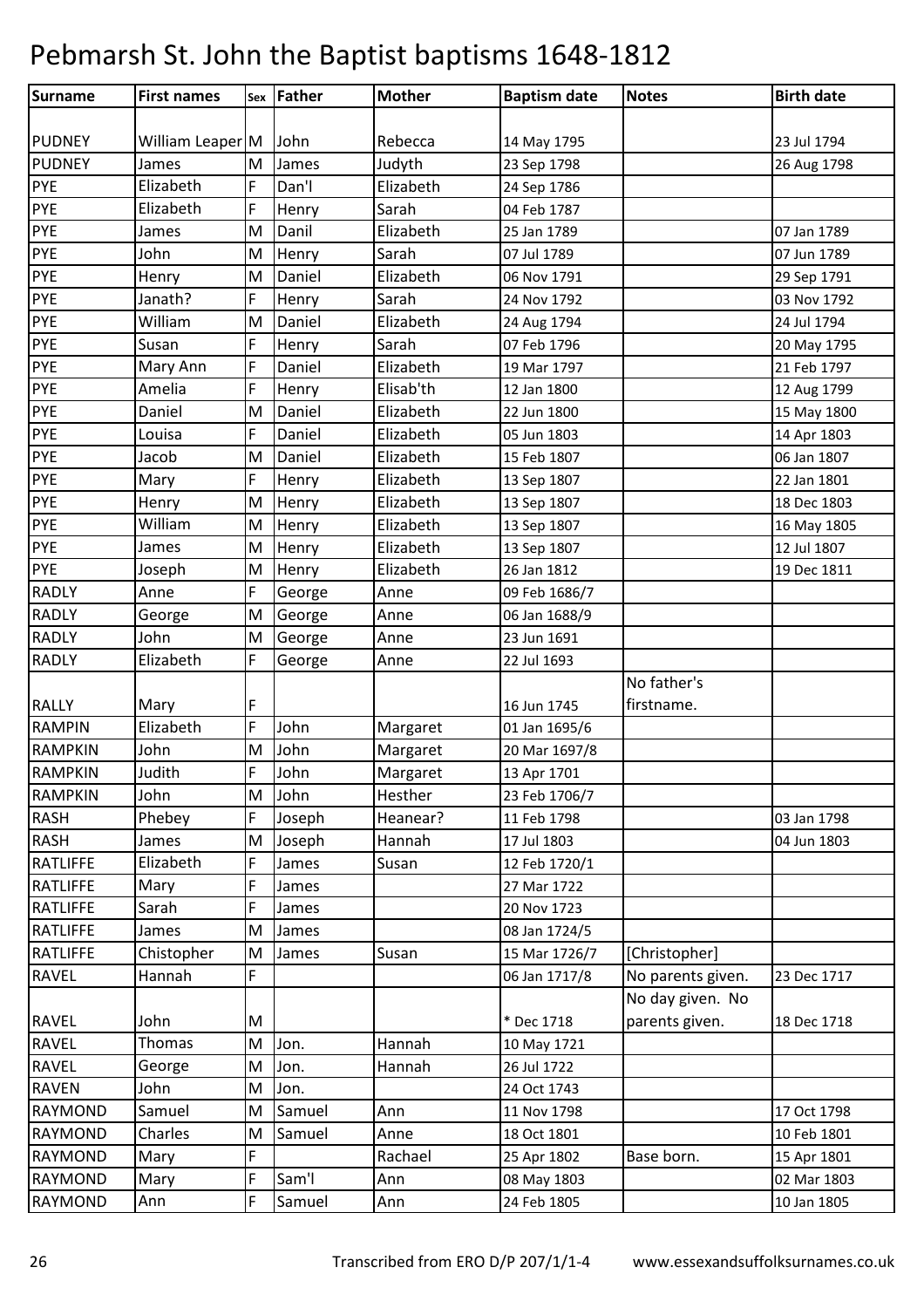| Surname           | <b>First names</b> | Sex | Father   | <b>Mother</b> | <b>Baptism date</b> | <b>Notes</b>         | <b>Birth date</b> |
|-------------------|--------------------|-----|----------|---------------|---------------------|----------------------|-------------------|
| <b>RAYMOND</b>    | Thomas             | M   | Samuel   | Anne          | 23 Aug 1807         |                      | 01 Aug 1807       |
| <b>RAYMOND</b>    | Frances            | F   | Samuel   | Ann           | 29 Apr 1810         |                      | 05 Apr 1810       |
|                   |                    |     |          |               |                     |                      |                   |
|                   |                    |     |          |               |                     | From list of         |                   |
|                   |                    |     |          |               |                     | unbaptised children. |                   |
|                   |                    |     |          |               |                     | Unnamed.             |                   |
|                   |                    |     |          |               |                     | [Presumably died     |                   |
| RAYMUNDE          |                    |     | Richarde |               |                     | pre-baptism].        | 26 Oct 1705       |
| <b>RAYMUNDE</b>   | Richarde           | M   | Richarde | Susannah      | 10 Oct 1703         |                      |                   |
| <b>RAYMUNDE</b>   | Daniel             | M   | Richarde | Susannah      | 05 Oct 1707         |                      |                   |
|                   |                    |     |          |               |                     | No father's          |                   |
| <b>RENOLDS</b>    | William            | M   |          |               | 17 Oct 1742         | firstname.           |                   |
|                   |                    |     |          |               |                     | Base born of Smyth   |                   |
|                   |                    |     |          |               |                     | & Frances            |                   |
| <b>REYNHOLDS</b>  | Oliver             | M   |          | Frances       | 10 Jul 1803         | Reynholds            | 14 Jan 1803       |
| <b>REYNOLDS</b>   | Joseph             | M   | Joseph   |               | 20 Nov 1737         |                      |                   |
|                   |                    |     |          |               |                     | No father's          |                   |
| <b>REYNOLDS</b>   | Sarah              | F   |          |               | 01 Dec 1745         | firstname.           |                   |
| <b>REYNOLDS</b>   | <b>Thomas</b>      | M   | Joseph   | Mary          | 28 Dec 1746         |                      |                   |
| <b>REYNOLDS</b>   | Elizabeth          | F   | Joseph   | Mary          | 27 Nov 1748         |                      |                   |
| <b>REYNOLDS</b>   | James              | M   | Joseph   | Mary          | 27 Jan 1750/1       |                      |                   |
| <b>RICHARDSON</b> | Elizabeth          | F   | John     | Elizab.       | 17 Mar 1690/1       |                      |                   |
| <b>RICHER</b>     | Elizabeth          | F   | James    | Mary          | 20 Mar 1810         | Twin of Mary.        |                   |
| <b>RICHER</b>     | Mary               | F   | James    | Mary          | 20 Mar 1810         | Twin of Elizabeth.   |                   |
| <b>RICHER</b>     | Robert             | M   | John     | Mary          | 01 Mar 1812         |                      | 26 Jan 1812       |
| RIDGWELL          | Sarah              | F   | Abraham  | Cornelia      | 13 Apr 1766         |                      |                   |
| <b>RIDGWELL</b>   | Abraham            | M   | Abraham  | Cornish       | 21 Jun 1773         | [Cornelia?].         |                   |
| <b>RIPPINGALE</b> | Samuel             | M   | Thos.    | Elizabeth     | 03 Apr 1796         |                      | 29 Mar 1796       |
| <b>ROBERTS</b>    | Elizabeth          | F   | Thomas   | Elizabeth     | 03 Apr 1753         |                      |                   |
| <b>ROBERTS</b>    | Mary               | F   | Thomas   | Elizabeth     | 28 Sep 1755         |                      |                   |
| <b>ROBERTS</b>    | Susannah           | F   | Thomas   | Elizabeth     | 07 Oct 1759         |                      |                   |
| <b>ROBINSON</b>   | Sarah              | F   | William  | Amy           | 13 Mar 1719/20      |                      |                   |
| <b>ROBINSON</b>   | Mary               | F   | Wm.      |               | 18 May 1723         |                      |                   |
|                   |                    |     |          |               |                     | No father's          |                   |
| <b>ROBINSON</b>   | Elizabeth          | F   |          |               | 18 Feb 1728/9       | firstname.           |                   |
| <b>ROFE</b>       | Mary               | F   | Tho.     | Susanna       | 26 Mar 1716         | [Rolfe]              |                   |
| <b>ROLFE</b>      | Susannah           | F   | Thomas   | Susannah      | 15 Oct 1699         |                      |                   |
| <b>ROLFE</b>      | Sarah              | F   | Thomas   | Susannah      | 17 Mar 1705/6       |                      |                   |
| <b>RUFFLE</b>     | Hannah             | F   | William  | Hannah        | 03 Jul 1753         |                      |                   |
| <b>RUGGLES</b>    | Charles Wm.        | M   | Wm.      | Judith        | 14 Jun 1789         |                      | 17 May 1789       |
| <b>RULE</b>       | William            | M   | Reuben   | Hannah        | 15 Feb 1807         |                      | 22 Apr 1806       |
| <b>RULE</b>       | Jane               | F   | Reuben   | Hannah        | 19 Jan 1810         |                      | 07 Oct 1811       |
|                   |                    |     |          |               |                     | No father's          |                   |
| <b>RUTKIN?</b>    | Elizabeth          | F   |          |               | 17 Mar 1741/2       | firstname.           |                   |
| <b>RUTLIDGE</b>   | Thomas             | M   | Tho.     | Mary          | 20 Oct 1730         |                      |                   |
|                   |                    |     |          |               |                     | No father's          |                   |
|                   |                    |     |          |               |                     | firstname. About 2   |                   |
| <b>SAINES</b>     | Hannah             | F   |          | Hannah        | 25 Jun 1739         | years of age.        |                   |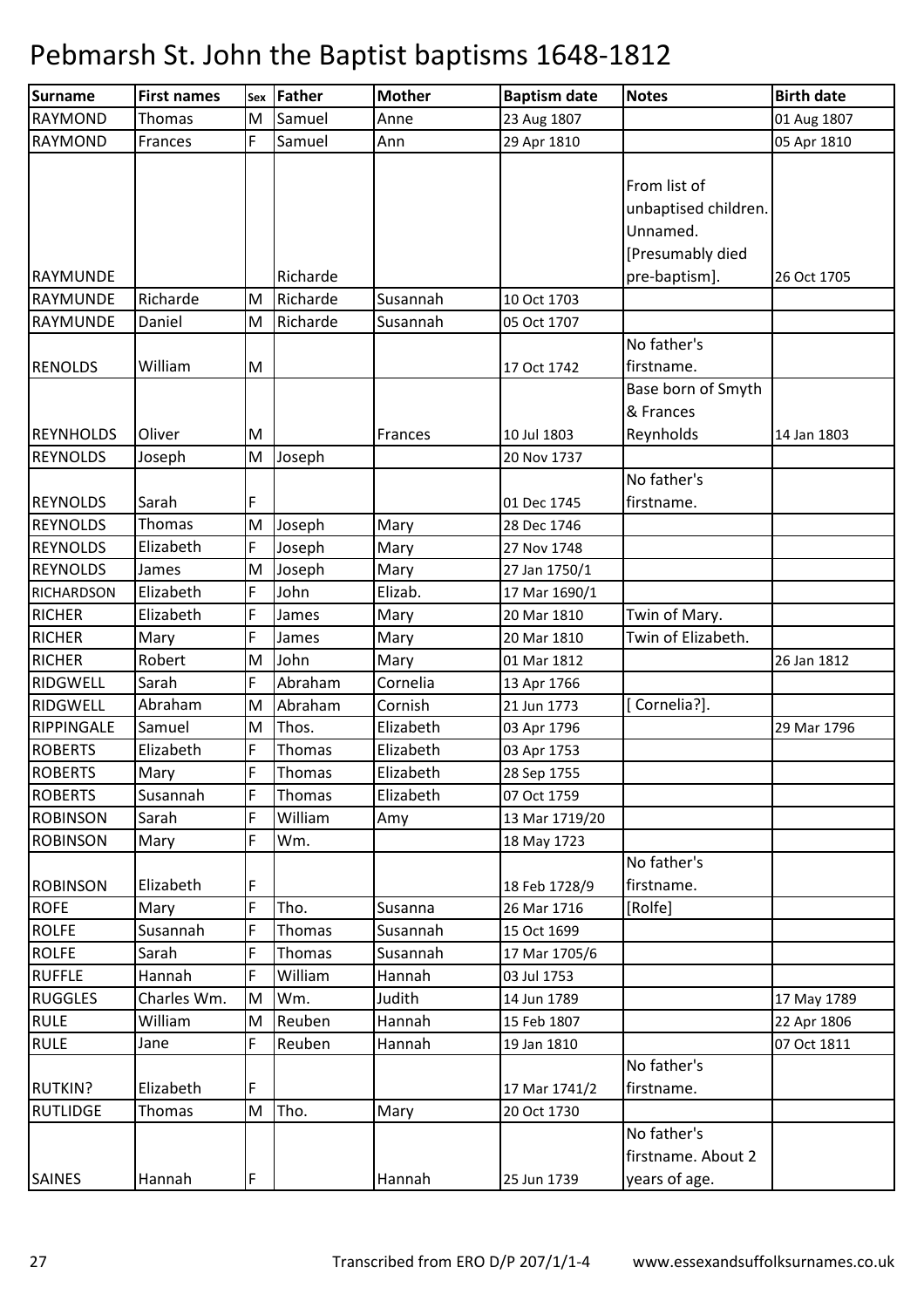| Surname          | <b>First names</b> |   | sex Father | <b>Mother</b> | <b>Baptism date</b> | <b>Notes</b>                                                                                                | <b>Birth date</b> |
|------------------|--------------------|---|------------|---------------|---------------------|-------------------------------------------------------------------------------------------------------------|-------------------|
|                  |                    |   |            |               |                     | No father's                                                                                                 |                   |
|                  |                    |   |            |               |                     | firstname. About 4                                                                                          |                   |
| <b>SAINES</b>    | Mary               | F |            | Hannah        | 25 Jun 1739         | years of age.                                                                                               |                   |
|                  |                    |   |            |               |                     | No father's                                                                                                 |                   |
| <b>SAINES</b>    | William            | M |            | Hannah        | 25 Jun 1739         | firstname.                                                                                                  |                   |
|                  |                    |   |            |               |                     | Private bap.                                                                                                |                   |
|                  |                    |   |            |               |                     | (undated, same                                                                                              |                   |
| <b>SALMON</b>    | Thomas             | M | Thomas     | Anne          |                     | day?).                                                                                                      | 10 Dec 1801       |
| <b>SALMON</b>    | Robert             | M | John       | Sarah         | 04 Mar 1798         |                                                                                                             | 05 Sep 1797       |
| <b>SALMON</b>    | Sarah Anne         | F | Samuel     | Judeth        | 02 Mar 1800         |                                                                                                             | 03 Feb 1800       |
| <b>SALMON</b>    | Mary Anne          | F | Thos.      | Anne          | 06 Jul 1800         |                                                                                                             | 02 Sep 1799       |
| <b>SALMON</b>    | John               | M | Benjamin   | Judyth        | 28 Mar 1802         |                                                                                                             | 05 Feb 1802       |
| <b>SALMON</b>    | John               | M | Thomas     | Anne          | 24 Apr 1803         |                                                                                                             | 20 Mar 1803       |
| SALMON           | James              | M | Thos.      | Anne          | 28 Apr 1805         |                                                                                                             | 03 Feb 1805       |
| <b>SALMON</b>    | Thos.              | M | Thomas     | Anne          | 14 Jun 1807         |                                                                                                             | 12 Mar 1807       |
| SAMES?           | George             | M | George     | Hannah        | 13 Sep 1726         | Or Saines ?].                                                                                               |                   |
| <b>SAMMON</b>    |                    |   | William    |               |                     | From list of<br>unbaptised children.<br>Unnamed.<br>[Presumably died<br>pre-baptism].                       | 15 Jan 1697/8     |
| <b>SAMMON</b>    |                    |   | Wm.        |               |                     | From list of<br>unbaptised children.<br>Unnamed.<br>[Presumably died<br>pre-baptism].                       | 28 Mar 1700       |
| <b>SAMMON</b>    |                    |   | John       |               |                     | From list of<br>unbaptised children.<br>Unnamed.<br>[Presumably died<br>pre-baptism].                       | 31 Aug 1701       |
| <b>SAMMON</b>    |                    |   | John       |               |                     | From list of<br>unbaptised children.<br>Unnamed.<br>[Presumably died<br>pre-baptism].                       | 29 Aug 1705       |
| SAMMON<br>SAMMON | Jane               | F | John       | Susanne       | 23 Feb 1695/6       | Of widdowe<br>Sammon. From list<br>of unbaptised<br>children. Unnamed.<br>[Presumably died<br>pre-baptism]. | 08 Sep 1705       |
| SAMMON           | Anne               | F | John       | Susanne       | 21 Sep 1701         |                                                                                                             |                   |
|                  |                    |   |            |               |                     |                                                                                                             |                   |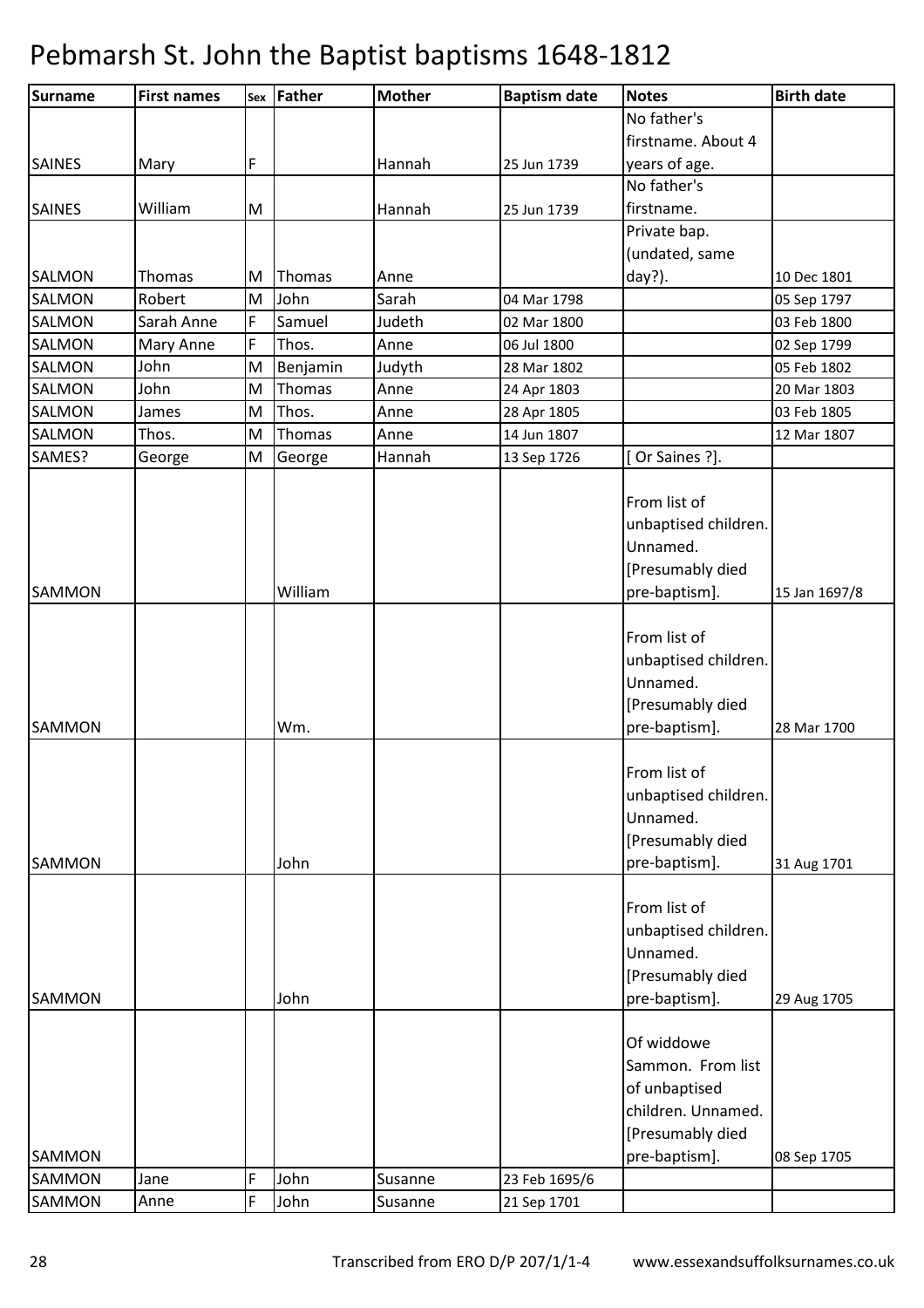| Surname       | <b>First names</b> | Sex | Father  | <b>Mother</b> | <b>Baptism date</b> | <b>Notes</b>         | <b>Birth date</b> |
|---------------|--------------------|-----|---------|---------------|---------------------|----------------------|-------------------|
| SAMMON        | Elizabeth          | F   | William |               | 15 Mar 1702/3       |                      |                   |
| <b>SAMMON</b> | Sarah              | F   | William |               | 15 Mar 1702/3       |                      |                   |
| <b>SAMMON</b> | William            | M   | John    | Susannah      | 03 Oct 1703         |                      |                   |
| <b>SAMMON</b> | Joseph             | M   | John    | Susannah      | 19 Jul 1708         |                      |                   |
| SARLE?        | Elizabeth          | F   | James   |               | 26 Sep 1686         |                      |                   |
| SAVLE         | Marie              | F   | James   |               | 25 Dec 1682         |                      |                   |
| <b>SAYERS</b> | Sarah              | F   | Richd.  | Frances       | 10 Apr 1728         |                      |                   |
| <b>SAYERS</b> | Mary               | F   | Richd.  | Frances       | 03 Jan 1729/30      |                      |                   |
| <b>SAYERS</b> | Ann                | F   | Richd.  | Frances       | 10 May 1731         |                      |                   |
| <b>SAYERS</b> | James              | M   | Richd.  | Francis       | 04 Jul 1733         |                      |                   |
| <b>SAYERS</b> | Hannah             | F   | Richard | Frances       | 07 Sep 1739         |                      |                   |
| <b>SCOT</b>   | Sarah              | F   | Anthony | Anne          | 26 Feb 1684/5       |                      |                   |
| <b>SCOT</b>   | Anne               | F   | Anthony | Anne          | 13 Feb 1686/7       |                      |                   |
| <b>SCOT</b>   | John               | M   | Anthony | Anne          | 19 May 1689         |                      |                   |
| <b>SCOT</b>   | Samuel             | M   | Anthony | Anne          | 07 May 1693         |                      |                   |
| <b>SCOT</b>   | Robert             | M   | John    | Sarah         | 06 Mar 1697/8       |                      |                   |
| <b>SCOT</b>   | Sarah              | F   | John    | Sarah         | 14 Jul 1700         |                      |                   |
| <b>SCOT</b>   | Joseph             | M   | Anthony | Anne          | 13 Jul 1702         |                      |                   |
| <b>SCOT</b>   | Deborah            | F   | John    | Sarah         | 19 Oct 1707         | Twin of William.     |                   |
| <b>SCOT</b>   | William            | M   | John    | Sarah         | 19 Oct 1707         | Twin of Deborah.     |                   |
| <b>SCOTT</b>  | Jane               | F   | Anthony | Jane          | 25 Sep 1678         |                      |                   |
| <b>SCOTT</b>  | Anthony            | M   | Anthony | Mary          | 10 Jun 1682         |                      |                   |
| <b>SCOTT</b>  | Anthony            | M   |         |               | 25 Apr 1685         | 'annos nata 35'.     |                   |
| <b>SCOTT</b>  | John               | M   | John    | Sarah         | 06 Feb 1696/7       |                      |                   |
| <b>SCOTT</b>  | William            | M   | Anthony | Anne          | 01 Aug 1697         |                      |                   |
| <b>SCOTT</b>  | Marie              | F   | John    | Sarah         | 17 Jan 1702/3       |                      |                   |
| <b>SCOTT</b>  | Elizabeth          | F   | John    |               | 01 Oct 1733         |                      |                   |
| <b>SCOTT</b>  | Mary               | F   | Robert  | Elizabeth     | 02 Oct 1785         |                      |                   |
| <b>SCOTT</b>  | Susannah           | F   | Robert  | Elizabeth     | 18 Mar 1787         |                      |                   |
| <b>SCOTT</b>  | Seusen             | F   | Robt.   | Elizbeth      | 09 Nov 1788         |                      | 28 Oct 1788       |
| <b>SCOTT</b>  | John               | M   | Robt.   | Elizabeth     | 03 Apr 1791         |                      |                   |
| <b>SCOTT</b>  | Charlotte          | F   | Robert  | Elizabeth     | 24 Feb 1793         |                      | 09 Feb 1793       |
| <b>SCOTT</b>  | William            | M   | Robert  | Mary          | 22 Mar 1795         |                      | 31 Dec 1794       |
| SEGAL?        | Hannah             | F   | Tho.    |               | 09 Feb 1723/4       | Abode: Twinsted      |                   |
| <b>SEWEL</b>  | Anne               | F   | Edw.    | Elizab.       | 23 Feb 1681/2       |                      |                   |
| <b>SEWEL</b>  | Elizabeth          | F   | Edw.    | Elizab.       | 23 Feb 1681/2       |                      |                   |
| <b>SEWEL</b>  | Marie              | F   | Edwarde | Elizabeth     | 25 Oct 1685         |                      |                   |
|               |                    |     |         |               |                     |                      |                   |
|               |                    |     |         |               |                     | annos nata 7'        |                   |
| <b>SEWEL</b>  | William            | M   | John    | Elizabeth     | 08 Jan 1686/7       | Abode: Colchester    |                   |
| <b>SEWEL</b>  | Helen              | F   | Edwarde | Elizabeth     | 02 Feb 1686/7       |                      |                   |
| <b>SEWEL</b>  | Freeman            | M   | William | Elizabeth     | 17 Jun 1689         |                      |                   |
|               |                    |     |         |               |                     | From list of         |                   |
|               |                    |     |         |               |                     | unbaptised children. |                   |
|               |                    |     |         |               |                     | Unnamed.             |                   |
|               |                    |     |         |               |                     | [Presumably died     |                   |
| <b>SEWELL</b> |                    |     | Edwarde | Elizabeth     |                     | pre-baptism].        | 06 Mar 1699/00    |
| <b>SEWELL</b> | Marie              | F   | John    | Sarah         | 02 Jan 1665/6       |                      |                   |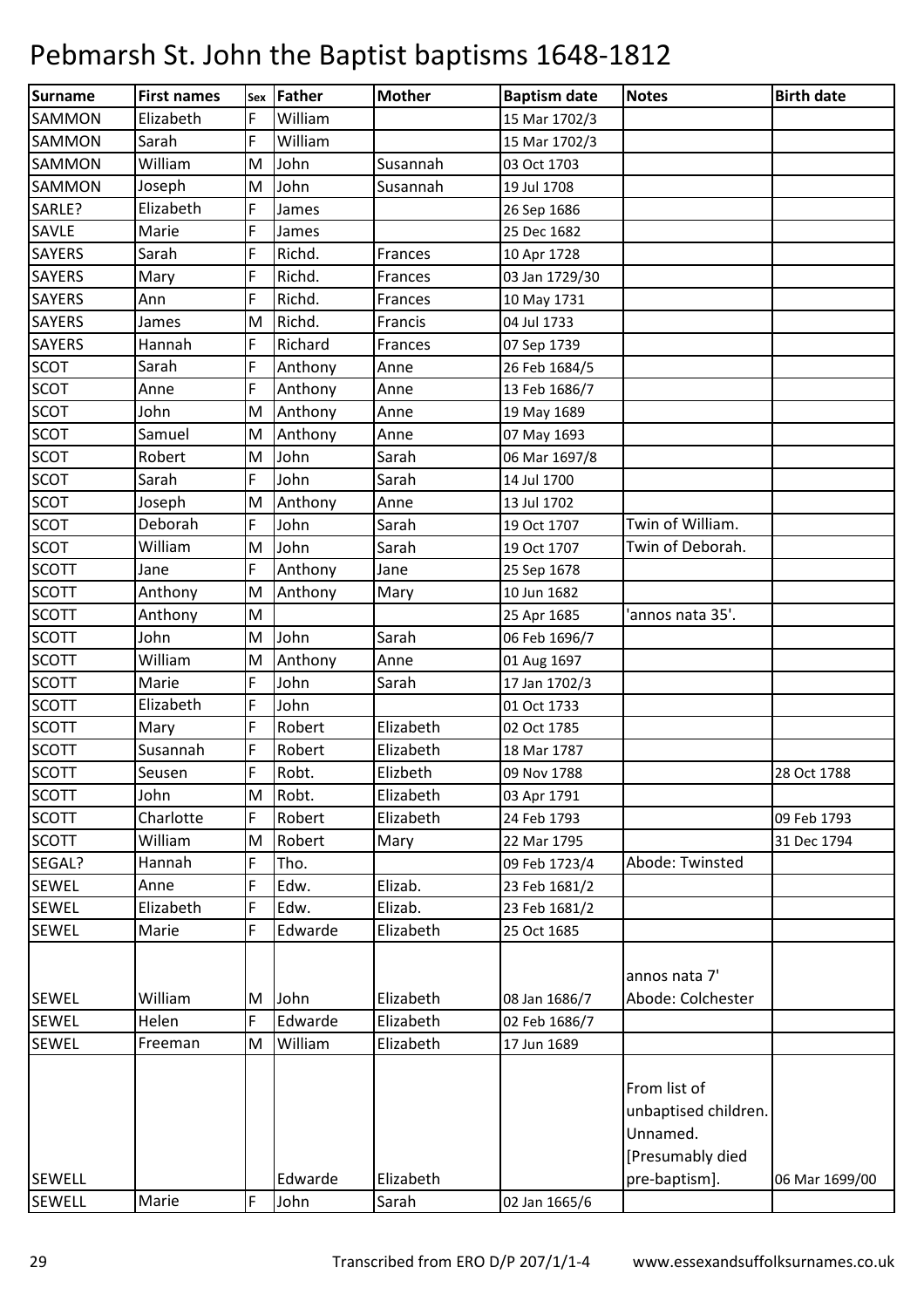| Surname       | <b>First names</b> |   | sex Father | <b>Mother</b> | <b>Baptism date</b> | <b>Notes</b>         | <b>Birth date</b> |
|---------------|--------------------|---|------------|---------------|---------------------|----------------------|-------------------|
| <b>SEWELL</b> | William            | M | William    | Elizabeth     | 08 Nov 1690         |                      |                   |
| <b>SEWELL</b> | Elizabeth          | F | William    | Elizabeth     | 20 May 1693         |                      |                   |
| <b>SEWELL</b> | Susannah           | F | William    | Elizabeth     | 23 Nov 1696         |                      |                   |
| <b>SEWELL</b> | Elizabeth          | F | John       | Elizabeth     | 27 Sep 1708         |                      |                   |
| <b>SEWELL</b> | Marie              | F | John       | Elizabeth     | 27 Apr 1710         |                      |                   |
| <b>SEWELL</b> | Ann                | F | Jn.        | Eliz.         | 20 Aug 1713         |                      |                   |
| <b>SEWELL</b> | <b>Bridget</b>     | F | Jon.       | Eliz.         | 19 Oct 1714         |                      |                   |
| <b>SEWELL</b> | John               | M |            |               | 11 Aug 1717         | No parents given.    |                   |
| <b>SEWELL</b> | Susanna            | F |            |               | 11 Aug 1717         | No parents given.    |                   |
| <b>SEWELL</b> | Ann                | F | Jon.       | Sarah         | 02 Apr 1723         | About 3 years old.   |                   |
| <b>SEWELL</b> | Elizabeth          | F | Jon.       | Sarah         | 02 Apr 1723         | Infant.              |                   |
| <b>SEWELL</b> | Mary               | F | Jon.       | Mary          | 02 Apr 1723         | About 5 years old.   |                   |
| <b>SEWELL</b> | John               | M | John       | Mary          | 05 Nov 1726         | 14 m old.            |                   |
| <b>SEWELL</b> | Elizabeth          | F | William    | Jane          | 28 Aug 1728         |                      |                   |
| <b>SEWELL</b> | Jane               | F | Wm.        | Jane          | 18 Nov 1731         |                      |                   |
| <b>SEWELL</b> | Edward             | M | Jon.       | Mary          | 12 Jun 1732         |                      |                   |
| <b>SEWELL</b> | Elizabeth          | F | John       | Susannah      | 08 Jul 1759         |                      |                   |
| <b>SEWILL</b> | William            | M | John       | Ann           | 08 Jan 1775         |                      |                   |
| <b>SHAW</b>   | Peter              | M | Peter      |               | 27 Aug 1710         |                      |                   |
| <b>SHAW</b>   | Sarah              | F | Peter      | Sarah         | 24 Feb 1712/3       |                      |                   |
| <b>SIDAY</b>  | Elizabeth          | F | John       |               | 18 Sep 1671         |                      |                   |
| <b>SIDAY</b>  | Susannah           | F | John       | Elizabeth     | 03 Nov 1676         |                      |                   |
| <b>SIDAY</b>  | Hannah             | F | Richard    | Hannah        | 09 Apr 1677         |                      |                   |
| <b>SIDAY</b>  | Richard            | M | Richard    | Hannah        | 22 Dec 1678         |                      |                   |
| <b>SIDAY</b>  | Hannah             | F | John       | Elizabeth     | 18 Dec 1680         | JS, sen.             |                   |
| <b>SIDAY</b>  | Richard            | M | Richard    | Hannah        | 13 Nov 1681         |                      |                   |
| <b>SIDAY</b>  | Francis            | F | Richard    | Hannah        | 17 Dec 1682         | [Dtr]                |                   |
| <b>SIDAY</b>  | Rebeccah           | F | Richard    | Hannah        | 16 Sep 1684         |                      |                   |
| <b>SIDAY</b>  | Thomas             | M | Richarde   | Hannah        | 05 Feb 1687/8       |                      |                   |
| <b>SIDEY</b>  | John               | M |            |               | 05 Sep 1669         |                      |                   |
| <b>SIDEY</b>  | Hannah             | F | Isaac      | Hannah        | 14 May 1797         |                      | 24 Apr 1797       |
|               |                    |   |            |               |                     | No father's          |                   |
| <b>SMEE</b>   | Hannah             | F |            |               | 11 May 1746         | firstname.           |                   |
| <b>SMEE</b>   | Rachel             | F | Jonathan   | Sarah         | 05 Mar 1748/9       |                      |                   |
| <b>SMEE</b>   | John               | M | John       | Frances       | 06 Apr 1777         |                      |                   |
|               |                    |   |            |               |                     |                      |                   |
|               |                    |   |            |               |                     | From list of         |                   |
|               |                    |   |            |               |                     | unbaptised children. |                   |
|               |                    |   |            |               |                     | Unnamed.             |                   |
|               |                    |   |            |               |                     | [Presumably died     |                   |
| <b>SMITH</b>  |                    |   | Samuel     |               |                     | pre-baptism].        | 03 Feb 1700/1     |
| <b>SMITH</b>  | John               | M | John       | Elizabeth     | 14 Mar 1671/2       |                      |                   |
| <b>SMITH</b>  | Anne               | F | John       | Elizabeth     | 05 Nov 1674         |                      |                   |
| <b>SMITH</b>  | Marie              | F | John       | Elizab.       | 18 Mar 1677/8       |                      |                   |
|               |                    |   |            |               |                     | 'Minim' written by   |                   |
| <b>SMITH</b>  | William            | M | John       | Elizabeth     | 11 Dec 1682         | parents.             |                   |
|               |                    |   |            |               |                     | 'min' written by     |                   |
| <b>SMITH</b>  | Sarah              | F | John       | Anne          | 26 Dec 1691         | father's name.       |                   |
| <b>SMITH</b>  | Elizabeth          | F | Samuel     | Elizabeth     | 27 Sep 1692         |                      |                   |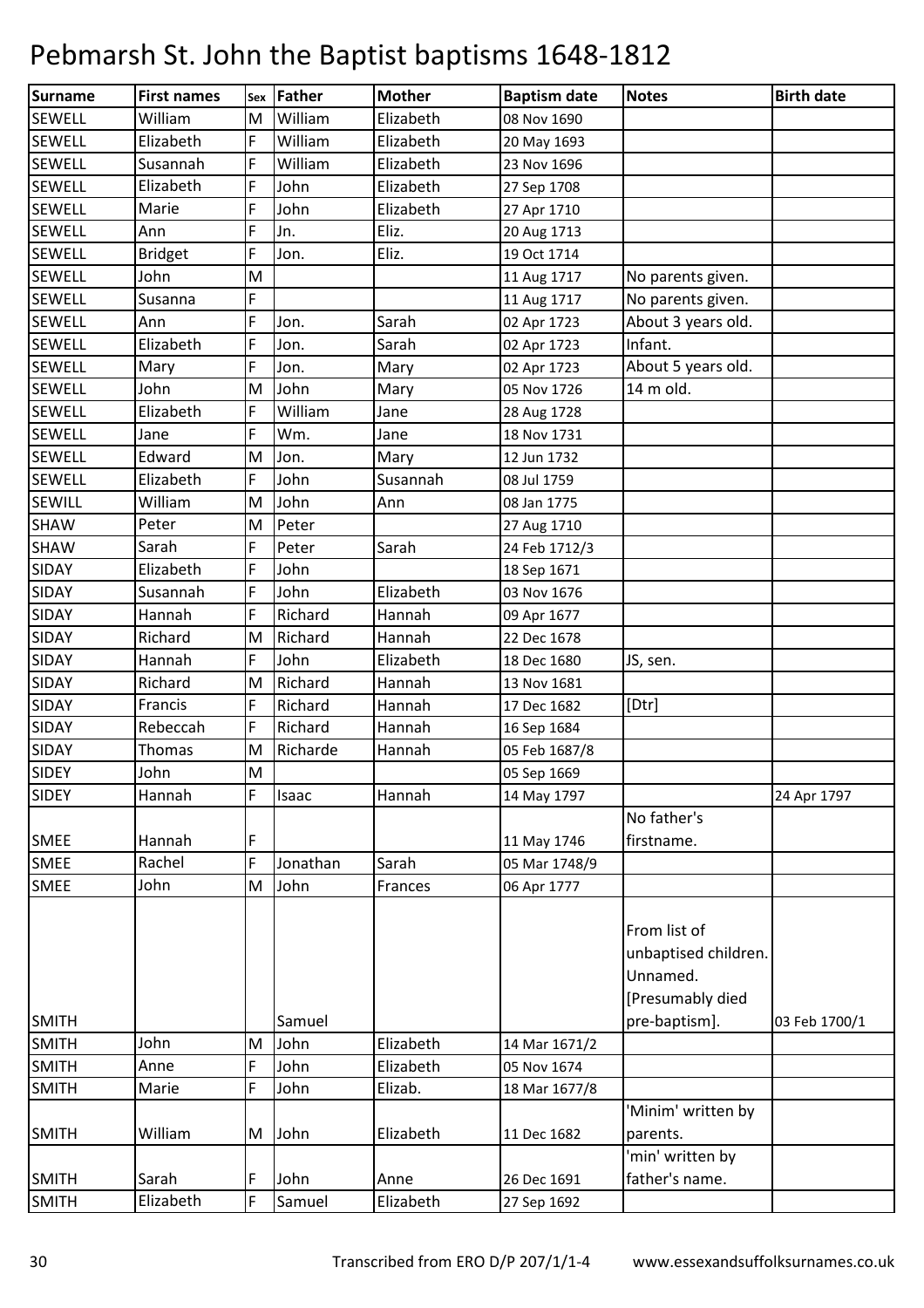| Surname           | <b>First names</b> |    | Sex Father | <b>Mother</b> | <b>Baptism date</b> | <b>Notes</b>       | <b>Birth date</b> |
|-------------------|--------------------|----|------------|---------------|---------------------|--------------------|-------------------|
| <b>SMITH</b>      | Thomas             | M  | John       | Anne          | 15 Apr 1693         |                    |                   |
| <b>SMITH</b>      | John               | M  | John       | Anne          | 23 May 1694         | JS, iunr.          |                   |
| <b>SMITH</b>      | Hannah             | F  | Samuel     | Elizabeth     | 05 May 1695         |                    |                   |
| <b>SMITH</b>      | John               | M  | Samuel     | Elizabeth     | 05 Dec 1697         |                    |                   |
| <b>SMITH</b>      | Elizabeth          | F  | John       | Rose          | 16 Apr 1699         |                    |                   |
| <b>SMITH</b>      | Elizabeth          | F  | Samuel     | Elizabeth     | 14 Mar 1700/1       |                    |                   |
| <b>SMITH</b>      | Susannah           | F  | John       | Anne          | 04 May 1701         | JS, iunr.          |                   |
| <b>SMITH</b>      | John               | M  | John       | Anne          | 23 May 1708         |                    |                   |
| <b>SMITH</b>      | Mary               | F  | John       |               | 26 Oct 1760         |                    |                   |
| <b>SMITH</b>      | John               | M  | John       | Rose          | 21 Feb 1762         |                    |                   |
| <b>SMITH</b>      | Ann                | F  | William    | Alice         | 16 Mar 1766         |                    |                   |
| <b>SMITH</b>      | Michael            | M  | Jno.       | Rose          | 29 Mar 1767         | Twin of Sam'l.     |                   |
| <b>SMITH</b>      | Sam'l              | M  | Jno.       | Rose          | 29 Mar 1767         | Twin of Michael.   |                   |
| <b>SMITH</b>      | James              | M  | John       | Rose          | 18 Jun 1769         |                    |                   |
| <b>SMITH</b>      | Ann                | F  | John       | Rose          | 18 Apr 1773         |                    |                   |
| <b>SMITH</b>      | Samuel             | M  | John       | Rose          | 10 May 1778         |                    |                   |
|                   |                    |    |            |               |                     | Base born of Smyth |                   |
|                   |                    |    |            |               |                     | & Frances          |                   |
| <b>SMYTH</b>      | Oliver             | M  |            | Frances       | 10 Jul 1803         | Reynholds          | 14 Jan 1803       |
| <b>SMYTH</b>      | Mary Anne          | F  | William    | Mary          | 17 Jul 1803         |                    | 25 Apr 1803       |
| <b>SMYTH</b>      | John               | M  | Sam'l      | Susan         | 09 Dec 1804         |                    | 27 Oct 1804       |
| <b>SMYTH</b>      | Samuel             | M  | Samuel     | Susan         | 16 Aug 1807         |                    | 19 Jun 1807       |
| <b>SMYTH</b>      | Susannah           | F  | Samuel     | Susannah      | 16 Jun 1811         |                    | 14 May 1811       |
| <b>SPEARPOINT</b> | Susannah           | F  | John       | Susannah      | 29 Dec 1693         | Abode: Twinsted    |                   |
| <b>SPRINGATE</b>  | Samuel             | M  | Luke       | Sarah         | 15 Sep 1805         |                    | 14 Aug 1805       |
| <b>SPRINGATE</b>  | Sarah              | F  | Luke       | Sarah         | 01 Nov 1807         |                    | 06 Oct 1807       |
| <b>SPRINGATE</b>  | Mary               | F  | Luke       | Sarah         | 04 Feb 1810         |                    | 06 Dec 1809       |
| SPRINGET          | John               | M  | Luke       | Sarah         | 26 Jul 1812         | [ QV Springate ].  | 25 Jun 1812       |
| <b>STAMMERS</b>   | Hannah             | F  | William    | Elizabeth     | 14 Sep 1755         |                    |                   |
| <b>STAMMERS</b>   | Mary               | F  | William    | Elizabeth     | 30 Oct 1757         |                    |                   |
| <b>STEADE</b>     | Thomas             | M  | Thomas     | Helen         | 26 Sep 1706         |                    |                   |
| <b>STEADE</b>     | John               | M  | Thomas     | Helen         | 09 Jan 1707/8       |                    |                   |
| <b>STEADE</b>     | Helen              | F  | John       | Helen         | 01 Apr 1709         |                    |                   |
| <b>STEBBING</b>   | Sarah              | F  | Robert     | Sarah         | 18 Aug 1745         |                    |                   |
| <b>STEBBING</b>   | John               | M  | Robert     | Sarah         | 26 Apr 1747         |                    |                   |
| <b>STEBBING</b>   | Robert             | M  | Robert     | Sarah         | 24 Jun 1750         |                    |                   |
| <b>STEBBING</b>   | Wm. Viall          | M  | Robt.      | Sarah         | 15 Aug 1779         |                    |                   |
| <b>STEBBING</b>   | Robert             | M  | Robt.      | Sarah         | 25 Jul 1784         |                    | 24 Jun 1784       |
|                   |                    |    |            |               |                     |                    |                   |
| <b>STEBBING</b>   | Sarah Roberta      | IF | Robert     | Sarah         | 14 Apr 1787         |                    |                   |
| <b>STEBBING</b>   | Jane Anne          | F  | William    | Anne          | 12 Aug 1812         |                    | 21 Sep 1811       |
| <b>STEDE</b>      | Mary               | F  | Thos.      | Mary          | 08 Feb 1712/3       |                    |                   |
| <b>STONE</b>      | Susanna            | F  | John       |               | 30 May 1664         |                    |                   |
| <b>STOW</b>       | John               | M  | Anthony    | Elizabeth     | 07 May 1688         |                    |                   |
| <b>STOWE</b>      | Anne               | F  | Anthony    | Elizabeth     | 07 Feb 1685/6       |                    |                   |
| <b>STOWE</b>      | Katherine          | F  | Anthony    | Elizabeth     | 17 Aug 1693         |                    |                   |
| <b>STUART</b>     | James              | M  | James      | Susannah      | 20 Dec 1767         |                    |                   |
| <b>SUCCAMORE</b>  | John               | M  | Isaac      | Annie         | 11 Oct 1713         |                    |                   |
| <b>SYDAY</b>      | Daniel             | M  | Richard    | Hannah        | 13 Dec 1690         | Twin of Elizabeth. |                   |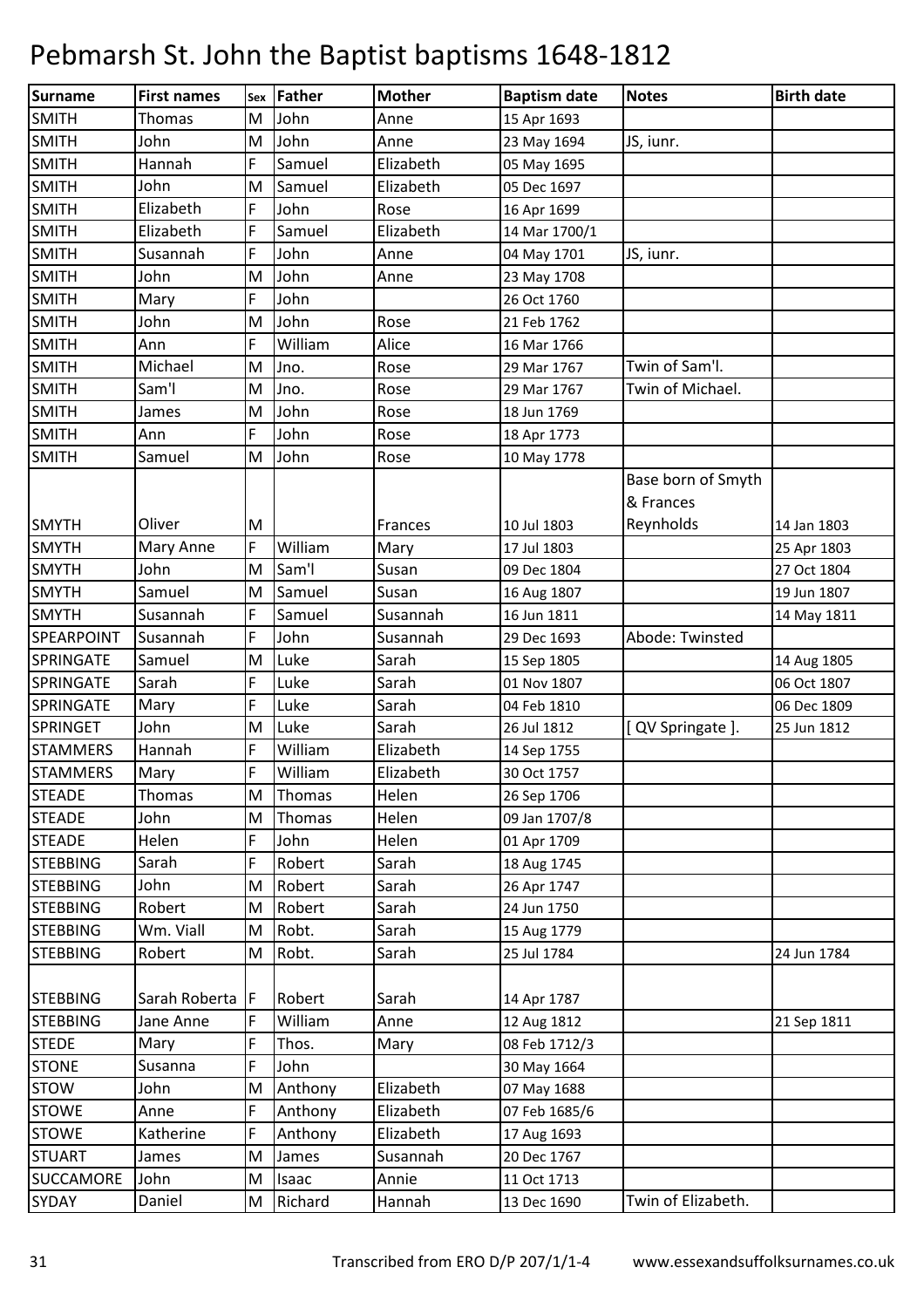| Surname         | <b>First names</b> |    | sex Father | <b>Mother</b> | <b>Baptism date</b> | <b>Notes</b>        | <b>Birth date</b> |
|-----------------|--------------------|----|------------|---------------|---------------------|---------------------|-------------------|
| <b>SYDAY</b>    | Elizabeth          | F  | Richard    | Hannah        | 13 Dec 1690         | Twin of Daniel.     |                   |
|                 |                    |    |            |               |                     | No day given. No    |                   |
| <b>SYKAMORE</b> | Isaac              | M  |            |               | * Jul 1717          | parents given.      |                   |
|                 |                    |    |            |               |                     |                     |                   |
| <b>TANNER</b>   | Bartholomew        | ΙM |            | Marie         | 02 Jan 1690/1       | Widow.              |                   |
| <b>TAYLOR</b>   | Ann                | F  | Tho.       | Ann           | 21 Jun 1747         |                     |                   |
| <b>TAYLOR</b>   | Thomas             | M  | Thomas     | Deborah       | 16 Sep 1753         |                     |                   |
| <b>TAYLOR</b>   | Deborah            | F  | Thomas     | Deborah       | 23 Feb 1755         |                     |                   |
| <b>TAYLOR</b>   | Ann                | F  | Thomas     | Ann           | 13 Jan 1784         |                     | 04 Dec 1783       |
| <b>TAYLOR</b>   | Reuel              | M  | Thomas     | Ann           | 19 Dec 1784         |                     |                   |
| <b>TAYLOR</b>   | Thomas             | M  | Thomas     | Ann           | 13 Jun 1786         |                     |                   |
| <b>TAYLOR</b>   | Deborah            | F  | Thomas     | Ann           | 27 Jul 1787         |                     |                   |
| <b>THEOBALD</b> | Sarah              | F  | Joshua     | Judyth        | 23 Apr 1809         |                     | 29 Mar 1809       |
| <b>THEOBALD</b> | Elizah             | F  | Josuah     | Juda          | 15 Sep 1811         |                     | 19 Aug 1811       |
|                 |                    |    |            |               |                     |                     |                   |
| <b>THOMPSON</b> | Robert Alston      | M  | Robt.      | Eliz.         | 23 Oct 1732         |                     |                   |
| <b>THOMPSON</b> | Jane               |    | Robt.      | Eliz.         | 06 Mar 1736/7       |                     |                   |
| <b>THOMPSON</b> |                    | M  | Robt.      | Eliz.         | 13 Feb 1738/9       | Unnamed.            |                   |
| <b>THOMPSON</b> | William            | M  | Robt.      | Eliz.         | 13 Oct 1742         |                     |                   |
| <b>THOMPSON</b> | Beata              | F  | Robt.      | Eliz.         | 21 Oct 1745         |                     |                   |
|                 |                    |    |            |               |                     | Above a 12 month    |                   |
| <b>THOMPSON</b> | Judith             | F  | Robt.      | Eliz.         | 21 Oct 1745         | old.                |                   |
| <b>THOMPSON</b> | John               | M  | John       | Pleasant      | 05 Jan 1777         |                     |                   |
| <b>THOMPSON</b> | Joseph             | M  | John       | Pleasant      | 05 Jan 1777         |                     |                   |
| <b>THOMPSON</b> | Elizabeth          | F  | John       | Pleasant      | 19 Apr 1778         |                     |                   |
| <b>THOMPSON</b> | Joseph             | M  | Joseph     | Judyth        | 19 Jun 1803         |                     | 21 Mar 1803       |
| <b>THOMPSON</b> | Judith             | F  | Joseph     | Judith        | 19 Aug 1804         |                     | 28 Jun 1804       |
| <b>THOMPSON</b> | John               | M  | Joseph     | Judyth        | 27 Apr 1806         |                     | 30 Mar 1806       |
| <b>THOMSON</b>  | Elizabeth          | F  | Robert     | Elizabeth     | 22 Dec 1659         |                     |                   |
| <b>THOMSON</b>  | Robert             | M  | Robert     | Francis       | 26 Jan 1660/1       |                     |                   |
| <b>THOMSON</b>  | John               | M  | John       | Marie         | 20 Feb 1660/1       |                     |                   |
| <b>THOMSON</b>  | Margarett          | F  | Robert     |               | 01 Apr 1662         |                     |                   |
| <b>THOMSON</b>  | Joseph             | M  | Robert     |               | 13 Jun 1665         |                     |                   |
| <b>THOMSON</b>  | John               | M  | Robert     | Marie         | 06 Dec 1665         |                     |                   |
| <b>THOMSON</b>  | Francis            | F  | Robert     | M.            | 16 Jan 1666/7       | [Dtr]               |                   |
| <b>THOMSON</b>  | Joseph             | M  | Rob.       |               | 26 Sep 1669         |                     |                   |
| <b>THOMSON</b>  | John               | M  | John       | Marie         | 19 Feb 1671/2       |                     |                   |
| <b>THOMSON</b>  | Hannah             | F  | Rob.       | Franc.        | 02 Jun 1672         |                     |                   |
| <b>THOMSON</b>  | Marie              | F  | Rob.       | Franc.        | 02 Jun 1672         |                     |                   |
| <b>THOMSON</b>  | Joseph             | M  | John       | Marie         | 21 Apr 1674         |                     |                   |
| <b>THOMSON</b>  | Marie              | F  | Robert     | Francis       | 17 Jan 1674/5       |                     |                   |
| <b>THOMSON</b>  | Robert             | M  | John       | Marie         | 13 Feb 1675/6       |                     |                   |
| <b>THOMSON</b>  | Marie              | F  | John       | Marie         | 10 Sep 1679         |                     |                   |
| <b>THOMSON</b>  | Rebeccah           | F  | John       | Rebeccah      | 01 Feb 1681/2       |                     |                   |
| <b>THOMSON</b>  | Francis            | F  | John       | Rebeccah      | 28 Jun 1683         | [Dtr]               |                   |
|                 |                    |    |            |               |                     | Note by parents 'as |                   |
| <b>THOMSON</b>  | Elizabeth          | F  | John       | Elizabeth     | 12 Oct 1687         | Hawk'.              |                   |
| <b>THOMSON</b>  | Marie              | F  | John       | Elizabeth     | 26 Sep 1690         |                     |                   |
| <b>THOMSON</b>  | Hannah             | F  | John       | Rebeccah      | 14 May 1691         |                     |                   |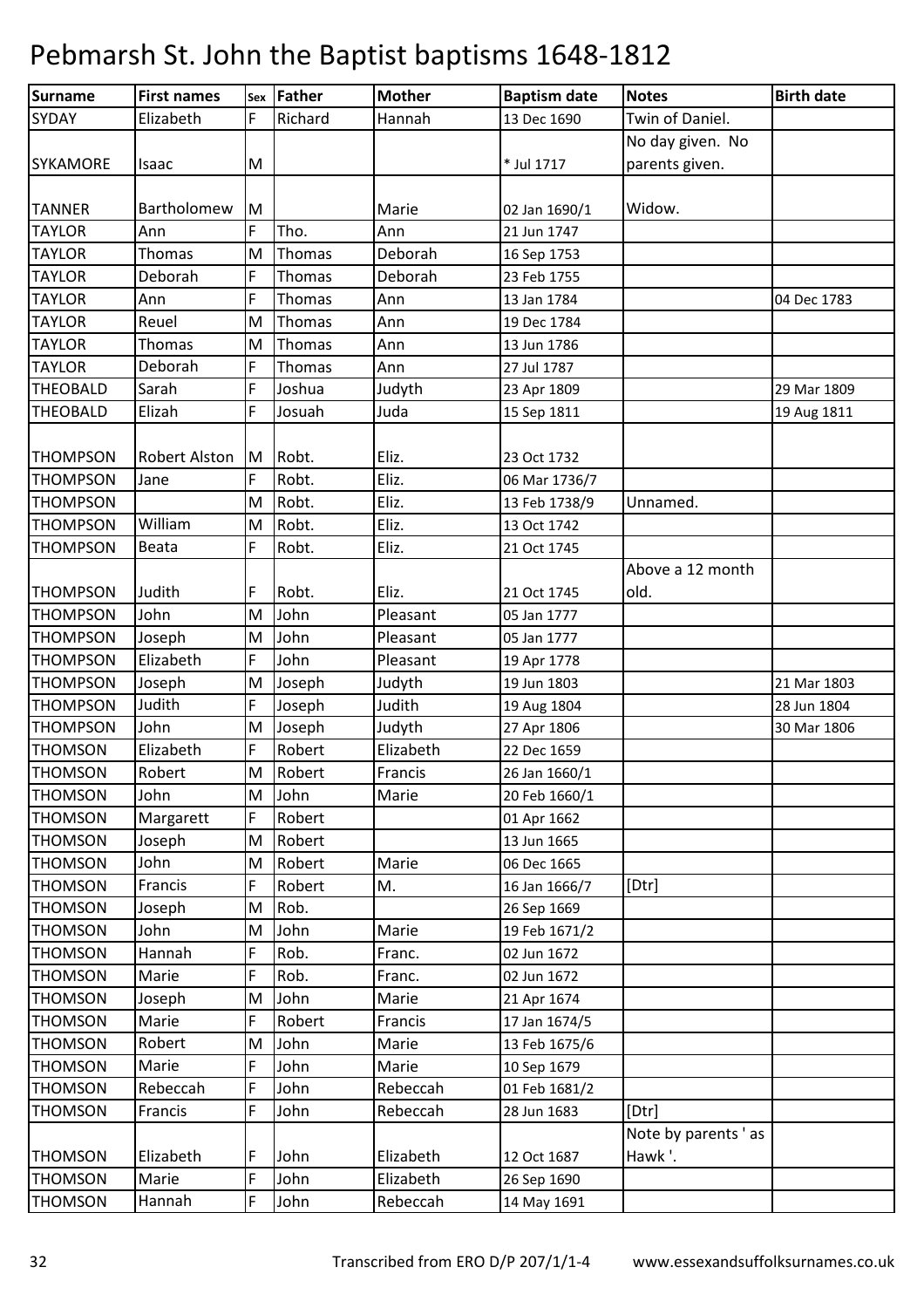| Surname          | <b>First names</b> |   | sex Father      | <b>Mother</b> | <b>Baptism date</b> | <b>Notes</b>          | <b>Birth date</b> |
|------------------|--------------------|---|-----------------|---------------|---------------------|-----------------------|-------------------|
| <b>THOMSON</b>   | John               | M | John            | Elizabeth     | 25 Sep 1692         |                       |                   |
| <b>THOMSON</b>   | William            | M | John            | Elizabeth     | 14 Apr 1698         |                       |                   |
| <b>THOMSON</b>   | Anne               | F | John            | Elizabeth     | 09 Nov 1699         |                       |                   |
| <b>THOMSON</b>   | Frances            | F | Robert          | Jane          | 17 May 1702         |                       |                   |
| <b>THOMSON</b>   | Beata              | F | Robert          | Frances       | 21 Sep 1704         |                       |                   |
| <b>THOMSON</b>   | Robert             | M | Robert          | Frances       | 23 May 1706         | RT, iunr.             |                   |
| <b>THOMSON</b>   | Jane               | F | Robert          | Frances       | 29 Jan 1711/2       | RT, iunr.             |                   |
| <b>THOMSON</b>   | John               | M | Jon.            |               | * Aug 1722          | No day given.         |                   |
|                  |                    |   |                 |               |                     |                       |                   |
|                  |                    |   |                 |               |                     | From list of          |                   |
|                  |                    |   |                 |               |                     | unbaptised children.  |                   |
|                  |                    |   |                 |               |                     | Unnamed.              |                   |
|                  |                    |   |                 |               |                     | [Presumably died      |                   |
| <b>THORBEE</b>   |                    |   | Rich.           |               |                     | pre-baptism].         | 20 Jun 1702       |
| <b>THORBEE</b>   | Susannah           | F | Nich.           | Elizab.       | 21 Jan 1699/00      |                       |                   |
| <b>THORBEE</b>   | William            | M | Nicholas        | Elizabeth     | 26 Sep 1703         |                       |                   |
| <b>THORBEE</b>   | Marie              | F | Nicholas        | Elizabeth     | 21 Jan 1704/5       |                       |                   |
| <b>THORBEE</b>   | Elizabeth          | F | Nichol.         | Elizab.       | 10 Nov 1706         |                       |                   |
| <b>THORBEE</b>   |                    | M | <b>Nicholas</b> | Elizabeth     | 19 Feb 1709/10      | Unnamed.              |                   |
| <b>THORBEE</b>   | Francis            | M | Nicholas        | Elizabeth     | 26 Aug 1711         |                       |                   |
|                  |                    |   |                 |               |                     |                       |                   |
|                  |                    |   |                 |               |                     | From list of          |                   |
|                  |                    |   |                 |               |                     | unbaptised children.  |                   |
|                  |                    |   |                 |               |                     | Unnamed.              |                   |
|                  |                    |   |                 |               |                     | [Presumably died      |                   |
| <b>THORBIE</b>   |                    |   | Nicholas        |               |                     | pre-baptism].         | 26 Mar 1701       |
| <b>THORBIE</b>   | John               | M | <b>Nicholas</b> | Elizabeth     | 04 Aug 1695         |                       |                   |
| <b>THORBIE</b>   | Elizabeth          | F | <b>Nicholas</b> | Elizabeth     | 15 Nov 1696         |                       |                   |
| <b>THORBIE</b>   | Frances            | F | <b>Nicholas</b> | Elizabeth     | 13 Apr 1701         |                       |                   |
| <b>THORBIE</b>   | Thomas             | M | Nicholas        | Elizabeth     | 05 Jul 1702         |                       |                   |
| <b>TIFFIN</b>    | Jonathan           | M | Saml.           |               | 29 Jan 1729/30      |                       |                   |
| <b>TIFFIN</b>    | James              | M | Saml.           |               | 18 Apr 1732         |                       |                   |
| <b>TITRELL</b>   | Samuel             | M | Richd.          |               | 20 Apr 1740         |                       |                   |
| <b>TITRELL</b>   | John               | M | Richard         | Mary          | 25 Nov 1753         |                       |                   |
| <b>TITRELL</b>   | Ann                | F | Richard         | Mary          | 21 Mar 1756         |                       |                   |
| <b>TITRELL</b>   | Mary               | F | Richard         | Mary          | 17 Mar 1757         |                       |                   |
| <b>TITRELL</b>   | Susannah           | F | Richard         | Mary          | 22 Apr 1759         |                       |                   |
| <b>TITTERELL</b> | Hannah             | F | John            | Hannah        | 04 Oct 1702         |                       |                   |
|                  |                    |   |                 |               |                     |                       |                   |
|                  |                    |   |                 |               |                     | Adult, 19 years. Also |                   |
|                  |                    |   |                 |               |                     | spelt Tosple in an    |                   |
| <b>TOSPAL</b>    | Charlotte          | F | Jacon           | Sarah         | 08 Mar 1801         | alternative record.   |                   |
| <b>TOSPELL</b>   | James              | M | Jacob           | Mary          | 29 Dec 1771         |                       |                   |
| <b>TOSPELL</b>   | Robert             | M | Jacob           | Mary          | 29 Dec 1771         | [QV Tospield ].       |                   |
| TOSPIELD?        | Abraham            | M | Jacob           |               | 24 Apr 1763         | [ QV Tospell ].       |                   |
| <b>TOTMAN</b>    | Frances            | F | Edwarde         | Frances       | 01 Oct 1710         |                       |                   |
| <b>TOTMAN</b>    | Susannah           | F | Edwarde         | Frances       | 07 Nov 1711         |                       |                   |
| <b>TOTMAN</b>    | Edward             | M | Edward          | Frances       | 03 May 1713         |                       |                   |
| <b>TOTMAN</b>    | John               | M | Edw.            | Frances       | 20 Sep 1719         |                       |                   |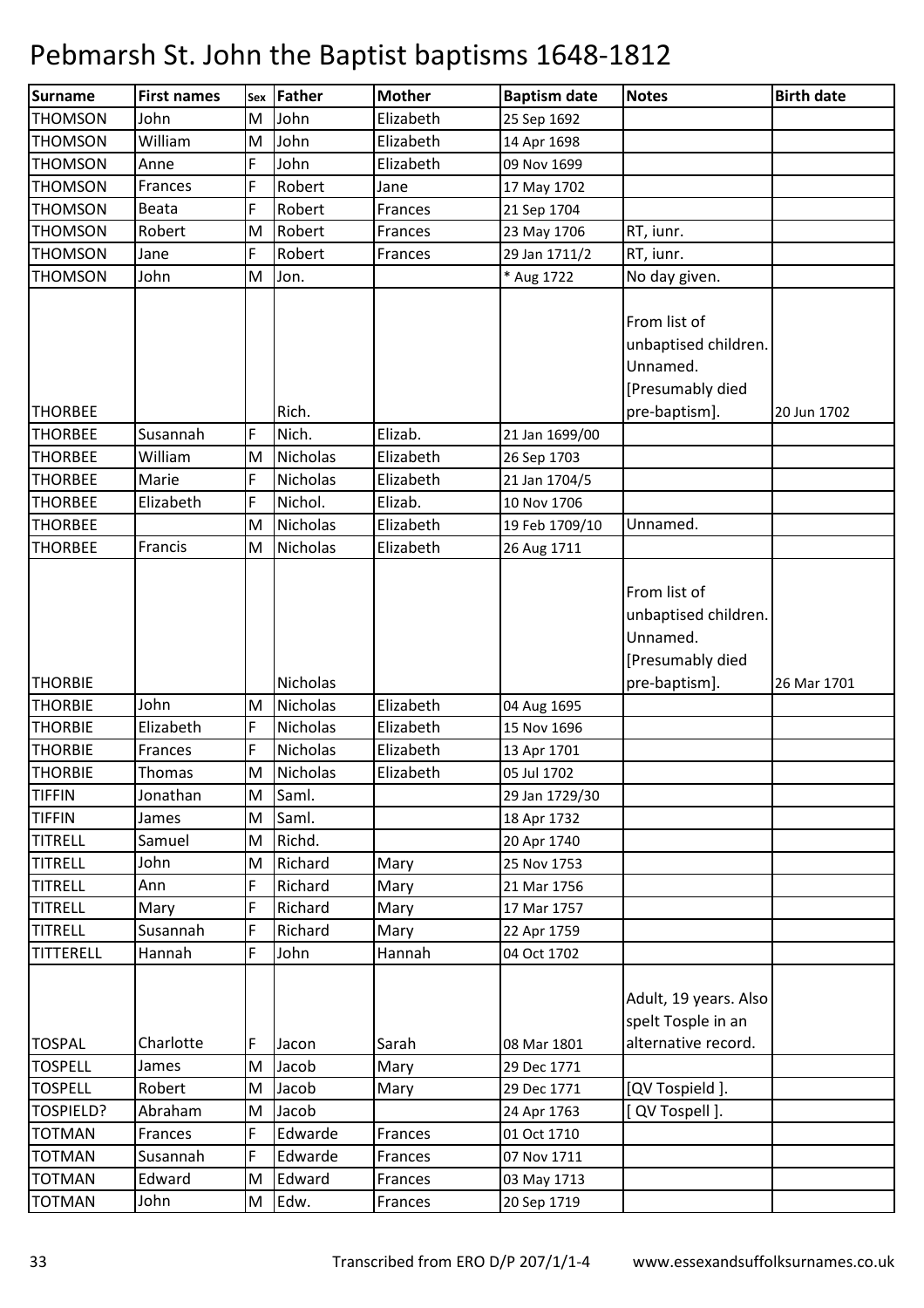| <b>Surname</b>                 | <b>First names</b> | Sex    | <b>Father</b>    | <b>Mother</b> | <b>Baptism date</b>        | <b>Notes</b>                                                                          | <b>Birth date</b> |
|--------------------------------|--------------------|--------|------------------|---------------|----------------------------|---------------------------------------------------------------------------------------|-------------------|
| <b>TOTMAN</b>                  |                    |        |                  |               | 24 Aug 1726                | No child's name.                                                                      |                   |
| <b>TOTON</b>                   | Ann                | F      | Isaac            |               | 20 Mar 1725/6              |                                                                                       |                   |
| <b>TOTON</b>                   | Elizabeth          | F      | Isaac            |               | 12 Apr 1730                |                                                                                       |                   |
| <b>TOWERS</b>                  |                    |        | Israel           | Hannah        |                            | From list of<br>unbaptised children.<br>Unnamed.<br>[Presumably died<br>pre-baptism]. | 09 Feb 1699/00    |
| <b>TOWERS</b>                  |                    |        | Israel           | Hannah        |                            | From list of<br>unbaptised children.<br>Unnamed.<br>[Presumably died<br>pre-baptism]. | 21 May 1704       |
| <b>TOWERS</b>                  | Francis            | F      | Israel           | Hannah        | 21 Oct 1691                | [Dtr]                                                                                 |                   |
| <b>TOWERS</b>                  | Hannah             | F      | Israel           | Hannah        | 04 Jun 1693                |                                                                                       |                   |
| <b>TOWERS</b>                  | Israel             | M      | Israel           | Hannah        | 01 Sep 1695                |                                                                                       |                   |
| <b>TOWERS</b>                  | Marie              | F      | Israel           | Hannah        | 10 Mar 1699/00             |                                                                                       |                   |
| <b>TOWERS</b>                  | Rose               | F      | Israel           | Hannah        | 27 May 1704                |                                                                                       |                   |
|                                |                    |        |                  |               |                            | From list of<br>unbaptised children.<br>Unnamed.<br>[Presumably died                  |                   |
| <b>TRACEY</b>                  |                    |        | Matth.           |               |                            | pre-baptism].                                                                         | 30 Jul 1701       |
| <b>TRACEY</b>                  | Matthew            | M      | Matthew          | Marie         | 24 Aug 1701                |                                                                                       |                   |
| <b>TRACEY</b>                  | Sarah              | F      | Matthew          | Marie         | 07 Feb 1702/3              |                                                                                       |                   |
| <b>TRACEY</b>                  | Hannah             | F      | Matth.           | Marie         | 20 Feb 1703/4              |                                                                                       |                   |
| <b>TRACEY</b>                  | Christopher        | M      | Matth.           | Marie         | 18 Feb 1704/5              |                                                                                       |                   |
| <b>TRACEY</b>                  | Robert             | M      | Matth.           | Marie         | 15 Sep 1706                |                                                                                       |                   |
| <b>TRACEY</b>                  | Mary               | F      | John             | Mary          | 26 Nov 1775                |                                                                                       |                   |
| <b>TRACY</b>                   | Mathew             | M      | Christopher      | Mariha        | 23 Jan 1681/2              | Abode: Heney                                                                          |                   |
| <b>TRACY</b>                   | Robert             | M      | Christopher      | Mariha        | 23 Jan 1681/2              | Abode: Heney                                                                          |                   |
| <b>TRUSSELL</b>                | Thomas             | M      | Wm.              | Sarah         | 21 Dec 1675                |                                                                                       |                   |
| <b>TURNER</b>                  | Joseph             | M      | George           | Rose          | 04 Dec 1737                |                                                                                       |                   |
| <b>TURNER</b>                  | Rose               | F      | George           | Rose          | 06 Sep 1739                |                                                                                       |                   |
| <b>TURNER</b>                  | George             | M      | Geo.             | Rose          | 16 Jul 1741                |                                                                                       |                   |
| <b>TURNER</b>                  | John               | M<br>F | George           | Rose          | 13 Mar 1743/4              |                                                                                       |                   |
| <b>TURNER</b><br><b>TURNER</b> | Rachel<br>Thomas   | M      | George<br>George | Rose<br>Rose  | 02 Sep 1746<br>30 Apr 1749 |                                                                                       |                   |
| <b>TURNER</b>                  | Susan              | F      | George           | Rose          | 21 May 1752                |                                                                                       |                   |
| <b>TURNER</b>                  | John Cock          | M      | George           | Elizabeth     | 09 Nov 1773                | [John Cook ?].                                                                        |                   |
| <b>TURNER</b>                  | George             | M      | George           | Elizabeth     | 25 Mar 1777                |                                                                                       |                   |
| <b>TURNER</b>                  | John               | M      | John             | Jane          | 13 Aug 1778                |                                                                                       |                   |
| <b>UNDERWOOD</b>               | John               | M      | John             | Mary          | 31 Jan 1802                |                                                                                       | 17 Dec 1801       |
| <b>VIAL</b>                    | Samuel             | M      | Samuel           | Katharine     | 03 Dec 1729                |                                                                                       |                   |
| <b>VIAL</b>                    | Jon.               | M      | Saml.            | Kath.         | 31 May 1731                |                                                                                       |                   |
| <b>WALFORD</b>                 | Daniel             | M      | Jon.             |               | 07 Jun 1736                |                                                                                       |                   |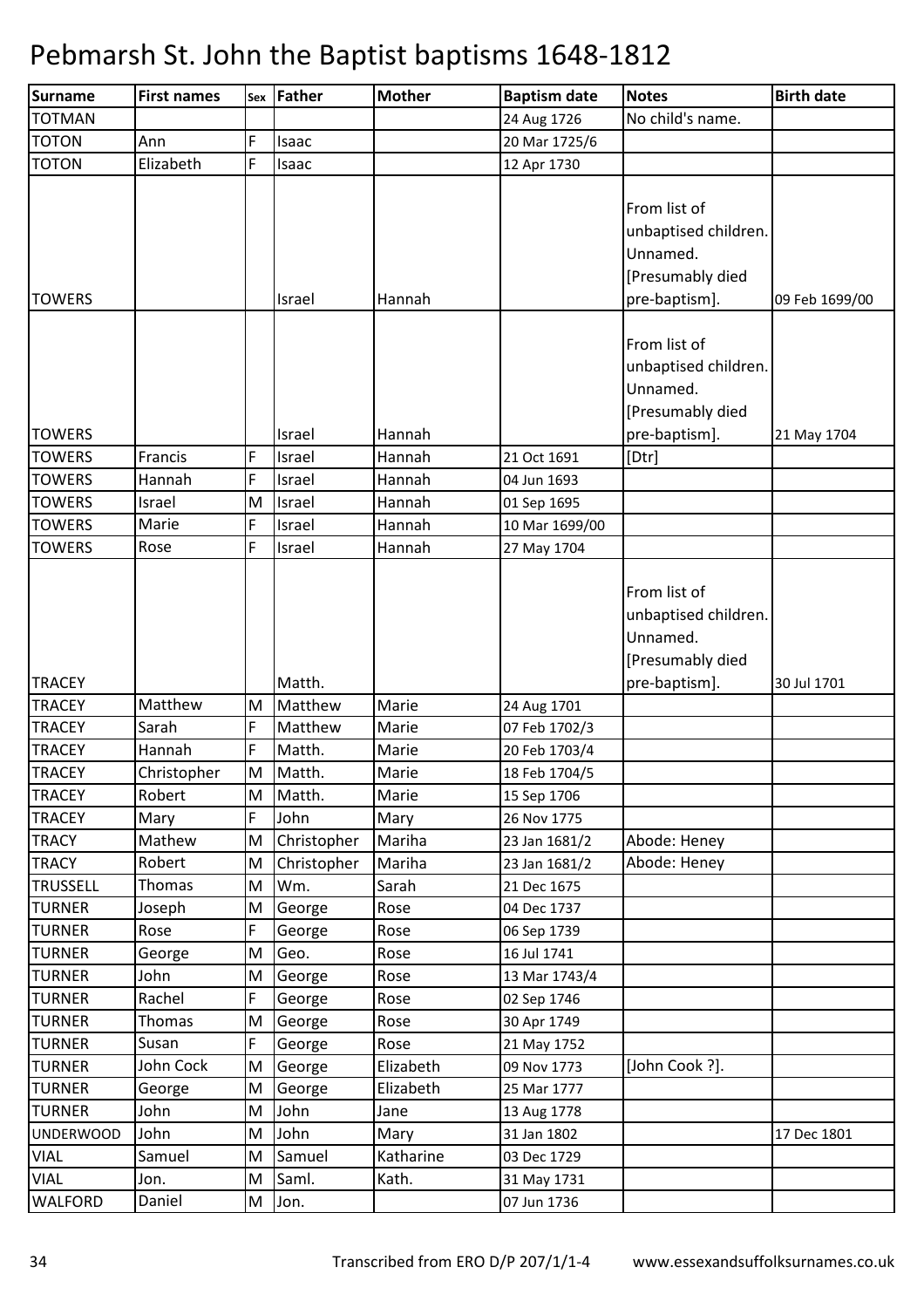| Surname         | <b>First names</b> |     | <b>Sex Father</b> | <b>Mother</b> | <b>Baptism date</b> | <b>Notes</b>        | <b>Birth date</b> |
|-----------------|--------------------|-----|-------------------|---------------|---------------------|---------------------|-------------------|
|                 |                    |     |                   |               |                     | Unnamed child and   |                   |
|                 |                    |     |                   |               |                     | no father's         |                   |
| <b>WALFORD</b>  |                    |     |                   |               | 29 Oct 1738         | firstname.          |                   |
|                 |                    |     |                   |               |                     | [Perhaps with       |                   |
| <b>WARFORD</b>  | William Jacob      |     | M Esau            | Susan         | 23 Aug 1812         | Walford ].          | 01 Aug 1812       |
|                 |                    |     |                   |               |                     |                     |                   |
| <b>WARNER</b>   | James Edward       | IM. | James             | Sarah         | 08 Jan 1804         |                     | 03 Jan 1804       |
| <b>WARNER</b>   | James              | M   | James             | Sarah         | * Jun 1805          |                     | 28 Apr 1805       |
| <b>WARNER</b>   | Mary               | F   | James             | Sarah         | 20 Mar 1808         |                     | 28 Jan 1808       |
| <b>WARNER</b>   | Sarah Ann          | F   | James             | Sarah         | 15 Apr 1810         |                     | 13 Mar 1810       |
| <b>WARREN</b>   | John               | M   | Edm.              | Hannah        | 27 Feb 1681/2       |                     |                   |
| WARREN          | Edmund             | M   | Edm.              |               | 06 Mar 1682/3       |                     |                   |
| <b>WARREN</b>   | Thomas             | M   | Edmunde           | Hannah        | 04 Jul 1685         |                     |                   |
| <b>WARREN</b>   | George             | M   | Edmund            | Hannah        | 13 May 1688         |                     |                   |
| <b>WARREN</b>   | Thomas             | M   | Thomas            | Francis       | 24 Feb 1711/2       |                     |                   |
| <b>WARREN</b>   | George             | M   | George            | Ann           | 15 Aug 1713         |                     |                   |
| <b>WARREN</b>   | Edmund             | M   | George            | Ann           | 25 Dec 1721         |                     |                   |
|                 |                    |     |                   |               |                     |                     |                   |
| <b>WARREN</b>   | Susan              | F   | Edm.              |               | 11 Nov 1744         | [Probabaly Edward]. |                   |
| <b>WARREN</b>   | George             | M   | Edward            | Susannah      | 25 Jan 1746/7       |                     |                   |
| <b>WASH</b>     | Elizabeth          | F   | James             | Jemima        | 27 Jan 1761         |                     |                   |
| <b>WEAVERS</b>  | Susan              | F   | John              | Susan         | 01 Nov 1807         |                     | 16 Oct 1807       |
| <b>WEAVERS</b>  | Charles            | M   | Thomas            | Elizabeth     | 24 Jan 1808         |                     | 03 Oct 1807       |
| <b>WEAVERS</b>  | Robert             | M   |                   | Anee          | 29 Sep 1810         | Base born.          |                   |
| <b>WHITE</b>    | Hannah             | F   |                   |               | 08 Sep 1717         | No parents given.   |                   |
| <b>WHITE</b>    | Francis            | M   | Francis           | Hannah        | 09 Oct 1725         |                     |                   |
|                 |                    |     |                   |               |                     | No father's         |                   |
| <b>WHITE</b>    | Mary               | F   |                   |               | 17 Feb 1743/4       | firstname.          |                   |
| <b>WHITE</b>    | Hannah             | F   | Jonathan          | Elizabeth     | 10 Dec 1752         |                     |                   |
| <b>WHITE</b>    | Sarah              | F   | Jonathan          | Elizabeth     | 03 Nov 1754         |                     |                   |
| <b>WHITE</b>    | Jonathan           |     | M Jonathan        | Elizabeth     | 18 Jul 1756         |                     |                   |
| <b>WHITE</b>    | Elizabeth          | F   | Jonathan          | Elizabeth     | 19 Feb 1758         |                     |                   |
| <b>WHITE</b>    | Francis            | M   | Jonathan          | Elizabeth     | 02 Mar 1760         |                     |                   |
| <b>WHITE</b>    | Robert             | M   | Jonathan          | Elizabeth     | 03 Mar 1765         |                     |                   |
| <b>WHITE</b>    | Ellis              | M   | Jonathan          | Eliz.         | 10 Apr 1768         |                     |                   |
| <b>WHITE</b>    | Mary               | F   | Jonathan          | Elizabeth     | 30 Apr 1769         |                     |                   |
| <b>WHITING</b>  | Robert             | M   |                   | Ann           | 22 Mar 1767         |                     |                   |
| <b>WHITING</b>  | Samuel             | M   | Robt.             | Ann           | 28 Jul 1773         |                     |                   |
| <b>WHITING</b>  | Daniel             | M   | Robert            | Mary          | 19 Nov 1775         |                     |                   |
|                 |                    |     |                   |               |                     | [See Abraham        |                   |
|                 |                    |     |                   |               |                     | Wayett for his      |                   |
| <b>WHYATT</b>   | Abraham            | M   | <b>Isaac</b>      | Frances       | 10 May 1812         | marriage ?].        | 12 Apr 1812       |
|                 |                    |     |                   |               |                     |                     |                   |
| <b>WIFFEN</b>   | Marther            | F   | Jos.              | Mary          | 07 Jun 1789         | Altered to Martha.  | 25 Apr 1789       |
| <b>WIFFEN</b>   | George             | M   | George            | Mary Ann      | 03 May 1812         |                     | 24 Mar 1812       |
| <b>WIFFIN</b>   | Mary               | F   | Jos.              | Mary          | 01 Sep 1776         |                     |                   |
| <b>WIFFIN</b>   | Sarah              | F   | Joseph            | Mary          | 08 Jun 1777         |                     |                   |
| <b>WIFFIN</b>   | Elizabeth          | F   | Joseph            | Mary          | 09 Apr 1786         | Pauper.             |                   |
| <b>WILLIAMS</b> | Ann                | F   | Willm.            | Sarah         | 25 Aug 1808         |                     |                   |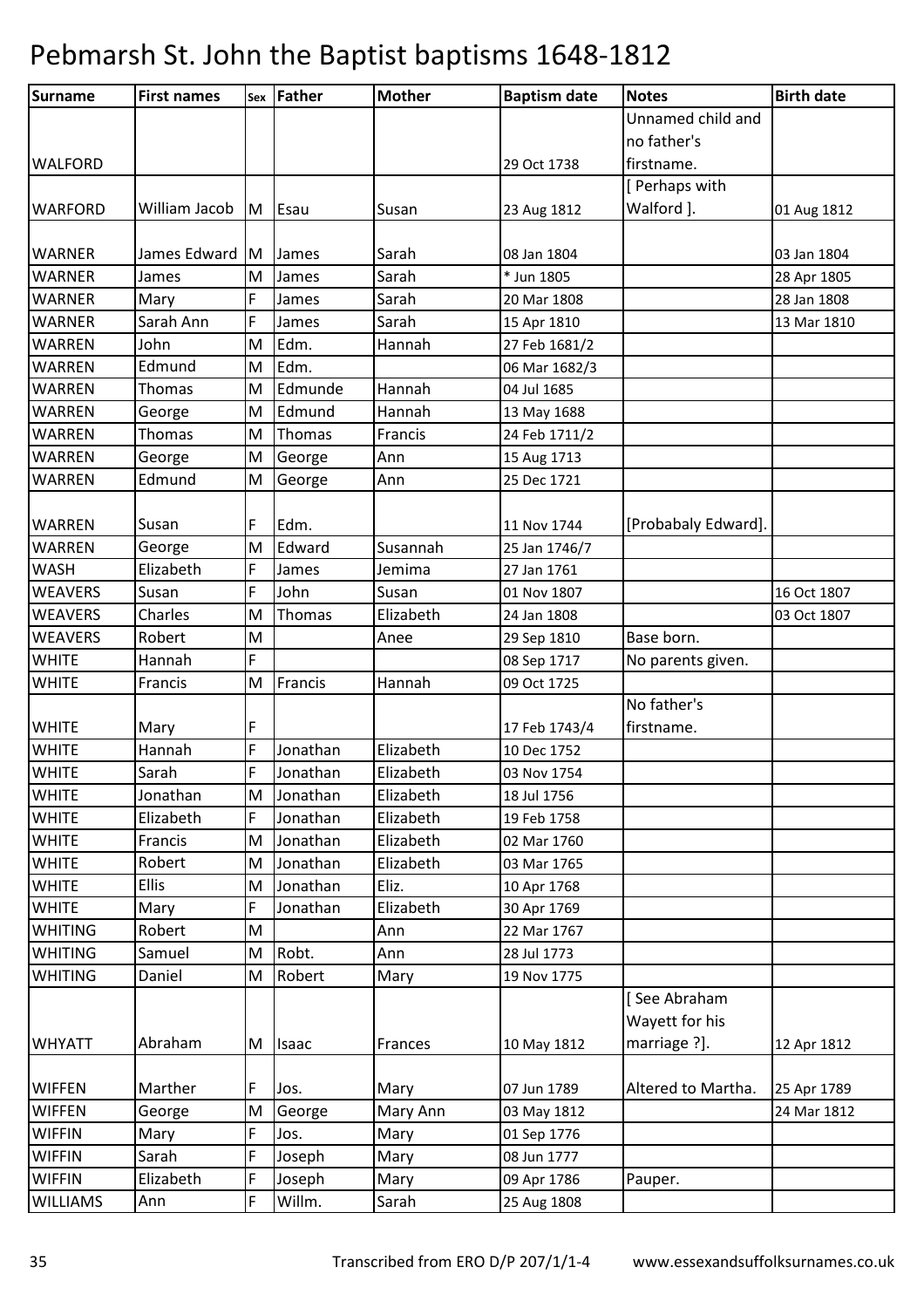| Surname          | <b>First names</b> |   | sex Father | <b>Mother</b> | <b>Baptism date</b> | <b>Notes</b>         | <b>Birth date</b> |
|------------------|--------------------|---|------------|---------------|---------------------|----------------------|-------------------|
| <b>WILLIS</b>    | Rebecca            | F | Jon.       |               | 16 Sep 1739         |                      |                   |
|                  |                    |   |            |               |                     | [Very unsure re      |                   |
| WILLIS?          | Robert             | M |            |               | 12 Sep 1736         | surname].            |                   |
| <b>WILSMORE</b>  | Sarah              | F | Edward     | Elizabeth     | 16 Feb 1812         |                      | 18 Jan 1812       |
| <b>WILTSHIRE</b> | Sarah              | F | Joseph     | Sarah         | 09 Feb 1695/6       |                      |                   |
| <b>WILTSHIRE</b> | Elizabeth          | F | Joseph     | Sarah         | 18 Sep 1698         |                      |                   |
|                  |                    |   |            |               |                     | Private baptism, no  |                   |
| <b>WINCH</b>     | Benjamin           | M | Robert     | Anne          |                     | date.                | 23 May 1810       |
| <b>WISBY</b>     | Mary               | F | Samuel     | Mary          | 02 Jun 1754         |                      |                   |
| <b>WISBY</b>     | Ann                | F | Samuel     | Mary          | 05 Sep 1756         |                      |                   |
| WISBY            | Samuel             | M | Samuel     | Mary          | 29 Jan 1758         |                      |                   |
| <b>WISBY</b>     | Jane               | F | Samuel     | Mary          | 23 Mar 1760         |                      |                   |
| <b>WISBY</b>     | Susannah           | F | Samuel     | Mary          | 14 Nov 1762         |                      |                   |
| <b>WISBY</b>     | Hannah             | F | James      | Diana         | 30 Jan 1763         |                      |                   |
| <b>WISBY</b>     | Thomas             | M | Thomas     | Ann           | 25 Nov 1764         |                      |                   |
| <b>WISBY</b>     | Judith             | F | Samuel     | Mary          | 02 Dec 1764         |                      |                   |
| <b>WISBY</b>     | Robert             | M | Samuel     | Mary          | 20 Aug 1769         |                      |                   |
| WISBY            | William            | M | Samuel     | Mary          | 15 Dec 1771         |                      |                   |
| <b>WISBY</b>     | Sarah              | F | Thos.      | Ann           | 31 Mar 1776         |                      |                   |
| <b>WISTOW</b>    | John               | M |            |               | $* * 1661$          | Undated.             |                   |
| <b>WISTOW</b>    | Helen              | F | Jeoffrey   | Helen         | 28 Dec 1684         |                      |                   |
| <b>WISTOW</b>    | Elizabeth          | F | Jeoffrey   | Helen         | 30 Jan 1686/7       |                      |                   |
| <b>WISTOW</b>    | John               | M | Jeoffrey   |               | 04 Mar 1693/4       |                      |                   |
| <b>WISTOWE</b>   | Susanne            | F | Thomas     |               | 26 Jul 1648         |                      |                   |
| <b>WISTOWE</b>   | Thomas             | M |            |               | ** 1653             | Undated.             |                   |
| <b>WISTOWE</b>   | John               | M | William    | Marie         | 01 May 1656         |                      |                   |
| <b>WISTOWE</b>   | Margarett          | F | William    | Marie         | 20 Sep 1657         |                      |                   |
| <b>WISTOWE</b>   | Thomas             | M | William    | Marie         | 20 Mar 1658/9       |                      |                   |
| <b>WISTOWE</b>   | John               | M | Thomas     | Susanna       | 25 Oct 1660         |                      |                   |
| <b>WISTOWE</b>   | Elizabeth          | F | William    | M.            | 01 Apr 1661         |                      |                   |
| <b>WISTOWE</b>   | Elizabeth          | F | Wm.        | Anne          | 12 Nov 1676         |                      |                   |
| <b>WISTOWE</b>   | Marie              | F | Wm.        | Anne          | 12 Nov 1676         |                      |                   |
| <b>WISTOWE</b>   | Anne               | F | Wm.        | Anne          | 02 Aug 1679         |                      |                   |
|                  |                    |   |            |               |                     |                      |                   |
|                  |                    |   |            |               |                     | Bastarde childe of   |                   |
|                  |                    |   |            |               |                     | John Woods &         |                   |
|                  |                    |   |            |               |                     | Elizab. Elliston.    |                   |
|                  |                    |   |            |               |                     | From list of         |                   |
|                  |                    |   |            |               |                     | unbaptised children. |                   |
|                  |                    |   |            |               |                     | Unnamed.             |                   |
|                  |                    |   |            |               |                     | [Presumably died     |                   |
| <b>WOODS</b>     |                    |   | John       | Elizab.       |                     | pre-baptism].        | 29 Nov 1697       |
| <b>WOODS</b>     | John               | M | Jon.       | Mary          | 11 Apr 1737         | Exciseman            |                   |
| <b>WRIGHT</b>    | Elizabeth          | F | Thom.      | Rebeccah      | 20 Feb 1671/2       |                      |                   |
| <b>WRIGHT</b>    | Rebeccah           | F | Thomas     | Rebeccah      | 13 Feb 1675/6       |                      |                   |
| <b>WRIGHT</b>    | Thomas             | M | Thomas     | Rebeccah      | 28 Nov 1677         |                      |                   |
| WRIGHT           | Richard            | M | Thomas     | Rebeccah      | 04 Oct 1692         |                      |                   |
| <b>WYAT</b>      | Elizabeth          | F |            |               | $* * 1654$          | Undated.             |                   |
| <b>WYAT</b>      | Rose               | F |            |               | $* * 1656$          | Undated.             |                   |